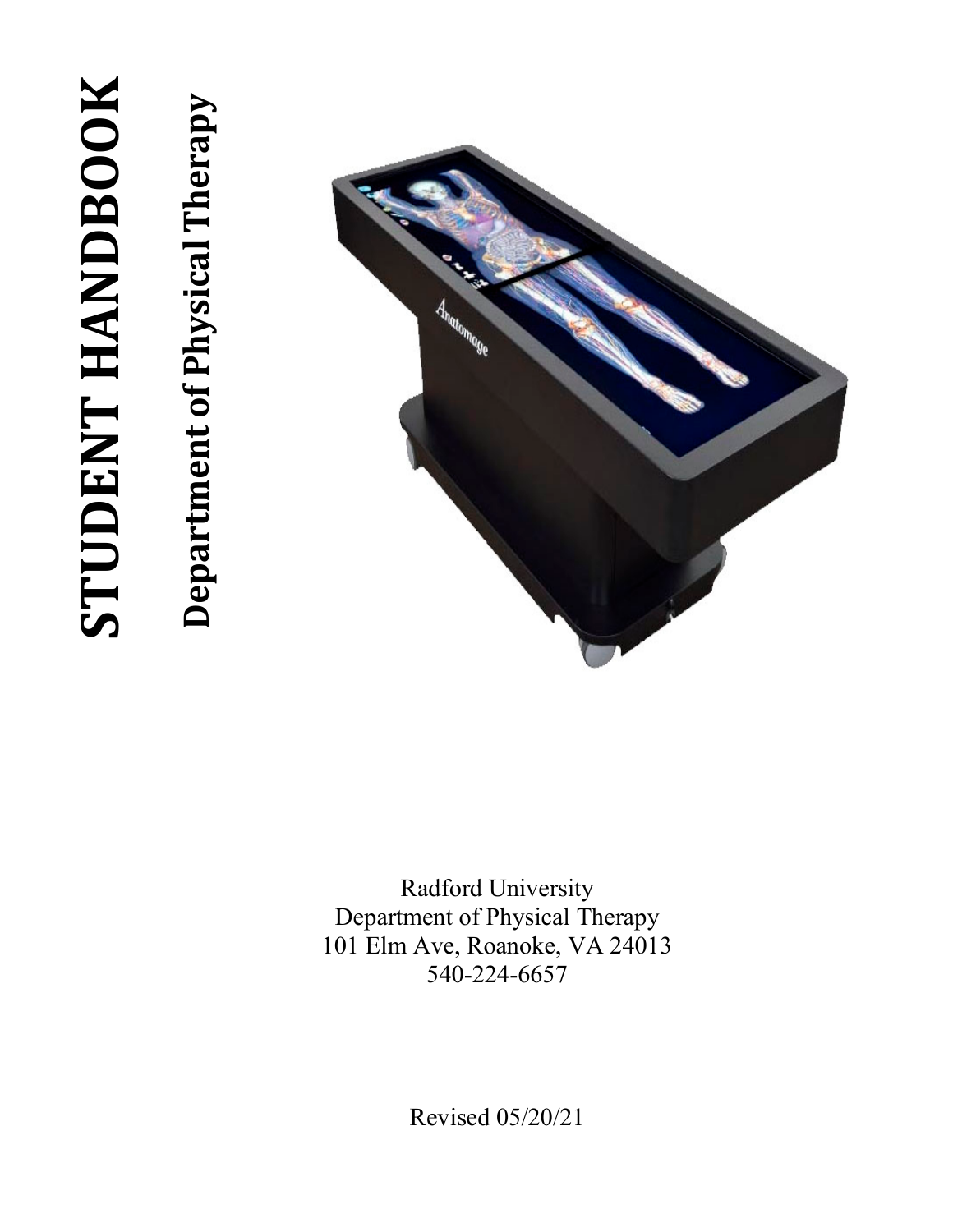## **Radford University Waldron College<br>Department of Physical Therapy<br>Student Handbook**

#### Contents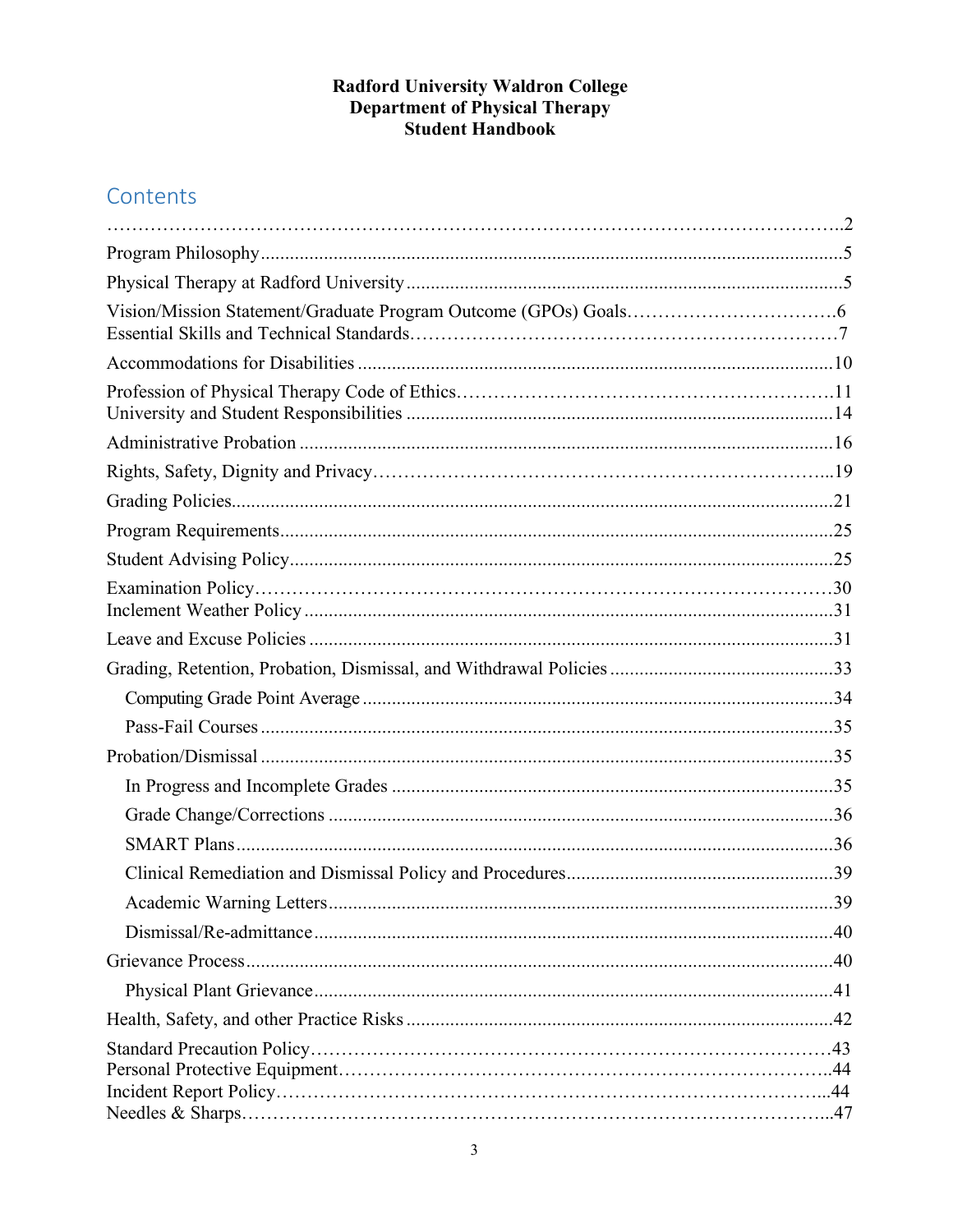| П<br>m<br>ITPI |  |
|----------------|--|

#### $\blacksquare$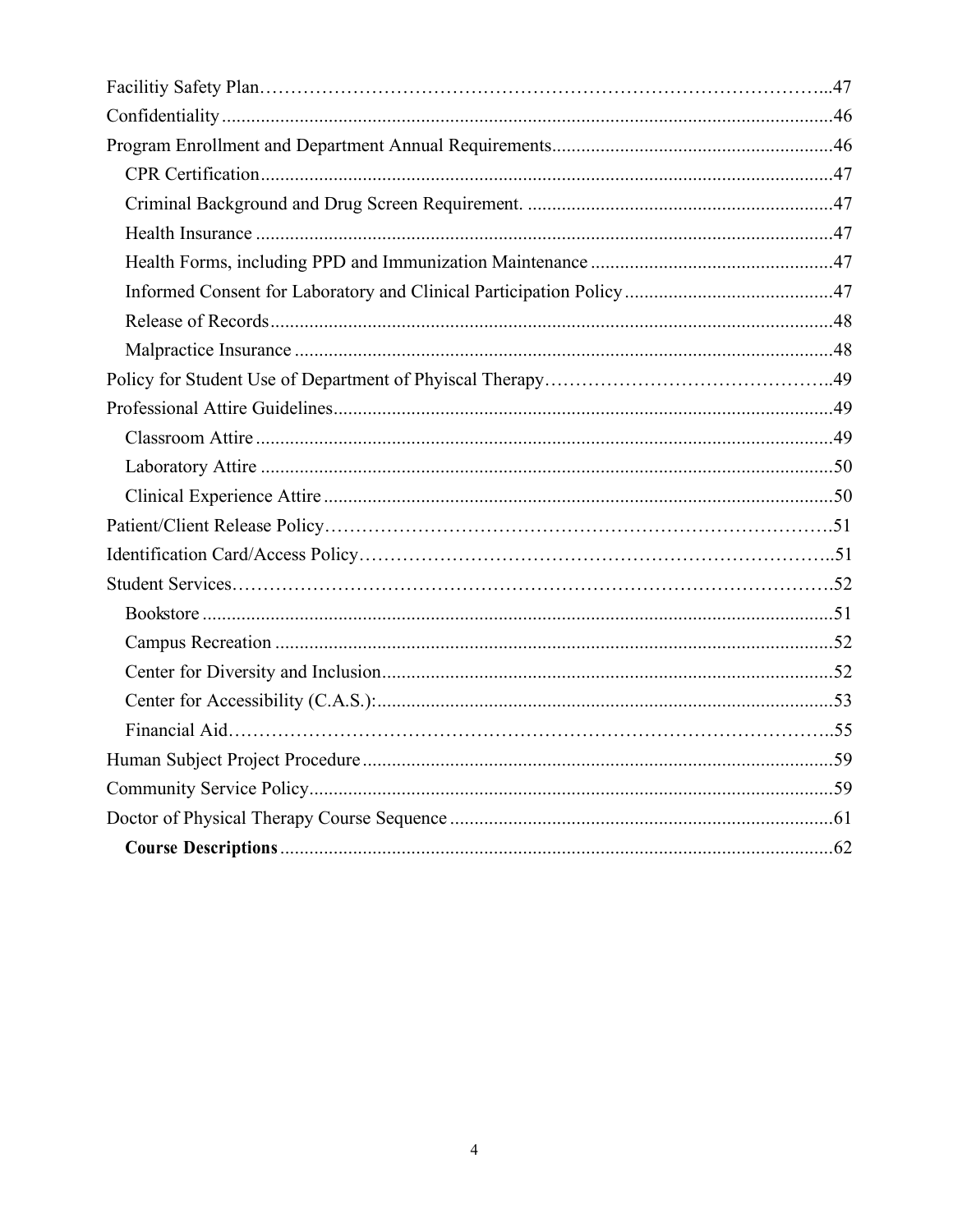#### **Radford University Waldron College Department of Physical Therapy Student Handbook**

#### **Program Philosophy**

The curriculum for the Physical Therapy Program is designed to foster an intellectual and psychomotor teaching/learning environment that is student focused. The educational format engages students to develop and perfect decision-making skills, critical thinking, psychomotor skill development, and social skills integration. The curriculum is built on a simple to complex model beginning with an integration of foundational and clinical sciences and progressing to complex and diverse practical learning experiences. Participation and application of current research stimulates practitioners to be current in everyday practice and pursue life-long learning.

These activities result in the development of diverse autonomous practitioners with the intellectual awareness, social and psychomotor skills to positively impact their communities and the profession of physical therapy.

#### **Physical Therapy at Radford University**

The Program in Physical Therapy offers a course of study leading to the degree of Doctor of Physical Therapy. The Program is designed to prepare students as entry-level, diverse, culturally sensitive autonomous practitioners of physical therapy.

The Department of Physical Therapy at Radford University is accredited by the Commission on Accreditation in Physical Therapy Education (CAPTE), 1111 North Fairfax Street, Alexandria, Virginia 22314; telephone: 703-706-3245; email: accreditation@apta.org; website: www.capteonline.org.

Clinical Education is an integral component of the student's educational experience. A variety of health care institutions, agencies, and practice settings are utilized for clinical educational experiences, both on a local and national level.

The Graduate College Catalog describes the curriculum, which is subject to revision and refinement as needed to keep abreast of current physical therapy education and practice.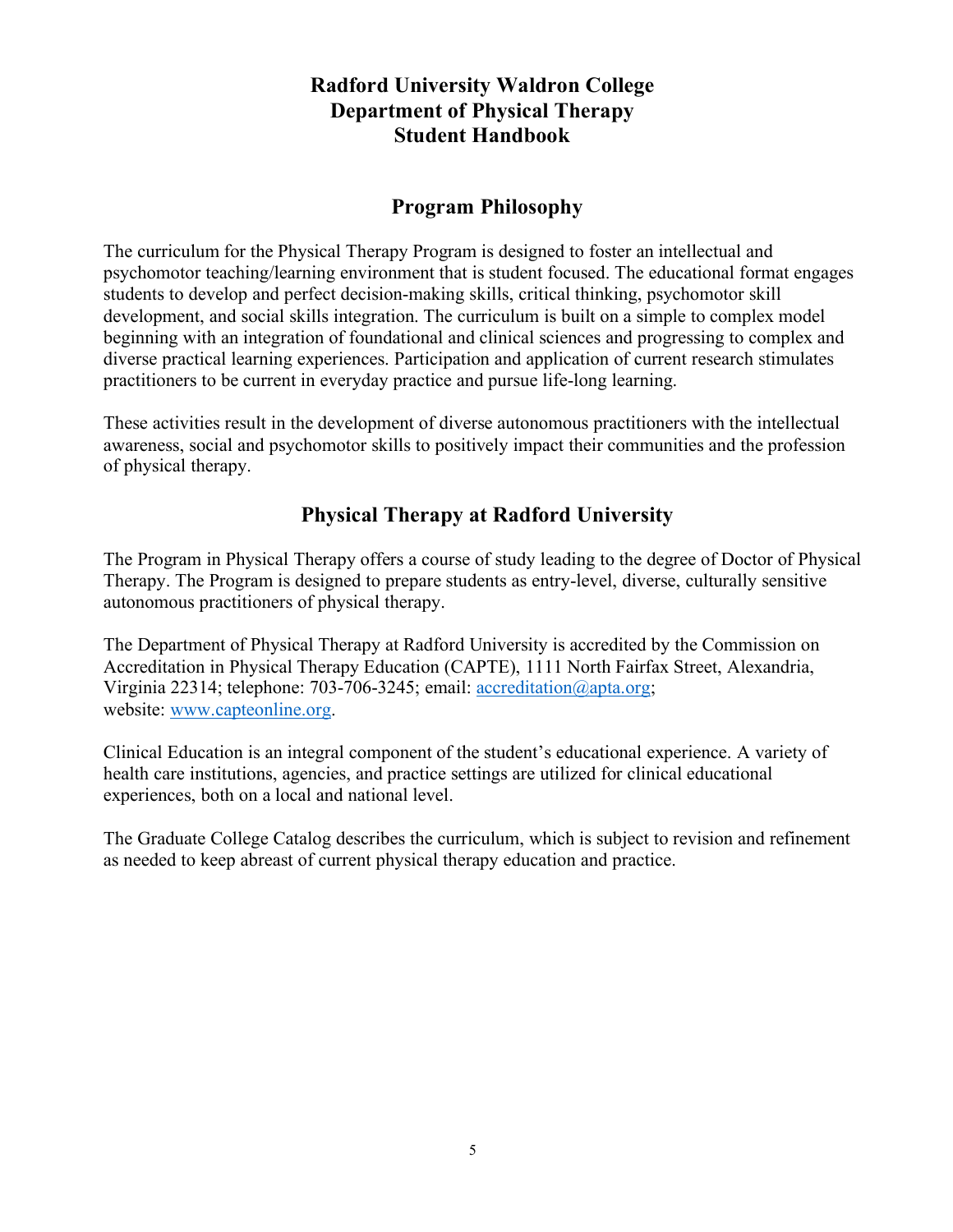#### **VISION STATEMENT**

The vision of the department of physical therapy is to develop autonomous physical therapy practitioners who optimize the human experience.

#### **MISSION STATEMENT**

The mission of the Radford University physical therapy program is to develop autonomous practitioners who engage interprofessionally and integrate scientific inquiry into clinical practice to meet diverse community needs.

#### **PROGRAM VALUES**

- The teaching/ learning environment is student centered.
- The teaching/ learning environment is intellectually engaging and culturally sensitive.
- The educational process creates an autonomous physical therapy practitioner.
- The educational experience creates a lifelong learner.

#### **PROGRAM PRINCIPLES**

- The learning process is based on an integration of foundational and clinical sciences.
- Critical reasoning and use of evidence based practice are essential elements of the curriculum.
- Research is a vital corollary to the teaching/ learning process leading to the development of a lifelong learner and the creation of new knowledge.
- Practitioners of physical therapy advocate for the provision of physical therapy services for underserved and underrepresented populations.

#### **GRADUATE PERFORMANCE OUTCOMES (GPOs)/GOALS**

The following are the expected program performance outcomes established for the Department of Physical Therapy as related to program goals. At program completion graduates will:

- 1. Practice as licensed, autonomous, entry-level practitioners.
- 2. Practice in an ethical and culturally competent manner.
- 3. Communicate effectively with the patient, their families, and members of the interprofessional healthcare team.
- 4. Supervise, direct and manage resources to meet efficient and effective patient/ client outcomes.
- 5. Integrate evidence-based practice (EBP) throughout the continuum of care team.
- 6. Participate in scholarly activities.
- 7. Engage in lifelong learning to advance the profession of physical therapy.

Meeting the program's expected performance outcomes reflects the mastery and application of the goals of the physical therapy curriculum. Graduates who have met or exceeded the program's outcome goals will have met the cognitive, psychomotor, and affective requirements of the curriculum. These performance outcomes are entry-level level qualifications for the practice of physical therapy and are required to sit for the national licensure examination in physical therapy.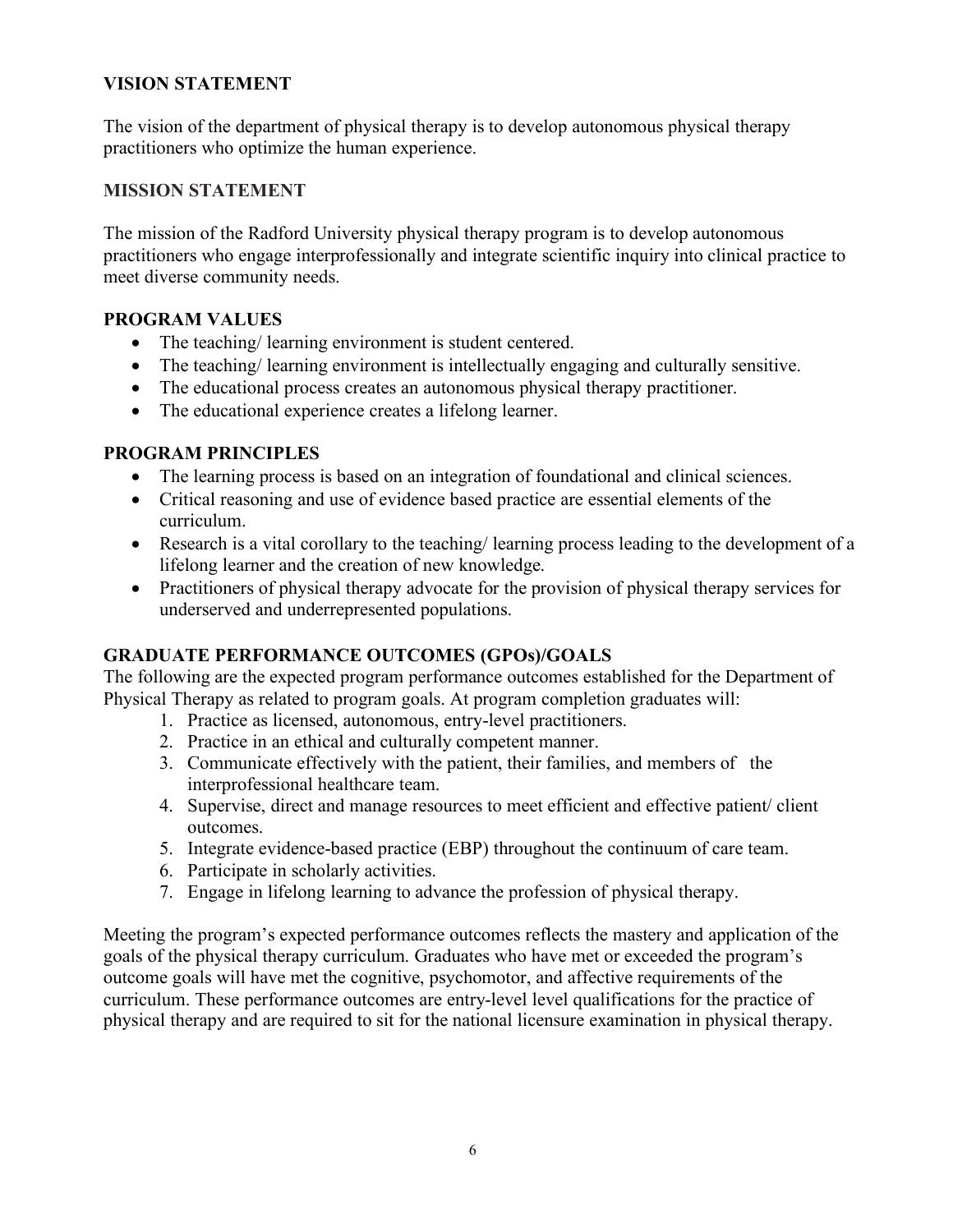#### **Essential Skills and Technical Standards**

#### Introduction

The Physical Therapy Program at Radford University is an intense program that places specific demands on a student enrolled in the program. The demands placed on the students during their academic preparation correspond closely to the intellectual and physical demands that a graduate will encounter as a practicing physical therapist. It is the goal of the Department of Physical Therapy to prepare entry-level, autonomous practitioners of physical therapy.

The program has been designed to prepare students to enter the profession as a generalist with the skills, knowledge, and ability to successfully perform all the required functions associated with the role of an entry-level physical therapist. The preparation for clinical practice requires the accumulation, mastery, and application of scientific, medical, and professional knowledge. Included in the learning process is the accumulation and application of essential skills necessary for accurate and safe patient care management in a variety of clinical settings.

In order to fulfill requirements for accurate and safe patient care management, the faculty has identified certain minimal technical standards/essential skills that must be met in a timely manner by the entry-level doctor of physical therapy student, prior to completion of the curriculum. Technical standards/essential skills may be met with or without reasonable accommodation or academic adjustments consistent with the Americans with Disabilities Act.

In keeping with applicable federal and state laws regarding disabilities and our program philosophy, we are committed to making reasonable accommodations for all individuals with disabilities to enable them to successfully complete their education and to perform the skills necessary to the role of physical therapist (e.g. Mimum Required Skills of Physical Therapist Graduates at Entry-Level). If you are seeking academic accommodations under the Americans with Disabilities Act at Radford University, you are required to register with the Center for Accessibility Services (C.A.S.). To receive academic accommodations for any class, please submit your documentation to the CAS in the 3<sup>rd</sup> floor of Russell Hall Suites 301-327, by fax to 540-831-6525 or by email to cas@radford.edu. After submitting documentation to the C.A.S., they will set up an interview with a Disability Services Specialist to discuss accommodations. Students will be notified via email once their accommodation package is complete and ready to be picked up. Once the students have picked up their accommodation package, they will need to meet with each course professor during his/her office hours to review and discuss the student's package. This process will need to be completed for each semester. For more information and/or for documentation guidelines, visit www.radford.edu/cas or call 540-831-6350.

#### **Technical Standards**

The Department of Physical Therapy has identified and established the following technical standards separated into three domains. These domains or skills include: cognitive, psychomotor, and affective.

#### **Cognitive Domain:**

The Normative Model of Physical Therapist Professional Education, 2004, defines "cognitive" as characterized by awareness, reasoning, and judgment. It includes reasoning and critical thinking skills.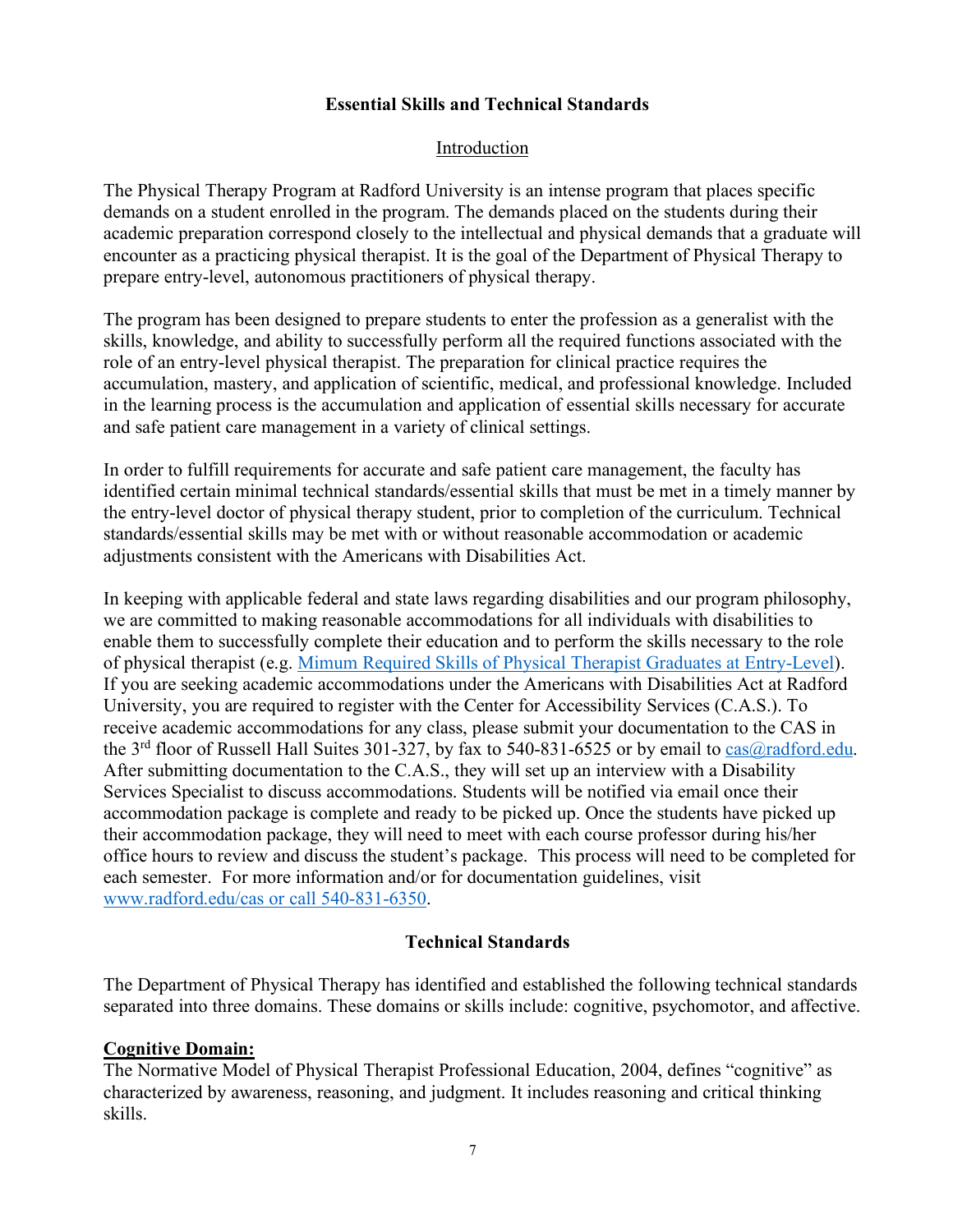Students of Radford University's Doctor of Physical Therapy Program must be able to:

- 1. Demonstrate the ability to conceptualize and integrate knowledge and apply that knowledge to professional practice.
- 2. Demonstrate relevant knowledge and skills to examine patient/client medical history, build professional relationships, and gather and assimilate data, in order to assess and formulate evidence-based plans, problem-solve, and continually evaluate and revise based on best practice.
- 3. Accurately and reliably interpret, analyze, synthesize, evaluate, record and apply key information from reading, lecture, and patient encounters.
- 4. Critically analyze data collected to compose a reasonable physical therapy diagnosis and patient care management plan based on evidence.
- 5. Use evidence consistently to support professional decisions.

#### **Psychomotor Domain: Motor Skills and Observational Skills:**

The psychomotor domain includes physical movement, coordination, and the use of motor- skills areas. The Normative Model of Physical Therapy Professional Education, 2004, defines "psychomotor" as referring to motor activity that is preceded or related to mental activity.

Students of Radford University's Doctor of Physical Therapy Program must be able to:

- a) Exhibit sufficient motor and sensory abilities to attend and participate in class and practicum placement, with or without accommodations.
- b) Observe demonstrations and participate in laboratory exercises.
- c) Obtain an appropriate medical history directly from the patient including vital signs, vision, hearing, speech, and functional capacities of strength, flexibility, sensory and motor deficits.
- d) Demonstrate visual and auditory perception that includes insightfulness and acuity.
- e) Assess blood pressure, lung and heart sounds, breath sounds, breathing patterns, speech patterns, and nonverbal communications, both auditory and non-auditory, with and without stethoscopes or other equipment used in the field of physical therapy.
- f) Reliably inspect and observe with acuity, the skin, facial expressions, anatomical structures, posture, movement, gait patterns and breathing patterns of others.
- g) Tactilely assess with acuity: pulses, skin condition, muscle and tendon activity, joint and limb movement.
- h) Perform tests/measures procedures and evaluation methods accurately and safely.
- i) Competently conduct a variety of examinations and treatments, which require sitting, standing, squatting, pushing, pulling, and kneeling movements between a variety of surfaces levels and terrains.
- j) Create and apply adapted tests and measures to accurately and reliably assess potential pathology/pathophysiology, impairments, functional limitations, disabilities, and barriers to patient/client quality of life.
- k) Perform coordinated fine and gross motor activities in the use of/placement of/application of modalities, such as ultra sound, traction units, massage, electrotherapeutic modalities, hydrotherapy, cold/heat therapies, aquatic therapy, and gait/motion analysis equipment.
- l) Reliably read and adjust equipment dials and monitors
- m) Integrate the use of lifting techniques and technologies in a manner that simultaneously maximizes patient function and promotes safety for the patient, the therapist, and other staff.
- n) Negotiate and assist patient accurately and safely with mobility/ambulation on level surfaces, ramps and stairs with or without assistive devices.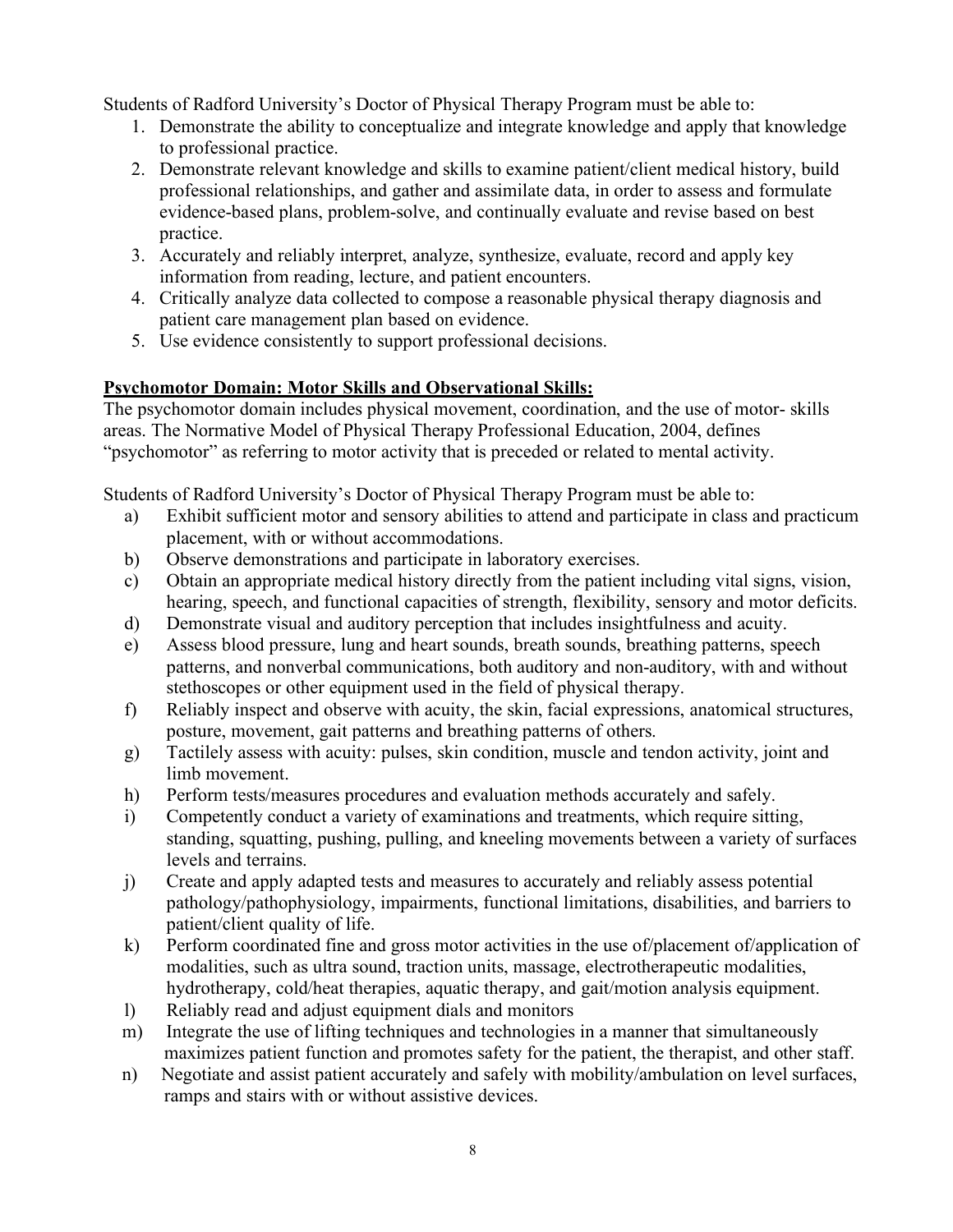- o) React and respond quickly and effectively to sudden or unexpected movement of patients to "do no harm."
- p) Exemplify standard precautions in practice.
- q) Initiate emergency response and perform basic life support (C.P.R.)
- r) Display ability to effectively and timely document patient/client encounters using computer/technology.
- s) Work in a clinical setting for a period of 8 to 10 hours.

#### **Affective Domain: Behavioral Skills and Communication Skills**

The affective domain includes the manner in which we deal with things emotionally, such as feelings, values, motivations, and attitudes. The Normative Model of Physical Therapist Professional Education, 2004, defines affective as relating to the expression of emotion (e.g. affective behavior). The affective domain may be separated into behavior and social skills or communication.

\*\*\*Please note that students are expected to seek and effectively use help for medical and emotional problems that may interfere with scholastic and professional performance. Student is to provide evidence that appropriate counseling or help with personal problems, psychosocial distress, substance abuse or mental health difficulties has been obtained when requested by faculty. All personal information will be held in strict confidence with those in positions of authority with a need to know.

#### Behavioral/social skills

Students of Radford University's Doctor of Physical Therapy Program must be able to:

- a) Selectively attend and respond appropriately to task at hand including lecture, laboratory participation, and patient/client goals and needs.
- b) Demonstrate the ability to be assertive, delegate responsibilities appropriately, and function as part of a physical therapy team. Such abilities require organizational skills to meet deadlines and manage time.
- c) Adapt to ever-changing environments, display flexibility, and learn to function in the face of uncertainties and stress which are inherent in the educational process and clinical settings.
- d) Demonstrate attributes of empathy, integrity, concern for others, interpersonal skills, interest and motivation.
- e) Recognize and refrain from acting on one's social, cultural, gender, and sexual biases.
- f) Possess the emotional well-being required for proper use of intellectual abilities including sound judgment necessary for the prompt completion of all professional responsibilities, and the development of mature, sensitive, and effective professional relationships.
- g) Display professional body language, including gestures and facial expressions with clients, patients and team members.
- h) Demonstrate leadership qualities such as passion, sense of humor, empathy, strength of character, general maturity, patience, common sense, trustworthiness, reliability, creativity, and sensitivity in order to assume the responsibility to advocate for patient/clients and their families, as well as the profession of physical therapy.
- i) Model adherence of code of ethics, standards of practice, and policies/procedures that govern the conduct of professional activities.
- j) Value their role and their social obligation to assist in serving the underserved and underrepresented populations and facilitate continuous improvement in the profession of physical therapy and quality care.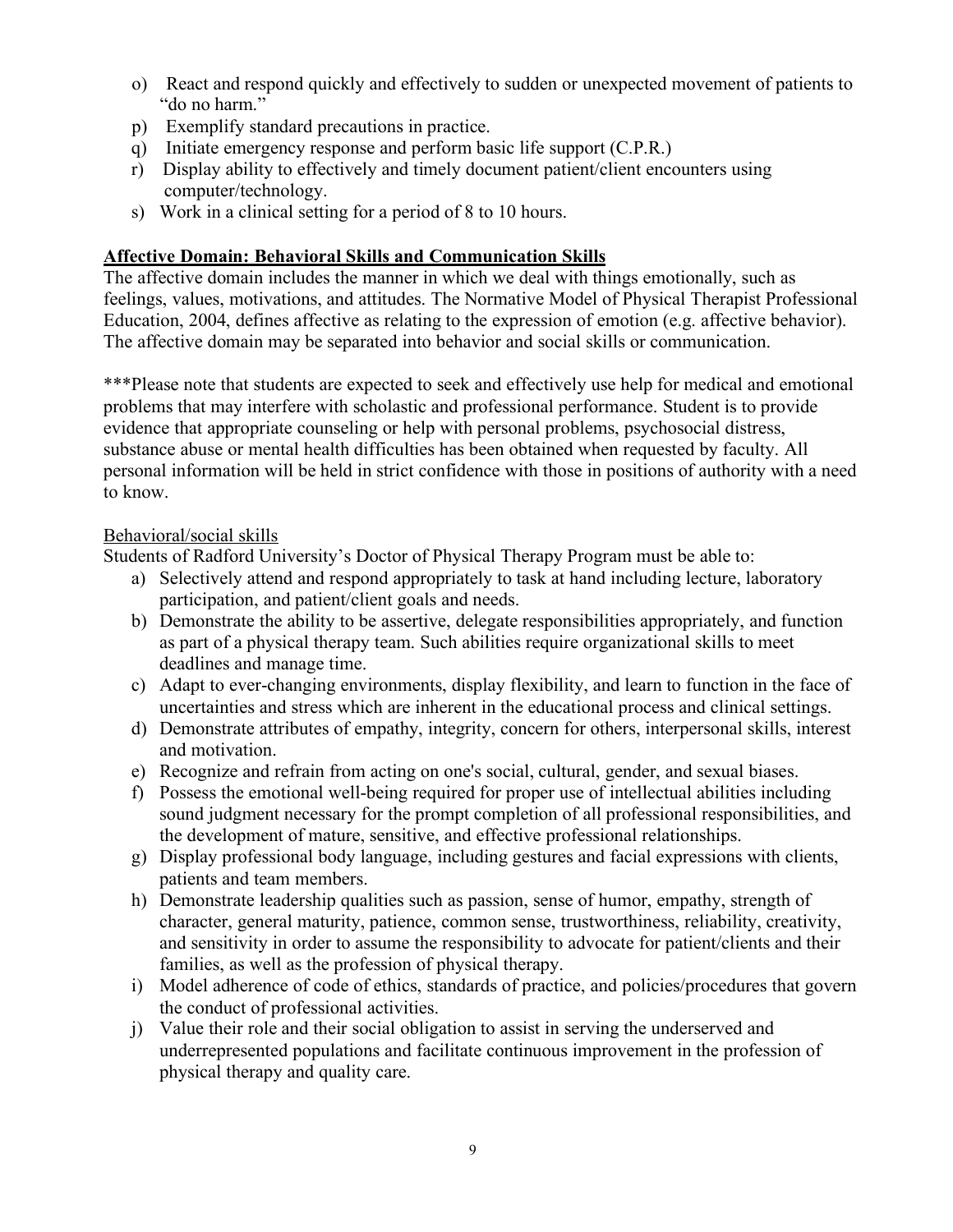#### Communication skills

Students of Radford University's Doctor of Physical Therapy Program must be able to:

- a. Maintain necessary admission/continuance records including, but not limited to criminal records and medical record.
- b. Complete written assignments and presentations in a timely manner.
- c. Demonstrate proficient skills in written English, such as grammar and spelling, and the use of various writing formats e.g. American Psychological Association (APA), American Medical Association (AMA), and Modern Language Association (MLA) to satisfy written assignment specified by faculty members.
- d. Demonstrate proficient skills in spoken English to understand content presented in the program, to complete adequately all oral assignments, and to meet the objectives of field placement experiences as specified by faculty members and site supervisors.
- e. Demonstrate proficient written and verbal skills to clearly communicate ideas and feelings in English with; faculty, staff, health care providers, third party payers, intermediaries, patients/clients and their families, peers in the educational, clinical, and community environments.
- f. Demonstrate willingness and ability to listen to others.
- g. Verbally communicate effectively with others taking into consideration individual differences in learning styles, language, and cognitive abilities.
- h. Effectively communicate a treatment strategy, its purpose, and its anticipated outcome based on current evidence in practice.
- i. Demonstrate effective documentation and communications through the use of computers/technologies.
- j. Display cultural sensitivity and articulate that sensitivity in patient care and community environments including peers, students, faculty, staff, patients, clients, and professionals.

#### **Accommodations for Disabilities**

No otherwise qualified student shall, on the basis of disability, be subjected to discrimination or excluded from participation in the Radford University Physical Therapy Program. A student with a disability may be protected by the Americans with Disabilities Act (A.D.A.) and be eligible for reasonable accommodations that will provide an equal opportunity to meet the academic criteria related to professional behavior and scholastic performance. It is important to note that the Department of Physical Therapy has published technical standards that must be met to ensure the health, welfare, and safety of clients in various field settings that may substantially effect accommodation.

Any otherwise qualified student with a protected disability who requests a reasonable accommodation must notify the Radford University Center for Accessibility Services (C.A.S.) and provide documentation as needed. The C.A.S. makes recommendations for accommodations. It is the student's responsibility to contact the C.A.S. and to propose accommodation requests to the appropriate instructor and Department of Physical Therapy Chair. The Department of Physical Therapy will review academic performance criteria in light of individual student circumstances to explore issues of appropriateness and accommodation. An initial assessment, subsequent plan, uses of outside experts (including the C.A.S.), and periodic checks between the Department of Physical Therapy and the student are appropriate courses of action in making accommodations. Accommodation requires a signed agreement with the faculty member that is appropriate and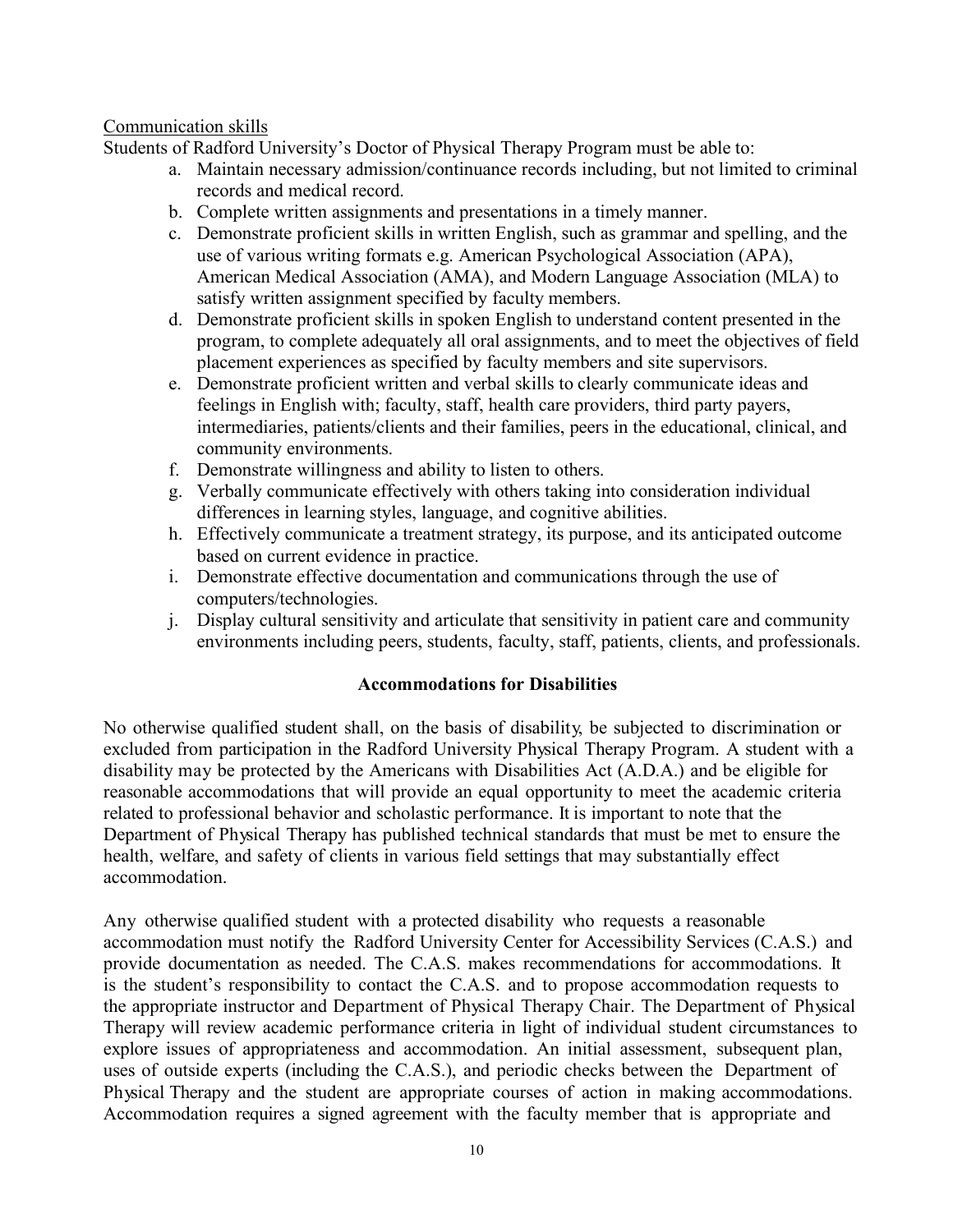does not compromise standards of behavior required for success in the professional discipline. When appropriate student accommodations will be made prior to student placement in curriculum and clinical experience environments.

#### **Profession of Physical Therapy Code of Ethics**

**EFFECTIVE JULY 1, 2010.** For more information, go to www.apta.org/ethics. **CODE OF ETHICS HOD S06-09-07-12** [Amended HOD S06-00-12-23; HOD 06-91-05-05; HOD 06-87-11-17; HOD 06-81-06-18; HOD 06-78-06-08; HOD 06-78-06-07; HOD 06-77-18- 30; HOD 06-77-17-27; Initial HOD 06-73-13-24] [Standard]

#### **Preamble**

The Code of Ethics for the Physical Therapist (Code of Ethics) delineates the ethical obligations of all physical therapists as determined by the House of Delegates of the American Physical Therapy Association (APTA). The purposes of this Code of Ethics are to:

- 1. Define the ethical principles that form the foundation of physical therapist practice in patient/client management, consultation, education, research, and administration.
- 2. Provide standards of behavior and performance that form the basis of professional accountability to the public.
- 3. Provide guidance for physical therapists facing ethical challenges, regardless of their professional roles and responsibilities.
- 4. Educate physical therapists, students, other health care professionals, regulators, and the public regarding the core values, ethical principles, and standards that guide the professional conduct of the physical therapist.
- 5. Establish the standards by which the American Physical Therapy Association can determine if a physical therapist has engaged in unethical conduct.

No code of ethics is exhaustive nor can address every situation. Physical therapists are encouraged to seek additional advice or consultation in instances where the guidance of the Code of Ethics may not be definitive. This Code of Ethics is built upon the five roles of the physical therapist (management of patients/clients, consultation, education, research, and administration), the core values of the profession, and the multiple realms of ethical action (individual, organizational, and societal). Physical therapist practice is guided by a set of seven core values: accountability, altruism, compassion/caring, excellence, integrity, professional duty, and social responsibility. Throughout the document, the primary core values that support specific principles are indicated in parentheses. Unless a specific role is indicated in the principle, the duties and obligations being delineated pertain to the five roles of the physical therapist. Fundamental to the Code of Ethics is the special obligation of physical therapists to empower, educate, and enable those with impairments, activity limitations, participation restrictions, and disabilities, to facilitate greater independence, health, wellness, and enhanced quality of life.

#### **Principles**

*Principle #1:* Physical therapists shall respect the inherent dignity and rights of all individuals. *(Core Values: Compassion, Integrity)*

- a) Physical therapists shall act in a respectful manner toward each person regardless of age, gender, race, nationality, religion, ethnicity, social or economic status, sexual orientation, health condition, or disability.
- b) Physical therapists shall recognize their personal biases and shall not discriminate against others in physical therapist practice, consultation, education, research, and administration.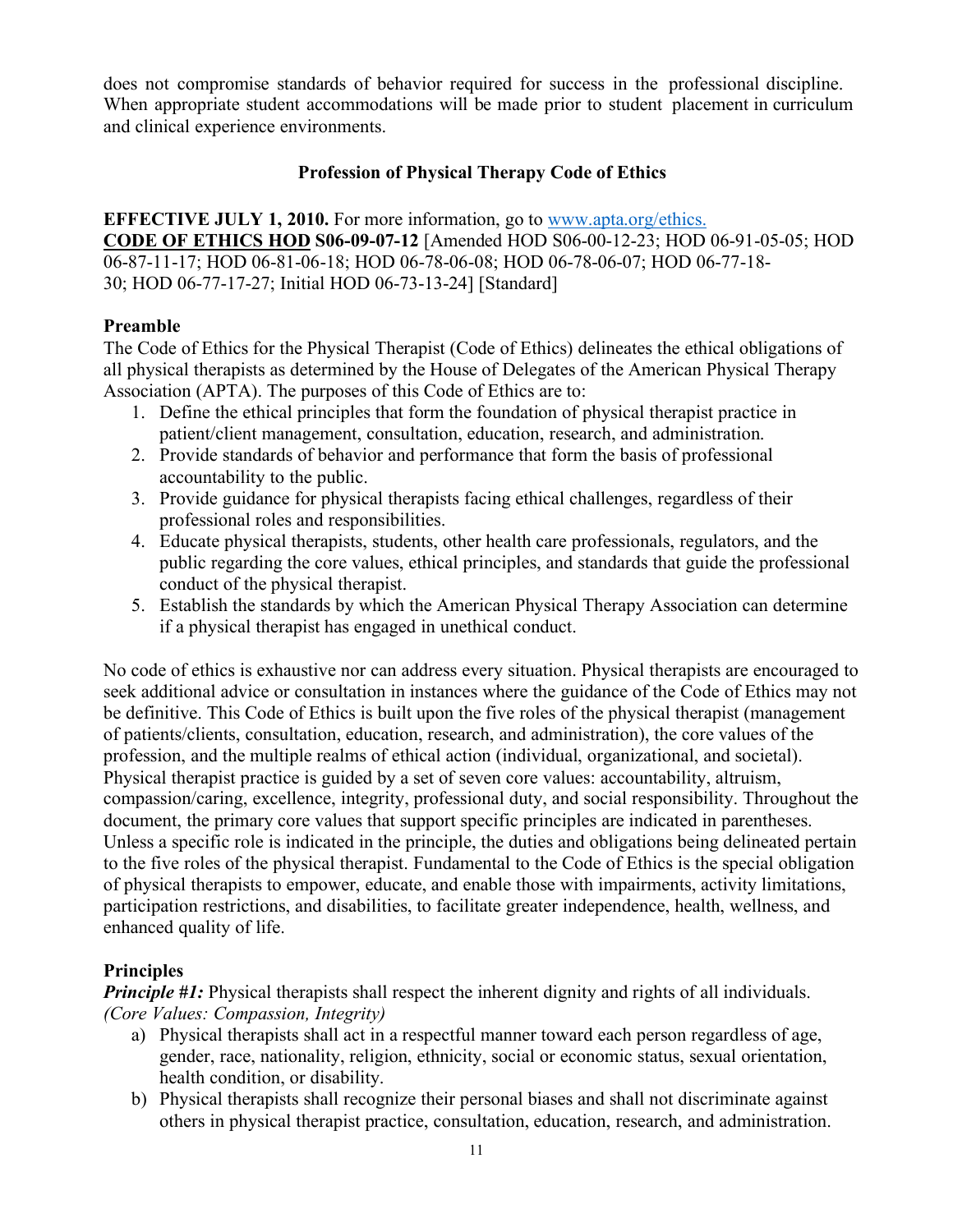*Principle #2:* Physical therapists shall be trustworthy and compassionate in addressing the rights and needs of patients/clients. *(Core Values: Altruism, Compassion, Professional Duty)*

- a) Physical therapists shall adhere to the core values of the profession and shall act in the best interests of patients/clients over the interests of the physical therapist.
- b) Physical therapists shall provide physical therapy services with compassionate and caring behaviors that incorporate the individual and cultural differences of patients/clients.
- c) Physical therapists shall provide the information necessary to allow patients or their surrogates to make informed decisions about physical therapy care or participation in clinical research.
- d) Physical therapists shall collaborate with patients/clients to empower them in decisions about their health care.
- e) Physical therapists shall protect confidential patient/client information and may disclose confidential information to appropriate authorities only when allowed or as required bylaw.

*Principle #3:* Physical therapists shall be accountable for making sound professional judgments. *(Core Values: Excellence, Integrity)*

- *a)* Physical therapists shall demonstrate independent and objective professional judgment in the patients/clients best interest in all practice settings.
- b) Physical therapists shall demonstrate professional judgment informed by professional standards, evidence (including current literature and established best practice), practitioner experience, and patient/client values.
- c) Physical therapists shall make judgments within their scope of practice and level of expertise and shall communicate with, collaborate with, or refer to peers or other health care professionals when necessary.
- d) Physical therapists shall not engage in conflicts of interest that interfere with professional judgment.
- e) Physical therapists shall provide appropriate direction of and communication with physical therapist assistants and support personnel.

*Principle #4:* Physical therapists shall demonstrate integrity in their relationships with patients/clients, families, colleagues, students, research participants, other healthcare providers, employers, payers, and the public. *(Core Value: Integrity)*

- a) Physical therapists shall provide truthful, accurate, and relevant information and shall not make misleading representations.
- b) Physical therapists shall not exploit persons over whom they have supervisory, evaluative or other authority (e.g., patients/clients, students, supervisees, research participants, or employees).
- c) Physical therapists shall discourage misconduct by healthcare professionals and report illegal or unethical acts to the relevant authority, when appropriate.
- d) Physical therapists shall report suspected cases of abuse involving children or vulnerable adults to the appropriate authority, subject to law.
- e) Physical therapists shall not engage in any sexual relationship with any of their patients/clients, supervisees, or students.
- f) Physical therapists shall not harass anyone verbally, physically, emotionally, or sexually.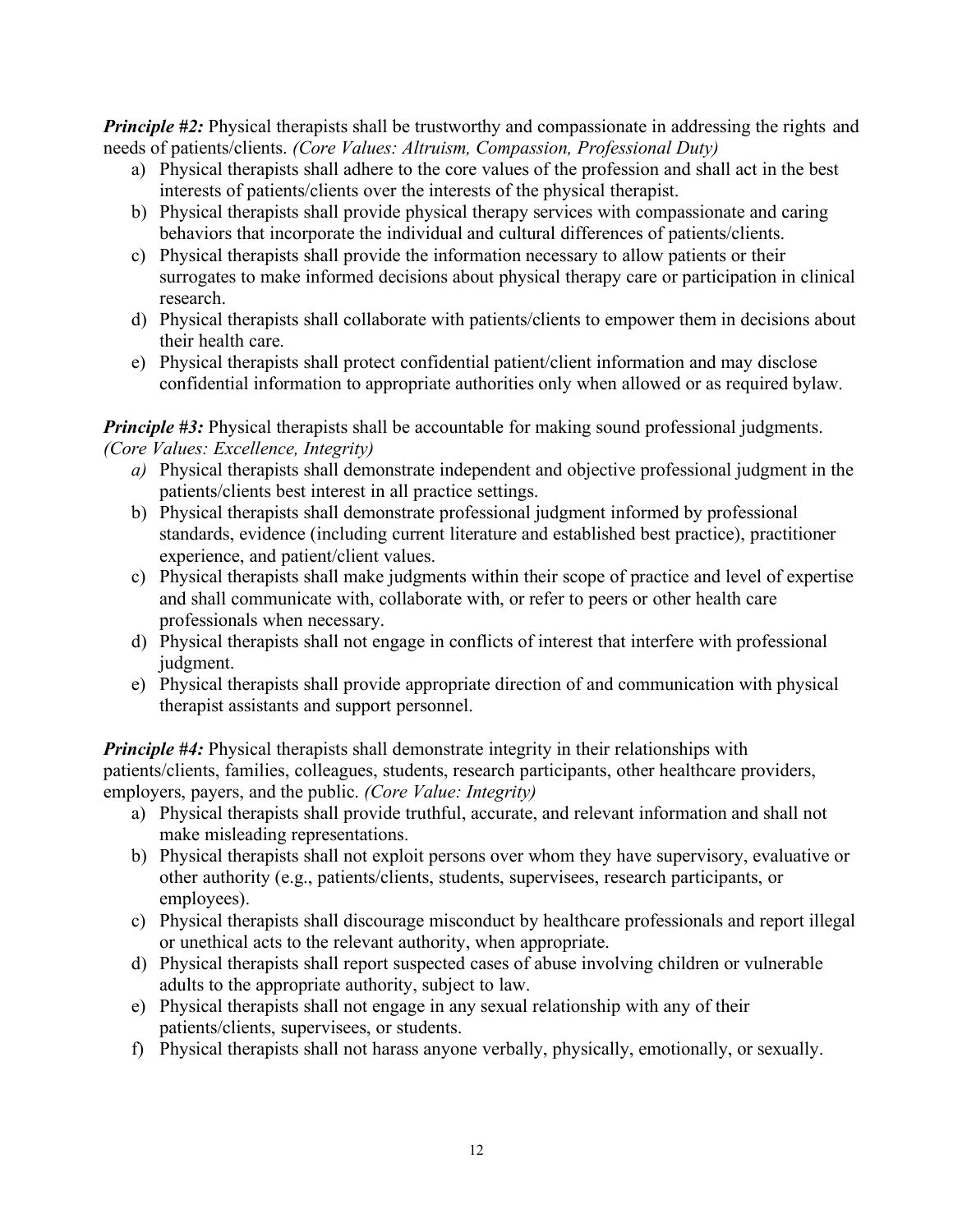*Principle #5:* Physical therapists shall fulfill their legal and professional obligations. *(Core Values: Professional Duty, Accountability)*

- a) Physical therapists shall comply with applicable local, state, and federal laws and regulations.
- b) Physical therapists shall have primary responsibility for supervision of physical therapist assistants and support personnel.
- c) Physical therapists involved in research shall abide by accepted standards governing protection of research participants.
- d) Physical therapists shall encourage colleagues with physical, psychological, or substance related impairments that may adversely impact their professional responsibilities to seek assistance or counsel.
- e) Physical therapists who have knowledge that a colleague is unable to perform their professional responsibilities with reasonable skill and safety shall report this information to the appropriate authority.
- f) Physical therapists shall provide notice and information about alternatives for obtaining care in the event the physical therapist terminates the provider relationship while the patient/client continues to need physical therapy services.

*Principle #6:* Physical therapists shall enhance their expertise through the lifelong acquisition and refinement of knowledge, skills, abilities, and professional behaviors. *(Core Value: Excellence)*

- a) Physical therapists shall achieve and maintain professional competence.
- b) Physical therapists shall take responsibility for their professional development based on critical self-assessment and reflection on changes in physical therapist practice, education, healthcare delivery, and technology.
- c) Physical therapists shall evaluate the strength of evidence and applicability of content presented during professional development activities before integrating the content or techniques into practice.
- d) Physical therapists shall cultivate practice environments that support professional development, life-long learning, and excellence.

*Principle #7:* Physical therapists shall promote organizational behaviors and business practices that benefit patients/clients and society. *(Core Values: Integrity, Accountability)*

- a) Physical therapists shall promote practice environments that support autonomous and accountable professional judgments.
- b) Physical therapists shall seek remuneration as is deserved and reasonable for physical therapist services.
- c) Physical therapists shall not accept gifts or other considerations that influence or give an appearance of influencing their professional judgment.
- d) Physical therapists shall fully disclose any financial interest they have in products or services that they recommend to patients/clients.
- e) Physical therapists shall be aware of charges and shall ensure that documentation and coding for physical therapy services accurately reflect the nature and extent of the services provided.
- f) Physical therapists shall refrain from employment arrangements, or other arrangements, that prevent physical therapists from fulfilling professional obligations to patients/clients.

*Principle #8:* Physical therapists shall participate in efforts to meet the health needs of people locally, nationally, or globally. *(Core Values: Social Responsibility)*

a) Physical therapists shall provide pro bono physical therapy services or support organizations that meet the health needs of people who are economically disadvantaged, uninsured, and underinsured.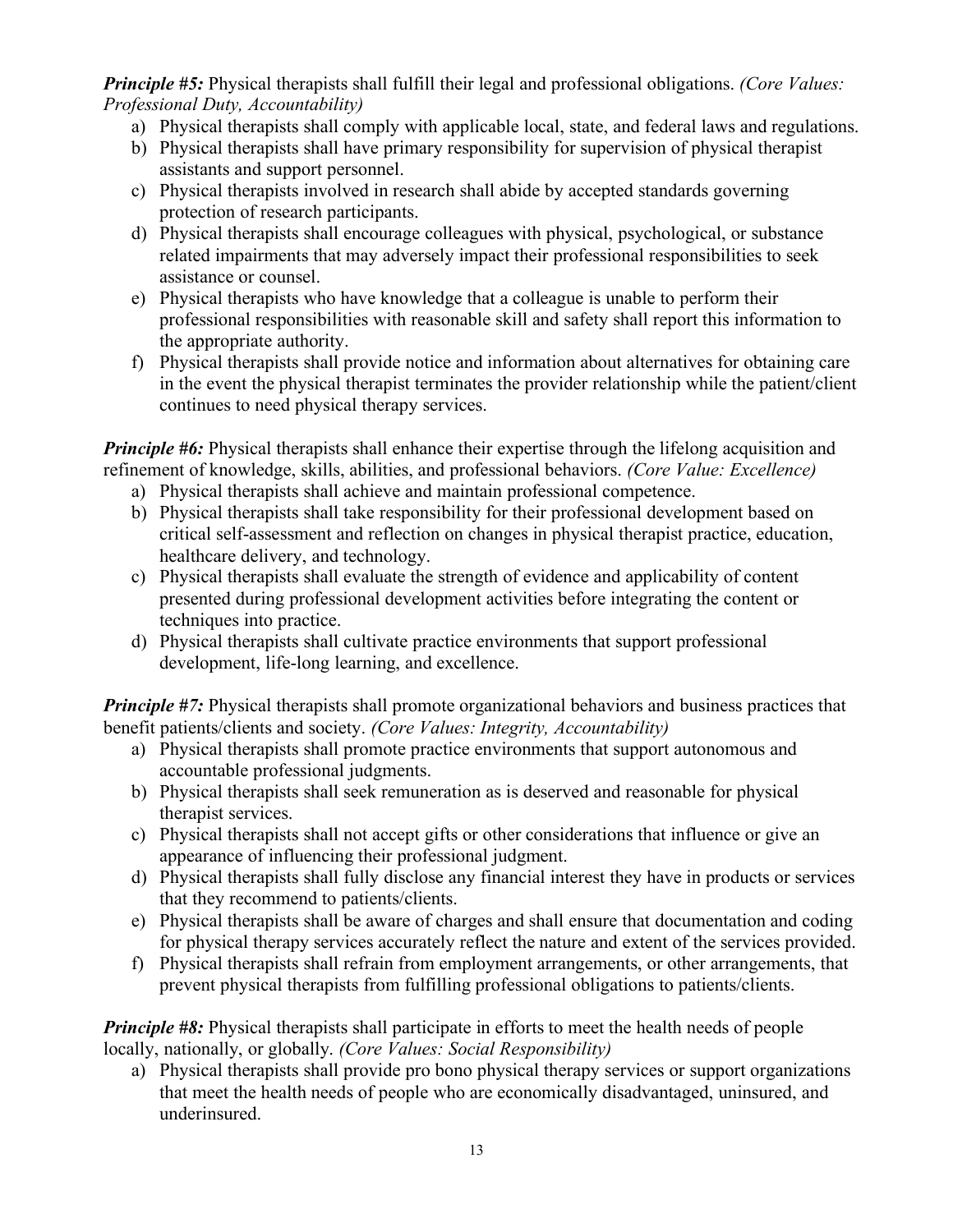- b) Physical therapists shall advocate reducing health disparities and health care inequities, improve access to health care services, and address the health, wellness, and preventive health care needs of people.
- c) Physical therapists shall be responsible stewards of health care resources and shall avoid over-utilization or under-utilization of physical therapy services.
- d) Physical therapists shall educate members of the public about the benefits of physical therapy and the unique role of the physical therapist.

#### **Radford University Code of Ethics Approved by Board of Visitors: August 23, 2007**

Radford University is committed to maintaining the highest ethical standards and to upholding the public's trust. We recognize that our behavior affects not only our own individual reputation, but also that of Radford University. Accordingly, this Code of Ethics forms the ethical principles that will guide all members of the university community in all decisions and activities. These principles are:

**Respect:** We will nurture a climate of care, concern, fairness, and civility toward others while recognizing and embracing each individual's dignity, freedom, and diversity even in the face of disagreement.

**Honesty and Integrity:** We will act and communicate truthfully and candidly. We will uphold the university's values and make decisions based on the greater good, conducting ourselves free of personal conflicts or appearances of impropriety and self-dealing.

**Communication:** We will openly share information with stakeholders regarding the processes used in developing policies and making decisions for the university.

**Stewardship:** We will use university resources in a wise and prudent manner in order to achieve our educational mission and strategic objectives. We will not use university resources for personal benefit or gain.

**Excellence:** We will conduct all university affairs diligently, exercising due professional care and striving to meet the high expectations we have set for ourselves as well as the expectations of those we serve.

**Responsibility and Accountability:** We will be trustworthy and answerable for our conduct, decisions and obligations and will comply with all applicable laws, regulations, policies and procedures. We recognize our obligation to report unethical conduct to appropriate authorities.

#### **University and Student Responsibilities Honor System**

Radford University's Honor System provides the foundation for a university community in which freedom, trust and respect can prevail. In accepting admission to Radford University, each student makes a commitment to support and uphold the Honor System without compromise or exception. The students of Radford University believe that individuals have the right to compete fairly, to keep what they have earned and to have others accept their word without question. Individuals have the responsibility to be honorable in their own conduct and to insist that other students act honorably. Lying, cheating and stealing are considered to be acts of dishonor and will, therefore, cause a student to be subject to temporary or permanent suspension from the university community. Students who commit an honor violation or any members of the Radford University communities who have knowledge that a student has committed an honor violation are expected to comply with the reporting procedures.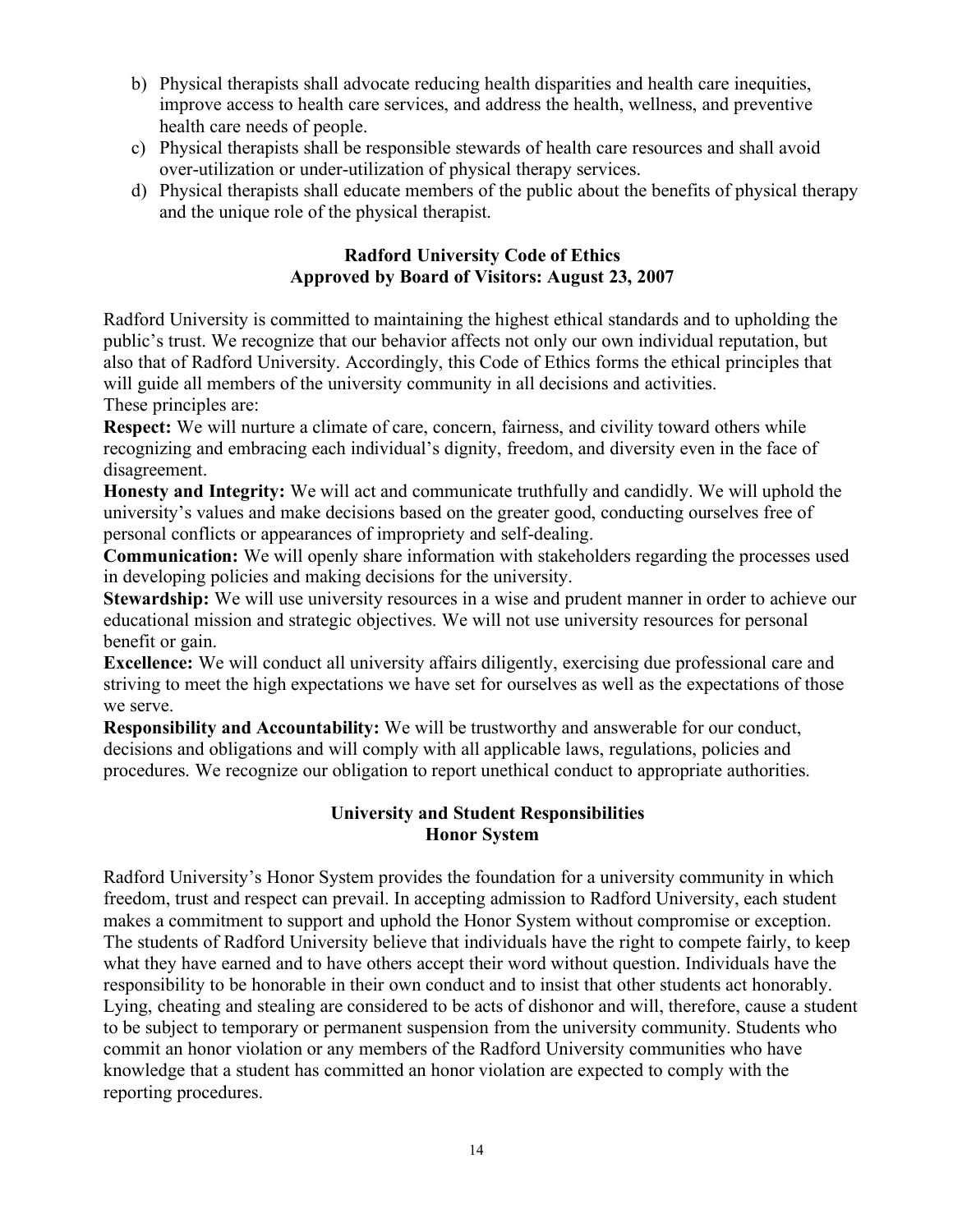#### **Honor Code Pledge**

I shall uphold the values and ideals of Radford University by engaging in responsible behavior and striving always to be accountable for my actions while holding myself and others to the highest moral and ethical standards of academic integrity and good citizenship as defined in the *Standards*.

The Radford University Honor Code provides the foundation for a university community in which freedom, trust and respect can prevail. In accepting admission to Radford University, each student makes a commitment to support and uphold the Honor Code without compromise or exception.

All students enrolled at Radford University agree to refrain from:

- 1. **Lying** A misrepresentation of the truth which misleads another.
- 2. **Stealing and/or Possessing Unauthorized Material** The unauthorized appropriation, possession or use of the property of another.
- 3. **Cheating**  The possession, receipt, use or solicitation of unauthorized materials, information, notes, study aids or other devices in any academic exercise. This includes unauthorized communication of information before, during and after an academic exercise.
- 4. **Fabrication and Falsification** The unauthorized alteration or invention of any information or citation in an academic exercise including the Forgery or the misuse of nontransferable documents or instruments.
- 5. **Multiple Submissions** The submission of substantial portions of the same academic work (including oral reports) for credit more than once without authorization.
- 6. **Abuse of Academic Material** Destroying, stealing or making inaccessible library or other academic resource material.
- 7. **Complicity in Academic Dishonesty** Intentionally or knowingly helping or attempting to help another commit an act of academic dishonesty.
- 8. **Plagiarism**  Presenting the work of another as one's own. All sources of information must be cited. The department of Physical Therapy requires the use of the American Psychological Association style (APA) for author and reference citing.

#### **University Jurisdiction**

Jurisdiction includes university-owned or operated property and at university sponsored functions on-or off-campus. The university has jurisdiction over any student or student organization alleged to have violated the Standards of Student Conduct. Off-campus violations can also subject a student to the jurisdiction of the University Conduct System when the university determines the violation is threatening or disruptive to the safety of members of our university community or to the educational process of the university. University jurisdiction also extends to any misrepresentation or fraud related to a student's application for admission or re-admission. The term "student" means a person taking or auditing courses at Radford University in either a full or part-time basis, or an individual with a continued intent to pursue an education at Radford University, which includes, but is not limited to the following: between terms or during vacation periods, orientation, summer break, or a period of suspension or withdrawal. Conduct proceedings may be carried out prior to, simultaneously with or following legal proceedings.

#### **University and Student Responsibilities**

Radford University promotes community standards through education. The university has a duty to protect its educational purpose by setting standards of scholarship and conduct. The guiding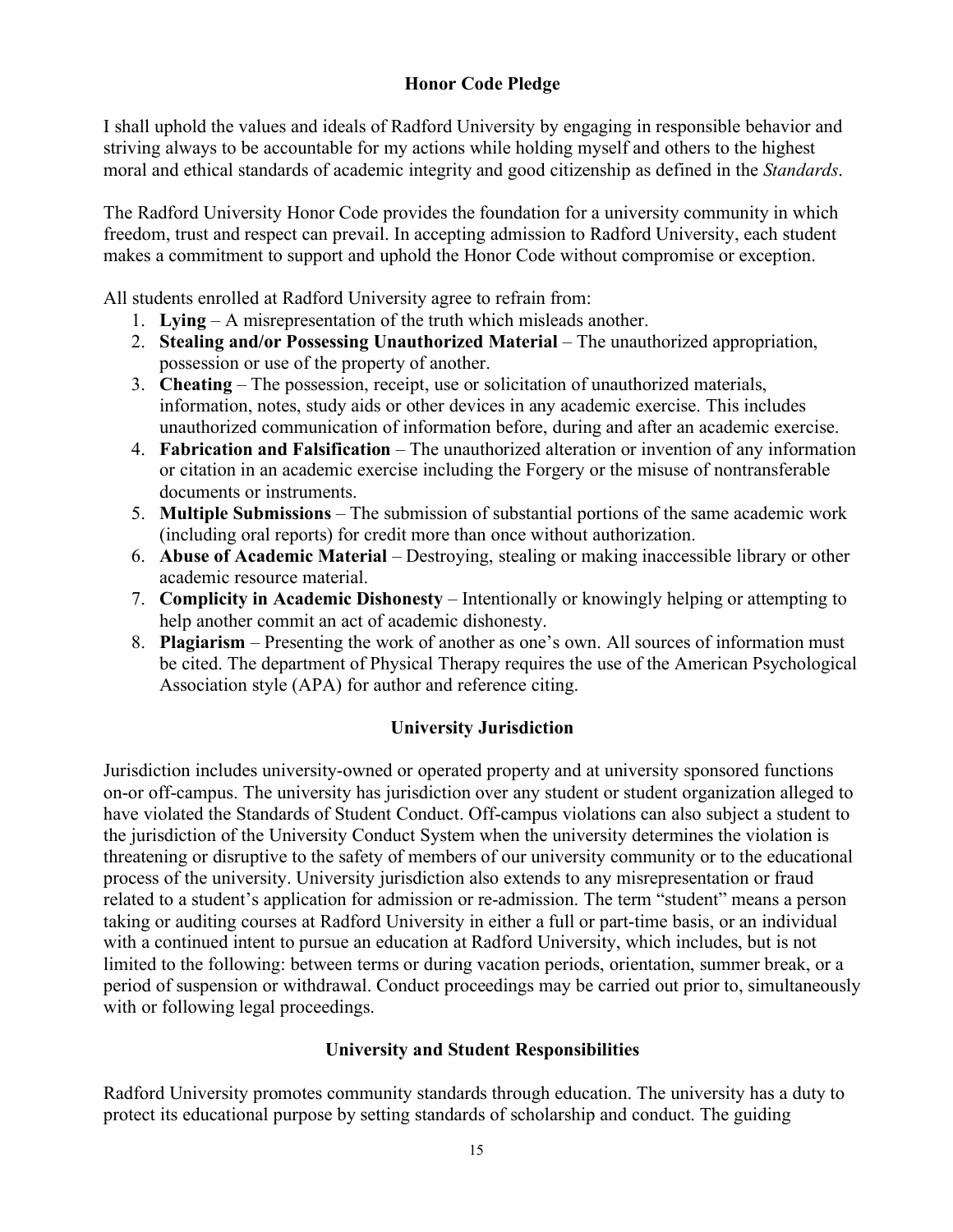principle of university regulations is to promote student responsibility and accountability while protecting the community as a whole. Students have the responsibility to follow all regulations outlined in this policy. Therefore, Radford University has the responsibility to provide an environment during the conduct process that is:

- Free from discrimination and harassment on the basis of race, color, sex, sexual orientation, disability, age, veteran status, national origin, religion or political affiliation.
- Fundamentally fair.
- Inclusive of the option for a hearing and an appeal as outlined in this policy.

#### **Standards of Student Conduct Handbook**

Radford University is a community of scholars and learners in which the ideals of freedom of inquiry, thought, expression and the individual are sustained. With these ideals comes the responsibility of every student to hold him/herself to the standards of the Radford University community set forth in its policies.

While the Standards of Student Conduct Handbook and statements within are not inclusive of all prohibited conduct, they constitute the official record of all general conduct rules and regulations at Radford University. Individual students and student organizations are expected to abide by these rules and regulations. The list of prohibited conduct may be accessed on-line: http://www.radford.edu/dos-web or students may request a copy from the Office of the Dean of Students (Tyler Hall 132, Box 6898 (540)831-5321; dos-web@radford.edu).

Alleged violations of the Standards of Student Conduct should be reported to a faculty or staff member in the area in which the violation occurred or to the Office of the Dean of Students. Reports of alleged violations may be handled in one of three ways: verbal warning, written warning, or conduct charges. Student Conduct Records will be maintained for seven years from the date of the last case resolution or two years post- graduation, whichever comes later. Any student record with an outstanding sanction, suspension or dismissal will be kept indefinitely. Students are asked to refer to the Standards of Student Conduct Handbook for more information. The university reserves the right to amend the Standards of Student Conduct at any time. Communication of any changes will be made to the university community in a timely fashion. The Office of the Dean of Students is the final authority in defining and interpreting the Standards of Student Conduct and conduct procedures.

For more information on external release of records, student expression, and sexual harassment policies one should refer to the Standards of Student Conduct http://www.radford.edu/content/student-conduct/home.html. For graduation policy, application for degree, commencement exercises, and information regarding participation in graduation ceremony, students are referred to the appropriate graduate college catalog on the graduate college website: http://gradcollege.asp.radford.edu/.

#### Purpose:

#### **Administrative Probation**

Administrative Probation is a tool used to develop and enhance a student's professionalism, behavior, and/or performance deficits.

#### Procedure: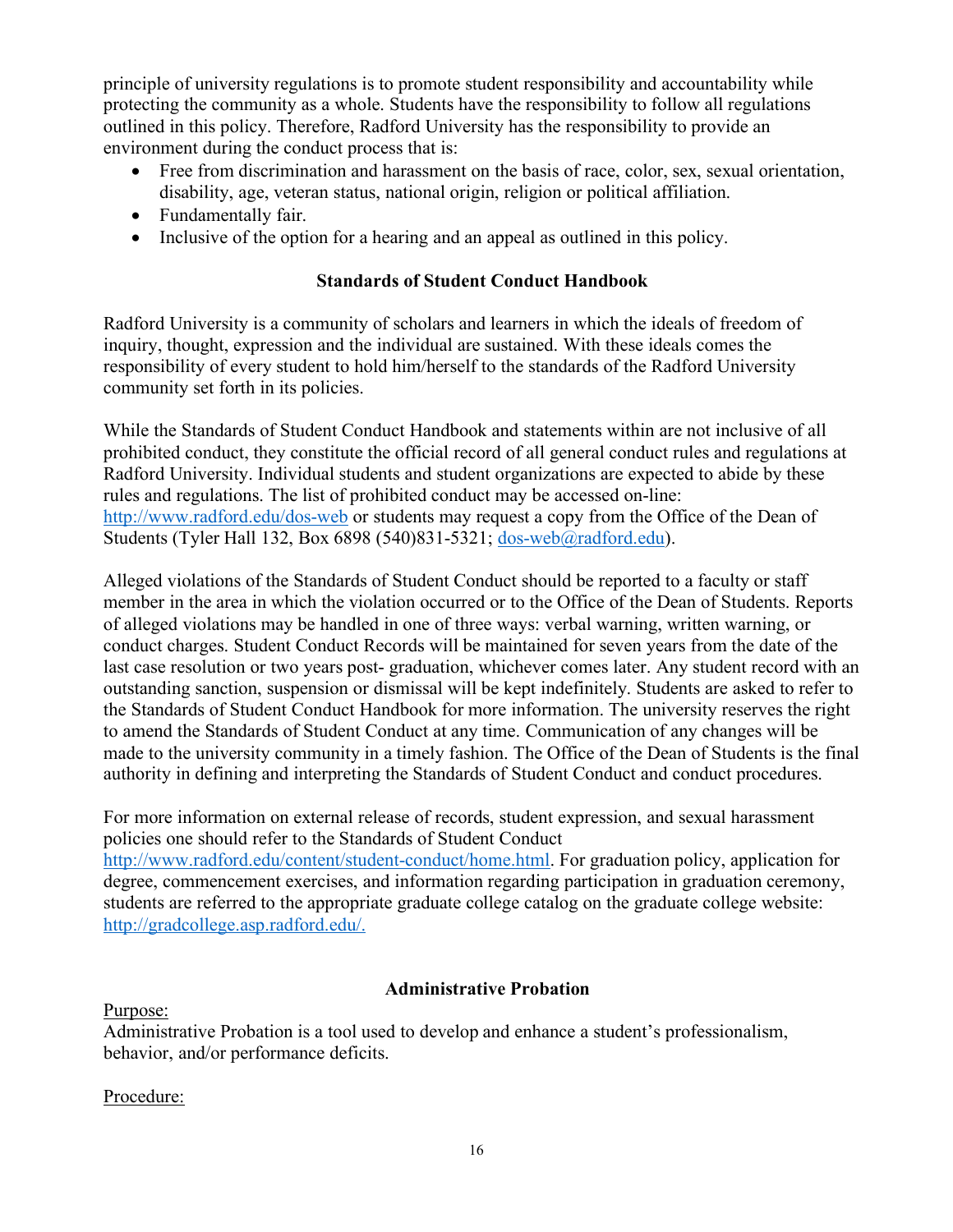When a student fails to meet acceptable professionalism, behavior, and/or performance criteria:

- 1. A faculty member who witnesses unacceptable action(s)/behavior(s) provides a verbal warning and notifies the Chairperson/Program Director that the student has been given a verbal warning for the identified behavior. The faculty member will meet with the student and give the verbal warning. Written notification will be provided to the student, the student's faculty advisor, and the Chairperson/Program Director regarding the verbal warning.
- 2. In the case of any second offenses, the Chairperson/Program Director will schedule a meeting with the student and a faculty member who identified the unacceptable behavior.
	- a) The student will create a written remediation plan that outlines how he or she will correct/modify the behavior in question. After approval by both the Chairperson/Program Director and faculty member, following up with this plan will be the responsibility of the faculty member who identified the deficit.
	- b) When all details of the remediation plan have been met, the faculty member responsible for the remediation will notify the Chairperson/Program Director. The Chairperson/Program Director will then remove the student from administrative probation and a letter to this effect will be provided to both the student and the faculty advisor.
- 3. Failure to rectify the behavior, per the remediation plan, or a third offense will result in dismissal from the DPT program.
- 4. The student can appeal dismissal from the DPT program by presenting justification to the faculty for reinstatement or continuation in the DPT program.
- 5. In a closed-door meeting the faculty will determine the merits of the student's appeal and determine whether to reinstate the student or dismiss the student from the DPT program. All faculty decisions are final.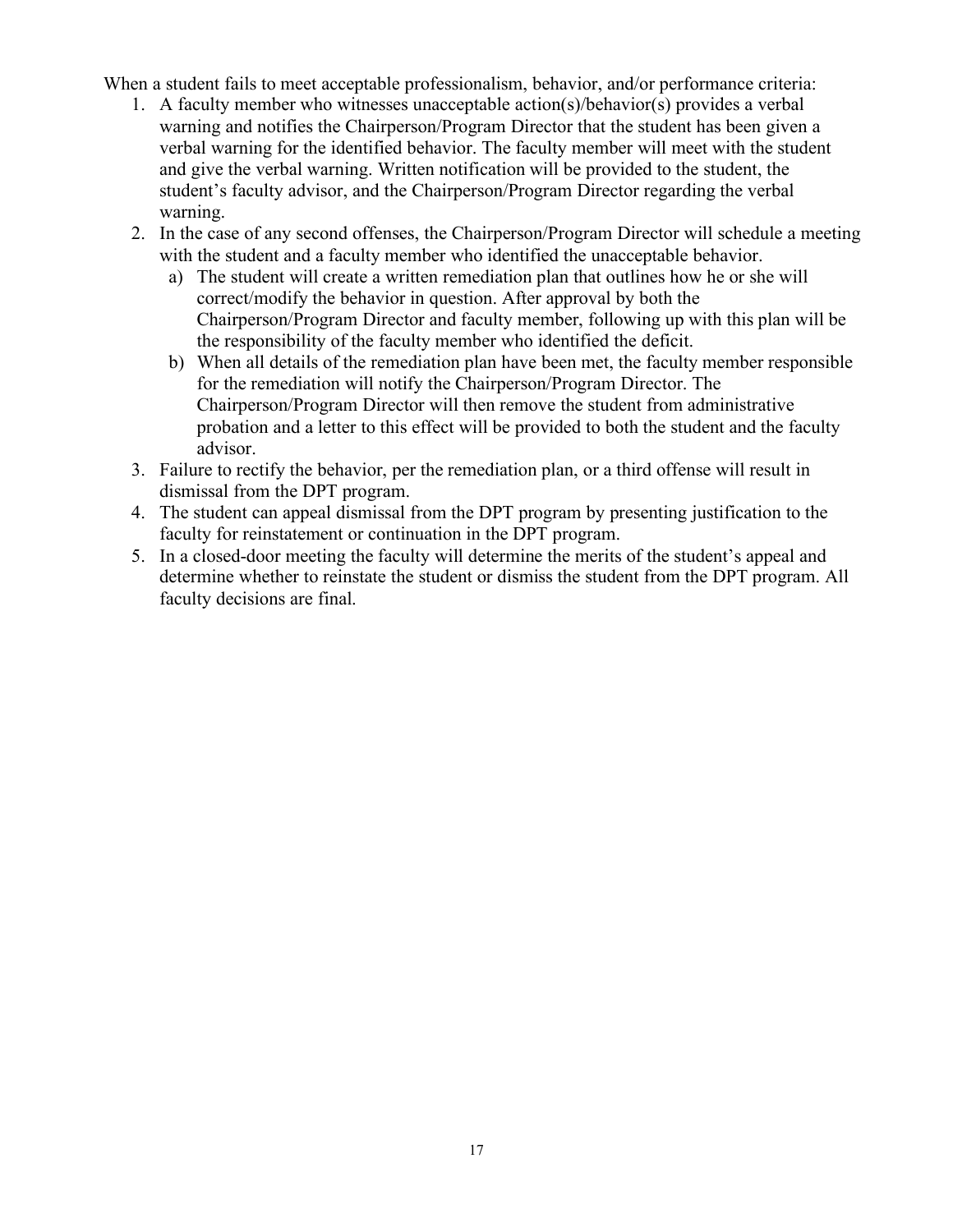## RADFORD UNIVERSITY **Department of Physical Therapy**

**Doctor of Physical Therapy Program**

**Verbal Warning / Administrative Probation**

|  |                                   | Incident Date: Time: Place:                                                       |
|--|-----------------------------------|-----------------------------------------------------------------------------------|
|  | - Requires SMART Plan Development | First Offense: (Verbal Warning) Second Offense: (Administrative Probation)        |
|  |                                   | Description (briefly describe the misconduct): __________________________________ |
|  |                                   |                                                                                   |
|  |                                   |                                                                                   |
|  |                                   |                                                                                   |

*I confirm acknowledgment of the above warning and I am fully aware of the Administrative Probation policy identified in the Student Handbook. A copy will be stored in your personal file.*

| <b>Student Name (PRINT)</b> | <b>Student's Signature</b> | Date |
|-----------------------------|----------------------------|------|
| <b>Witness (PRINT)</b>      | Witness's Signature        | Date |

**This page is to be returned to the Department Chairperson/Program Director**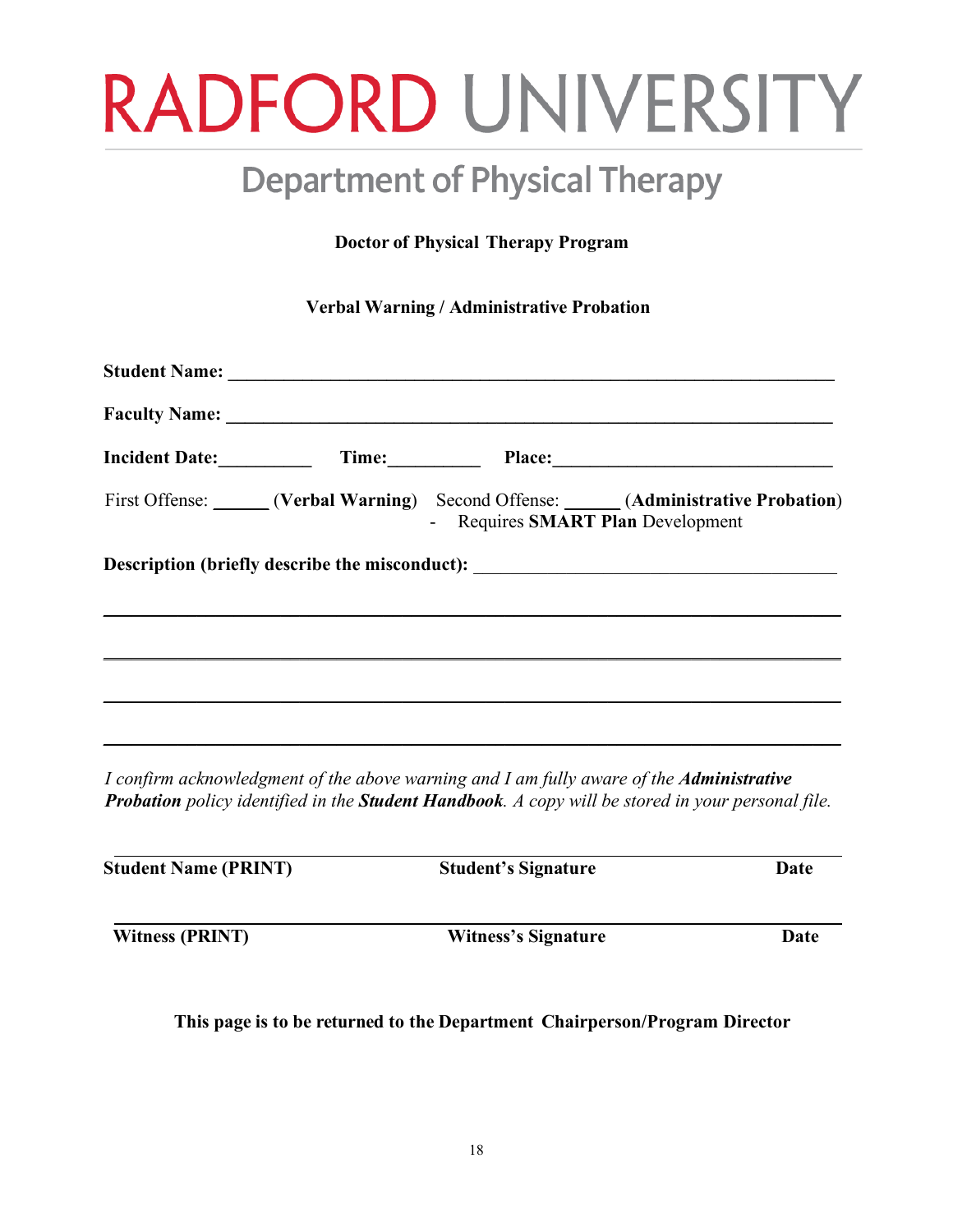#### **Drugs & Alcohol Policy**

"Drugs" and "Alcohol" are defined to include any substance with the potential to produce the effects of intoxication and/or behavior, which may adversely affect a student's ability to safely and efficiently perform in the clinical or classroom environment. All students are held accountable for Alcoholic Beverage Policy and Virginia State Alcoholic Beverage Control Laws as outlined in the Radford University Student Handbook. Virginia State Alcoholic Beverage Control Laws state, "Persons under the age of 21 are prohibited to buy, possess, drink or serve beer, wine or liquor in Virginia."

In addition to this policy, any use/abuse of alcohol outside the clinical or classroom which adversely affects a student's performance in the clinical setting or classroom, or adversely affects or threatens to adversely affect other interests of the Physical Therapy Department is prohibited. As described in the Radford University student Handbook, "Public intoxication is illegal." Those conditions considered to indicate intoxication, although not necessarily limited to those listed include: affected manner of disposition, speech, muscular movements, general appearance or behavior as apparent to the observer.

All students are accountable to the drug policy as outlined in the Radford University Student Handbook, which states, "Possession, use, distribution, manufacture or sale of controlled substances or illegal drugs is prohibited." Any student with drug or alcohol related problems that voluntarily requests assistance will be referred to the Radford University Center for Counseling and Student Development, a Division of Student Affairs.

#### **Communications Technology Policy**

The use of cell phones and text messaging are prohibited during all classroom and laboratory learning activities/experiences, unless approved by the course manager, both on and off campus. Faculty will take immediate action if cell phones and text messaging are being used during classroom and laboratory learning activities/experiences. Computers in the classroom, laboratory, and clinical settings are to be used for academic/clinical purposes only. Faculty will take immediate action if computers are being used for other than academic or clinical purposes.

During testing and examinations, the use of, accessibility to, or the disruption from any communication device is strictly prohibited. Faculty will take immediate action if a violation occurs.

Students participating in clinical experience may use cell phones and text messaging only during scheduled lunch breaks or during regularly scheduled daily breaks. The use of cell phones and text messaging for personal use is prohibited during all clinical treatment time and learning experiences e.g. patient treatments, seminars, professional presentations, and clinical instruction. Clinical instructors have the authority to take immediate action.

#### **Rights, Safety, Dignity and Privacy**

Radford University student record policies and practices are in full compliance with state and federal laws. Upon request, the university will grant students who are or have been in attendance access to their educational records, except those excluded by law and will provide an opportunity for a hearing to challenge such records. The university will not release information about a student from records,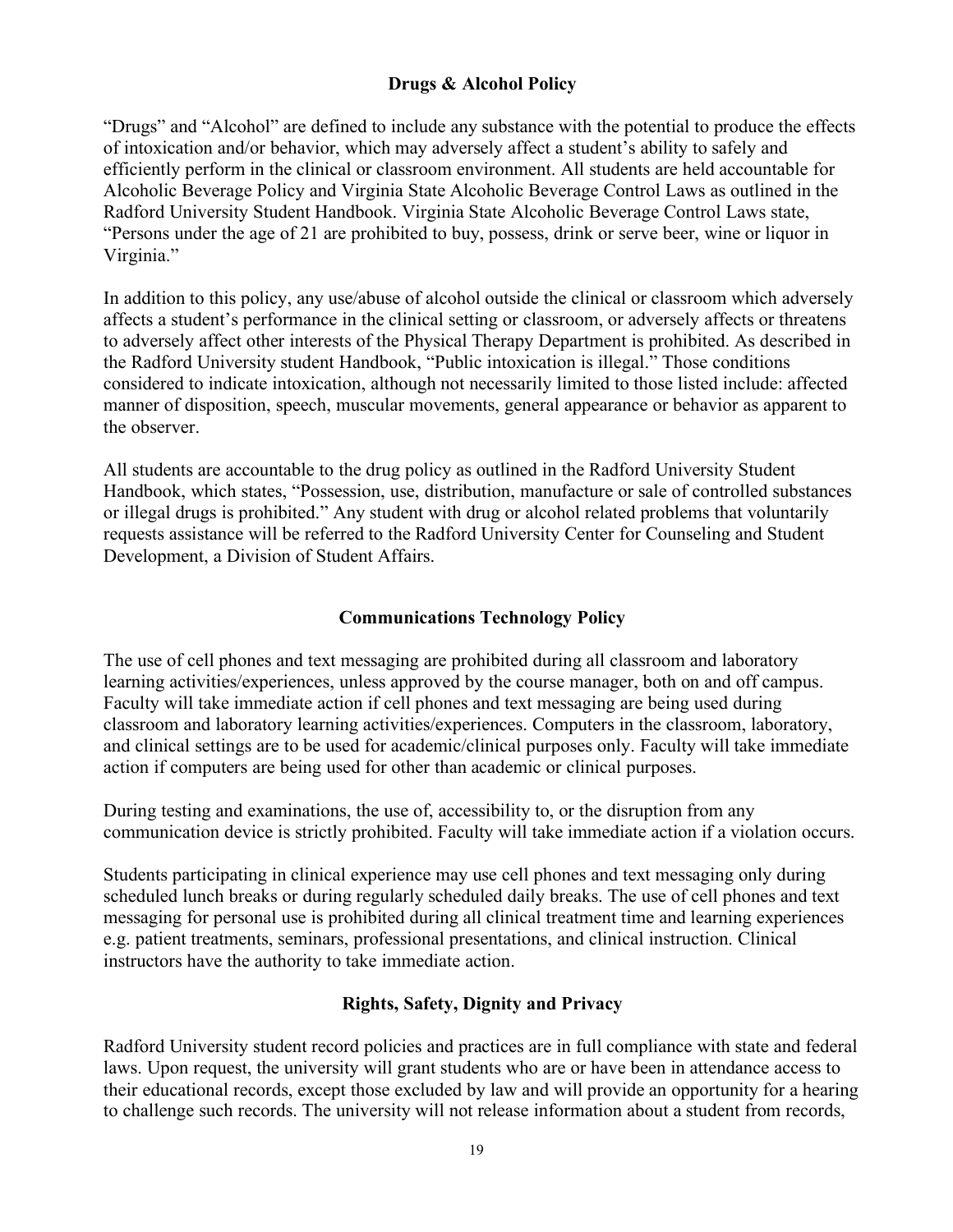except directory information, to other than a specified list of exceptions without obtaining the written consent of the student. A full statement of the Family Educational Rights and Privacy Act (F.E.R.P.A.) and information as to how students may exercise the rights accorded them by this policy are available from the office of the University Registrar or from the Dean of Students Office.

University and federal laws permit the university to routinely release information in the following categories:

- Student's name, local and home address, phone listing
- E-mail address
- Major field of study
- Participation in officially recognized activities and sports
- Weight and height of members of athletic teams
- Photograph
- Dates of attendance
- Degrees and awards received

This information is released with respect to each student unless the student informs the university that any and all information designated should not be released without the student's prior consent. Requests for the restricted release of directory information should be filed at the Registrar's Office.

Radford University fully complies with the Federal Family Educational Rights and Privacy Act (F.E.R.P.A.) and with procedures recommended by the American Association of Collegiate Registrars and Admissions Officers (A.A.C.R.A.O.). This legislation gives students the following rights with respect to their education records:

- The right of access to their educational records.
- The right to request an amendment to those records and to have a hearing if the request is denied.
- The right to consent to disclosure of their information unless consent is not required by FERPA.
- The right to file a complaint with the Family Policy Compliance Office. The right to suppress directory information.

#### **Records and Reports of Students**

Grades as filed with the office of the Registrar are final, except where an error of judgment has occurred or an error has been made in computation or transcription. Students may electronically access grades at the end of the semester. A transcript is the official record of a student's academic career, compiled by the Registrar. For each semester or summer term, the transcript shows the courses, credits and grades; semester or summer term grade point average; and notice of academic probation, suspension or withdrawal. The completed transcript records the degree and major, minor and/or concentration as appropriate, final graduation grade point average and the date the degree was conferred. Transcripts are issued upon the receipt of a signed, written request. There is no charge for this service. There is a limit of 10 transcripts issued per request, unless otherwise approved by the Registrar.

#### **Student Contact Information**

All students are responsible for maintaining their current address and phone number with the Registrar's Office and the Department of Physical Therapy Office of the Chairperson/Program Director. Students are to report any change of name, address, social security number, or marital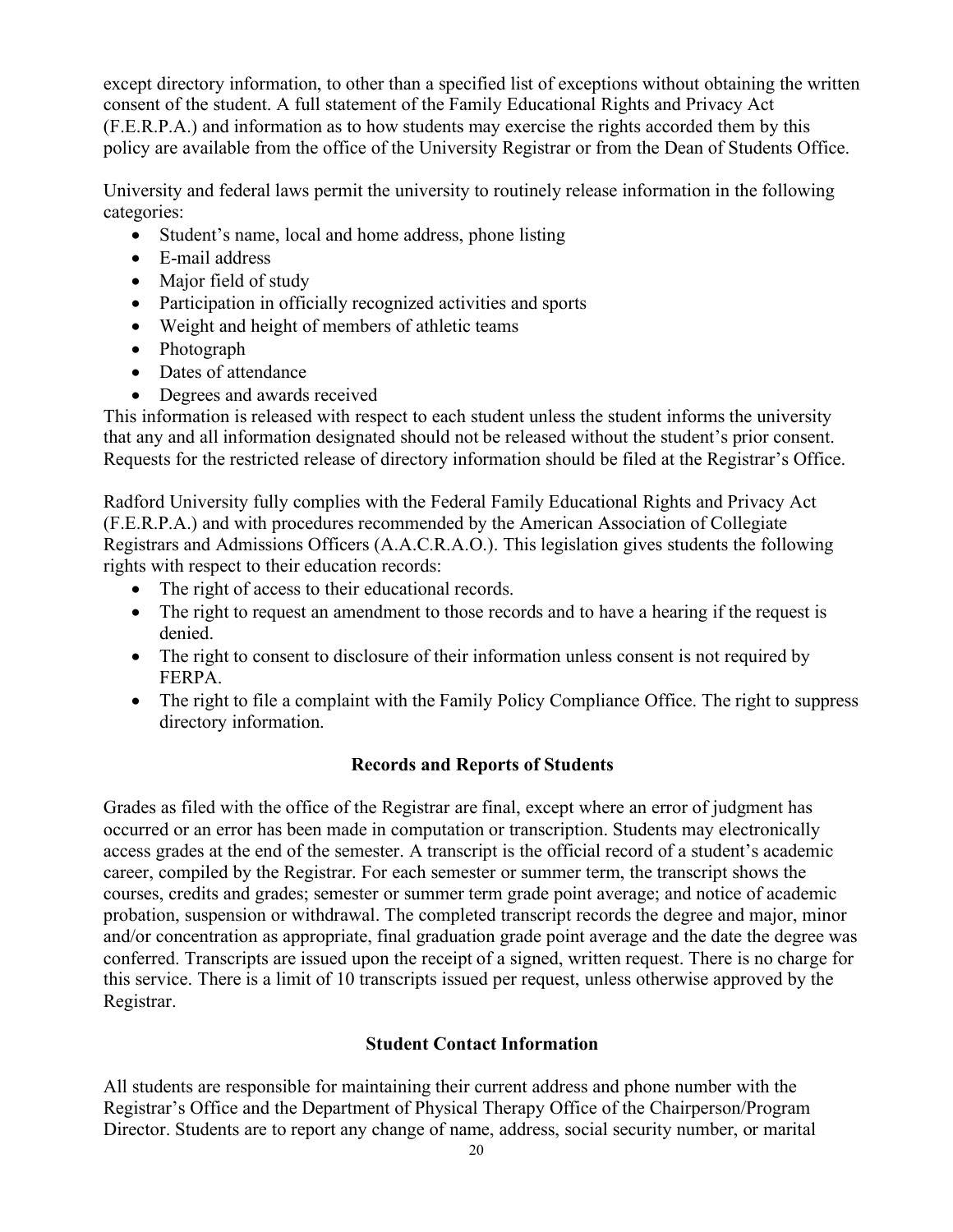status to the Registrar's Office and the Department of Physical Therapy so their university records can be corrected in a timely manner. It is also the student's responsibility to frequently monitor campus e-mail and the university web site, as these electronic means of communication have replaced mass mailing as the university's most effective and efficient ways to disseminate important information to the campus community.

To comply with F.E.R.P.A., the address change form is now completed using your secure RU logon information.

*Please Note:* By using this system you hereby resolve to uphold the Honor Code of Radford University (http://www.radford.edu/content/student-conduct/home.html ).

#### **Grading Policies Posting of Students Grades**

The public posting of grades either by the student's name, ID number, or (whole or partial) social security number without the student's written permission is a violation of F.E.R.P.A. This includes the posting of grades to a class website and applies to any public posting of grades for students taking distance education courses.

Instructors and others who post grades are required to use a system that ensures that F.E.R.P.A. requirements are met. This can be accomplished either by obtaining the student's written permission or by using code words or randomly assigned numbers that only the instructor and individual student should know. Grade postings should never be in alphabetical order by last names.

Notification of grades via a postcard violates a student's privacy rights. Notification of grades via email is not recommended and discouraged due to minimal guarantee of confidentiality of email.

#### **Release of Grades and G.P.A. Information**

Grades and Grade Point Averages are never released to agencies or persons outside the University without the written consent of the student. Grades and G.P.A. information are not given out over the telephone to anyone.

#### **Student Responsibilities Regarding Use of Technology**

Radford University's computers, networks and information systems exist to promote shared access to computing, communication, and information systems necessary to support the university's missions of teaching, research, and public service. Thus, all account holders of university information facilities have responsibility to use these systems in a respectful, ethical, professional, and legal manner.

Radford's Acceptable Use Policy applies to any individual using Radford University-owned or leased computers, networks, Internet connections, and communication systems transmitting data, voice, or video information while on or off campus property. Activities involving these systems shall be in accordance with University Standards of Student Conduct and other policies in the Student Handbook and relevant state, federal, and international laws.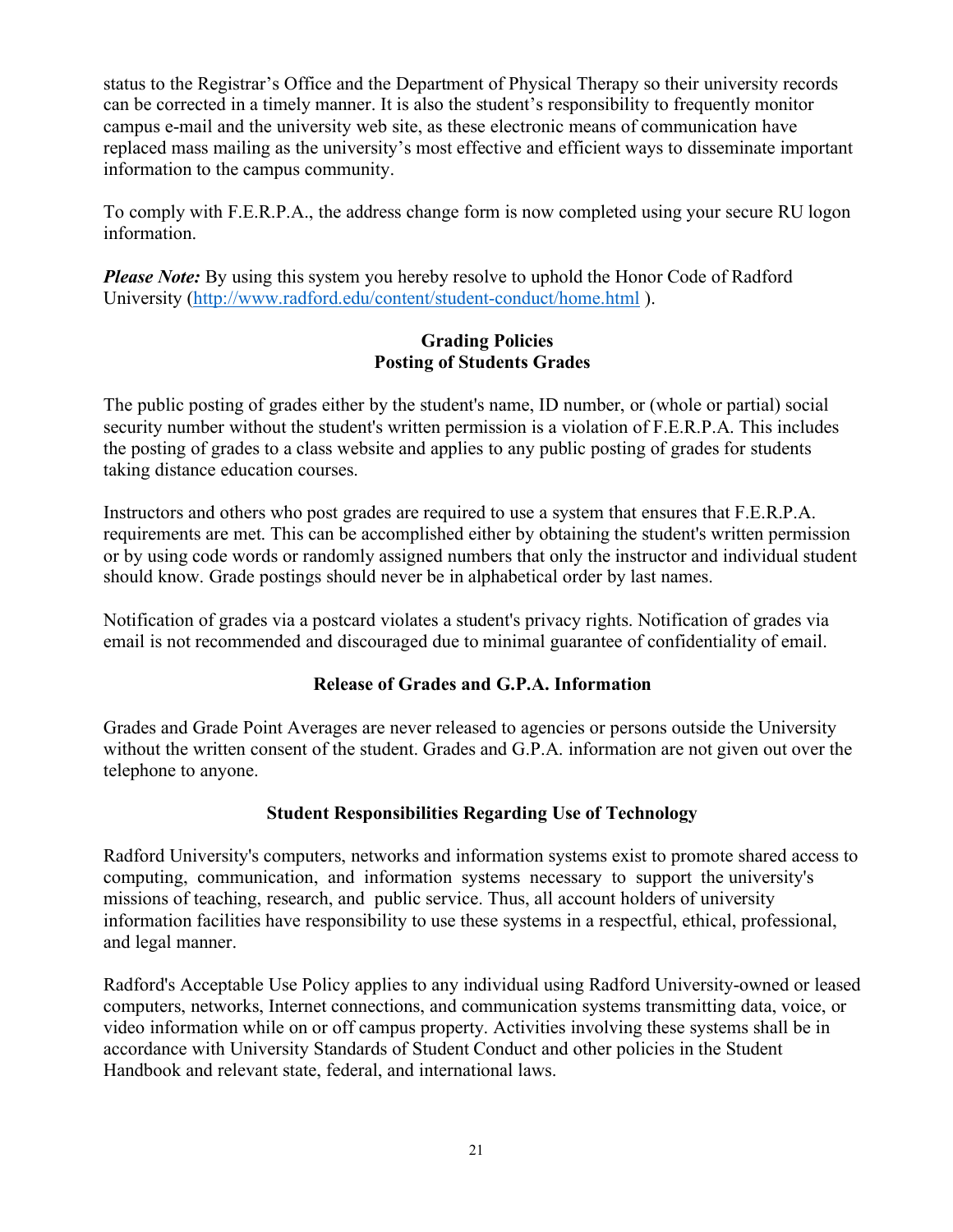All users of university information facilities are required to demonstrate respect for: the privacy of others, intellectual property rights (copyrights, trademarks, licenses, etc.) and ownership of information, the operation and integrity of the various information systems, individuals' rights to be free of intimidation, harassment, and unwarranted annoyances, and relevant state and federal laws relating to information technology. While recognizing the respect for privacy, the university cannot guarantee confidentiality in the use of any university information system. Electronic records retained on university systems are subject to state and federal Privacy Acts as well as Freedom of Information Acts. World Wide Web information located in designated web directories will be considered public information if read access is granted.

Access to university information systems may be revoked for reasons including, but not limited to violations of the Acceptable Use Policy for Computers and Information Technology Systems and access may be revoked on an interim basis by the university system administrators in order to safeguard university rescues. Individuals responsible for abusing the university's Acceptable Use Policy for Information Technology Systems will be held accountable and may be subject to disciplinary action.

- Students are responsible for all activity that occurs in or through their account.
- Students shall not share access to individual computer accounts.
- Students shall keep passwords secret.
- Students may only access information that is their own, information to which they have been given explicit (documentable) authorization to access, or public information.
- Students shall abide by all relevant state and federal laws governing copy rights, trademarks, licensing terms for corporate software, ownership of information, and related material.
- Students shall not interfere or attempt to interfere in any way with the normal operation, integrity, validity, or security of any university or non-university information system(s).
- Students shall abide by the regulations posted in computer laboratories and on university systems.
- Students shall not attempt to guess or steal system passwords or use system accounts.
- Students shall not use other computers or programs to decode passwords, access system control information, or monitor system or network communications. Students shall not intentionally monopolize or waste resources such as Central Processing Unit (CPU) time, network bandwidth, disk storage, printers, paper, manuals, et cetera. Students shall report possible security violations and/or problems to appropriate university systems administrators.
- Student shall provide university officials with unencrypted files necessary for the investigation of alleged violations of university computing policies. Failure to cooperate with such investigations will result in suspension of computer privileges.
- Students may not use university systems to store, transmit or store obscene or pornographic material in violation of state and federal law.
- University systems may not be used for ongoing commercial or business enterprises.
- Students shall not use university systems to abuse, harass, defame, intimidate, or otherwise annoy an individual or individuals.

#### **Library Resources**

Radford University Doctor of Physical Therapy students and faculty have full use of the McConnell Library located on Radford University campus in Radford, Virginia and the holdings of the McConnell Library maybe accessed through the Library's online catalog: http://www.radford.edu/content/library.html .The Radford University Library participates in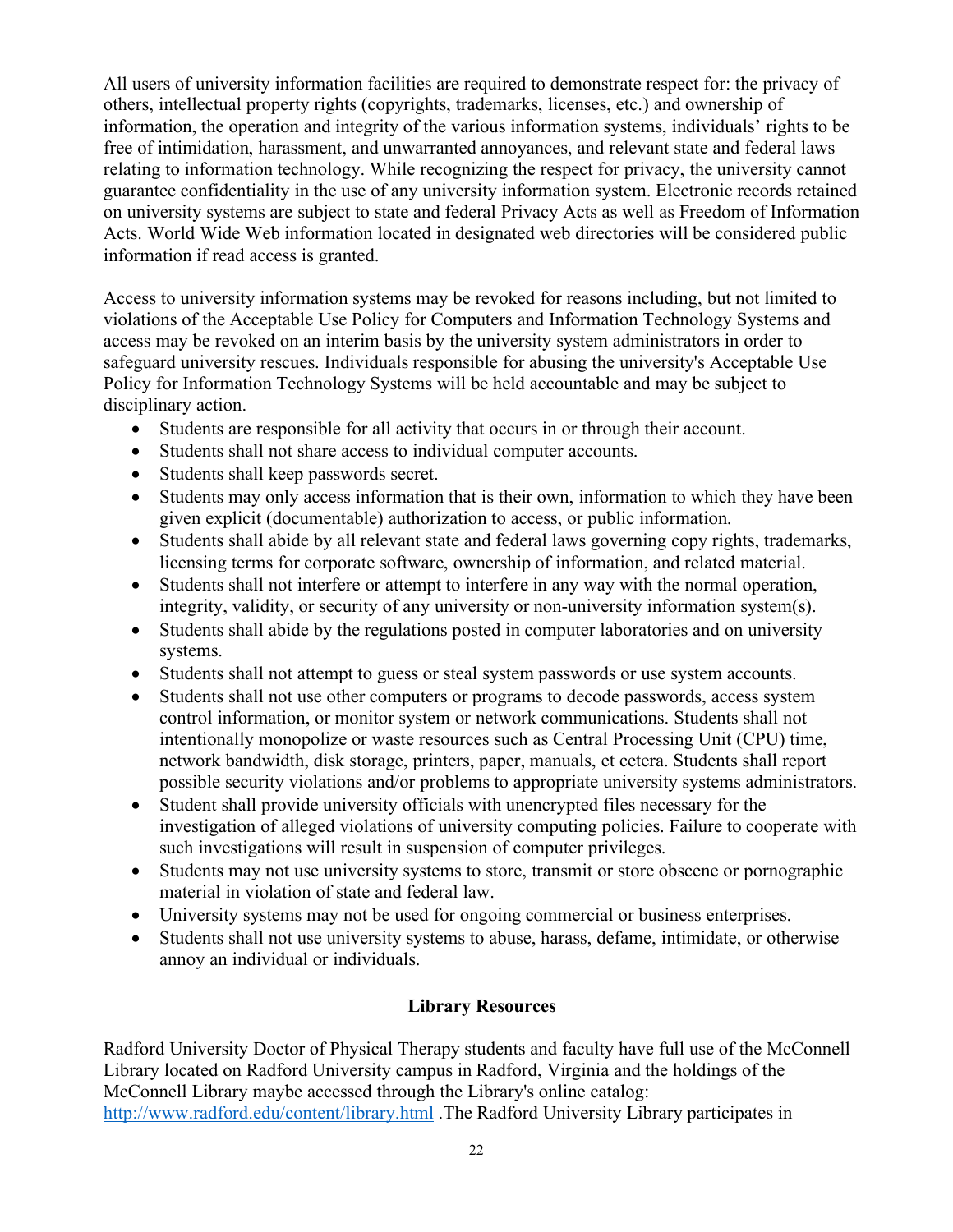interlibrary loan through the ILLiad system. Students must use their own I.D. card to check out library material. All students are personally responsible for the safety, proper use and timely return of all library material checked out by them. Overdue fines, replacement costs and other fees are the responsibility of the student to whom the material is checked out. Students with outstanding library debts will have their borrowing privileges suspended and will be unable to register for classes, receive transcripts or graduate until the debt is paid.

Radford University Doctor of Physical Therapy students and faculty have full access to the Radford University Carilion (RUC) library located on site on the fifth (5th) floor at Roanoke Carilion Community Hospital. On-line access is available as well through the Library homepage link at https://www.radford.edu/content/library/RUClib.html#contact.

The Circulation Desk Phone number is: (540) 985-9767 and the Reference Desk Phone Number is (540) 224-4894. Students should consult the Library website at https://www.radford.edu/content/library/RUClib.html#contact for hours of operation as they are subject to change.

Students have 24 hour access to the Educational Technology Center adjacent to the library on the fifth (5th) floor. The technology resource center offers students free use of computers including online web access. Printing is also available.

#### *Catalog*

LRC-CRMH-CRCH is the online catalog, helping students' identify the location of books and audiovisuals. This catalog can be used to locate materials in the College's Library or an of the Carilion Clinic libraries.

#### *Circulation*

Books in the general collection maybe checked out for four weeks and may be renewed one time. Patrons must have their names and contact information entered into the Library database before they can check out materials. If library materials are lost or not returned, the borrower must reimburse the library for the cost of the material. A book drop near the Library entrance allows for returns when the Library is closed.

*Reference Books* are for use only in the Library and are not available for check out.

*Reserve Books* and audiovisuals are shelved near the circulation desk at the request of instructors, who determine whether or not they maybe checked out.

*Textbooks* in use for the semester are also on reserve. These cannot be taken out of the Library.

*Audiovisual* Materials such as videos, videodisks, CD-ROMs, computer disks, audiocassettes and slides are available for use in the Library audiovisual room and computer lab. These items can be checked out only with the Library director's permission.

*Interlibrary* loan service is available for students to obtain journal articles and books not held by the Library.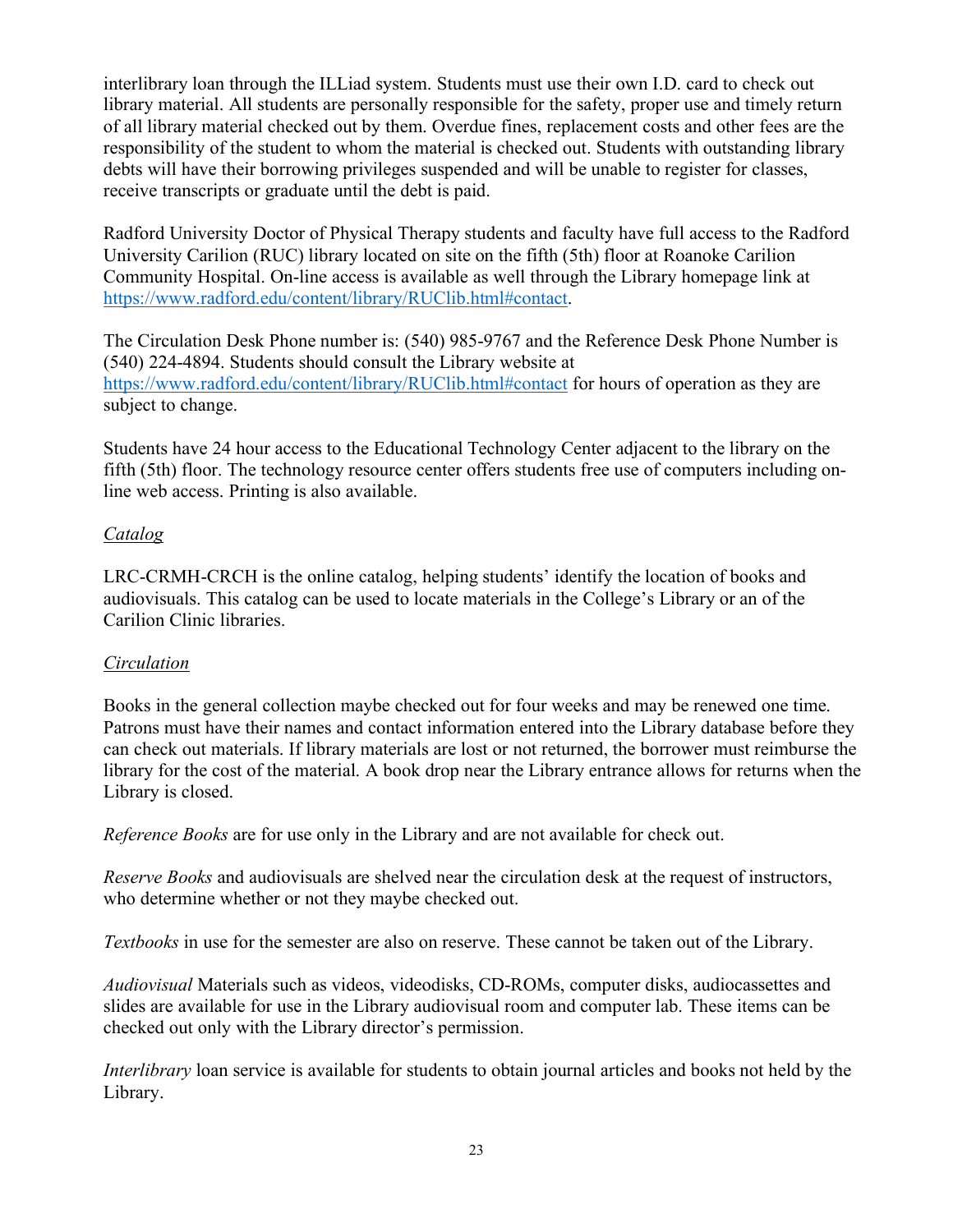*Internet access* in the College computer labs provides many other databases and search engines, accessed via the Library homepage.

#### *Research Databases*

Students at the College have access to thousands of full text journal articles and electronic texts from a variety of subscription and Web-based services. **EbscoHost** provides a portal to a dozen databases from the medical, nursing and allied health and psychology fields. **InfoTrac** includes 5 databases that support general research with an emphasis on health sciences and the humanities, including literature. The **OVID Total Access** database contains a collection of over 200 full-text journals that cater to intensive medical information needs. **ABI/INFORM** is comprised of full-text periodicals and news sources from the world of business. **BioOne** is an online collection of over 80 research journals from the biological sciences.

**StatRef** is a searchable collection of over 40 medical reference texts and MDConsult provides access to medical texts in addition to the full text from a wide assortment of medical journals. The **Issues & Controversies** database is a full text source of aggregated information dealing with current affairs. Net Library is an online collection of hundreds of eBooks in full text from a variety of disciplines. **ERIC** is a comprehensive database of the literature from the broad field of education including health education.

**PubMed**, from the National Library of Medicine, is a massive database of biomedical literature including links to full text. All students have off-campus access to these databases.

Students also have on-campus privileges to a variety of databases provided by the Carilion Roanoke Memorial Health Services Library including **Up-to-date**, **Cine-Med** and **Info POEMS**.

#### *Journals*

The Library subscribes to more than 200 journals, holds more than 100 additional journal titles that are no longer active subscriptions and has online access to more than 3,000 journals through our research databases. Journals cannot be checked out of the Library.

#### *Photocopying*

Copyright laws allow students to make single copies of a chapter, article, short story, essay, short poem, or graphic for their own use. No copies of consumable work maybe made without violating copyright law. Please consult with Library staff for further copyright explanation.

Radford University Doctor of Physical Therapy students and faculty have full use of Carilion *Hospital Health Sciences Libraries at CRMH* which is located on the sixth floor of Carilion Roanoke Memorial Hospital. Students may use books in the libraries and make photocopies for a fee. The catalogs of these libraries can be accessed through the RUC Library homepage. The holdings of the Carilion Clinic Library may be accessed through the Library's online catalog. The main telephone number of the Carilion Clinic Library is (540) 981-8039.

#### *Additional local Libraries available for Student access*

#### *Hollins University, Roanoke College Libraries and ECPI*

Students have borrowing privileges at each of these local colleges, using their College identification badges. The Hollins University and Roanoke catalogs can be accessed through the RUC Library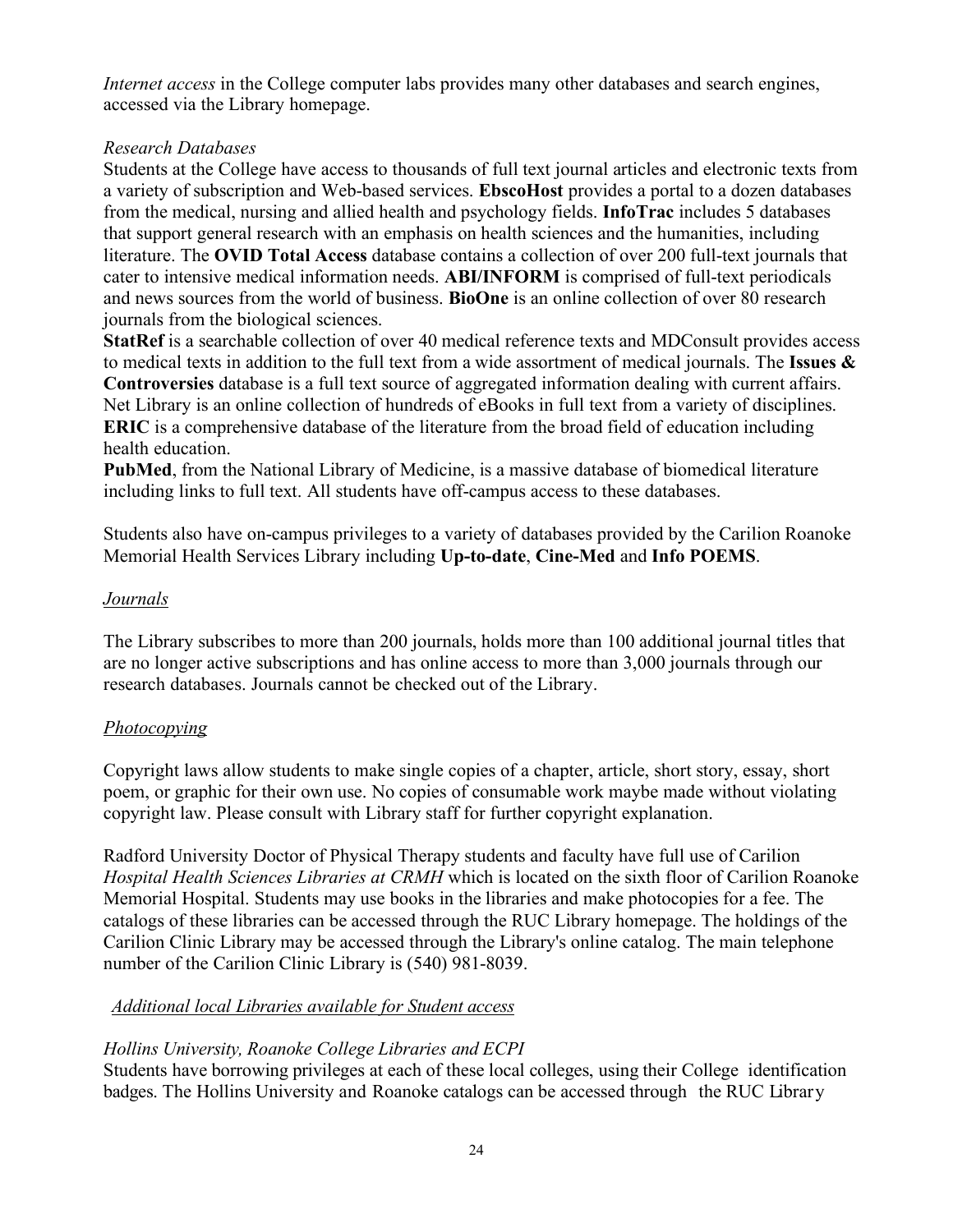homepage. Materials in these libraries cover a wider range of topics than the health sciences focus at the College.

*Roanoke City, Roanoke County and Salem Public Libraries-*Students may use materials in these libraries in house. Permanent residents of these localities may obtain library cards for free and check out books; others may obtain cards after paying a fee.

*Virginia Western Community College Library-*All students may use this library in house and Virginia residents may obtain checkout privileges.

*Veterans Administration Medical Center Library-*Students may use materials in this library in house by making an appointment.

#### **Program Requirements**

All students enrolled in the Doctor of Physical Therapy degree program will receive a program requirements sheet that lists all courses that the student must complete in order to meet degree requirements. The year of the catalog being followed must be indicated on this form. Once a course in the program has been attempted, it cannot be deleted from the program. Every course on the program requirements sheet must be completed with at least a grade of C and the average must be at least a B. Changes in the program must receive the same approvals as the original program. The Petition for Program Change is available on-line at

http://www.radford.edu/content/grad/home/forms-policies/student-forms.html.

#### **Faculty Advisors**

Academic advising is recognized at the university as important to the educational development of its students and as both a natural extension of teaching and an important professional obligation on the part of its faculty. Sound academic advice helps the student address not simply course selection and scheduling but also what a well-educated person should be and know.

#### **Student Advising Policy**

Core faculty members will be randomly assigned doctor of physical therapy student advisees at the beginning of each entering graduate class by the Dean of the Graduate College or Chairperson/Program Director. The core faculty member shall be the assigned student advisor for the duration of the DPT curriculum unless a transfer of advisors is completed.

Any request for a change in adviser must be requested by the student on a "Petition for Program Changes" form by contacting the Graduate College by telephone: 540.831.5431; on-line: http://www.radford.edu/content/grad/home/forms-policies/student-forms.html or in person: at the Graduate College; and then approved by the Chairperson/Program Director of the Physical Therapy Department and the Dean of the Graduate College before action is taken.

The advisor and advisees shall meet a minimum of once per semester. The advisor/advisee meetings will be documented. Students are responsible to schedule and participate in student/advisor meetings for best outcomes. During the advisor/advisee meetings, topics such as academic progress, the reduction of stress, use of various learning strategies, or the development remediation plans may be discussed and or implemented as a means for advisees to better meet their academic demands. A log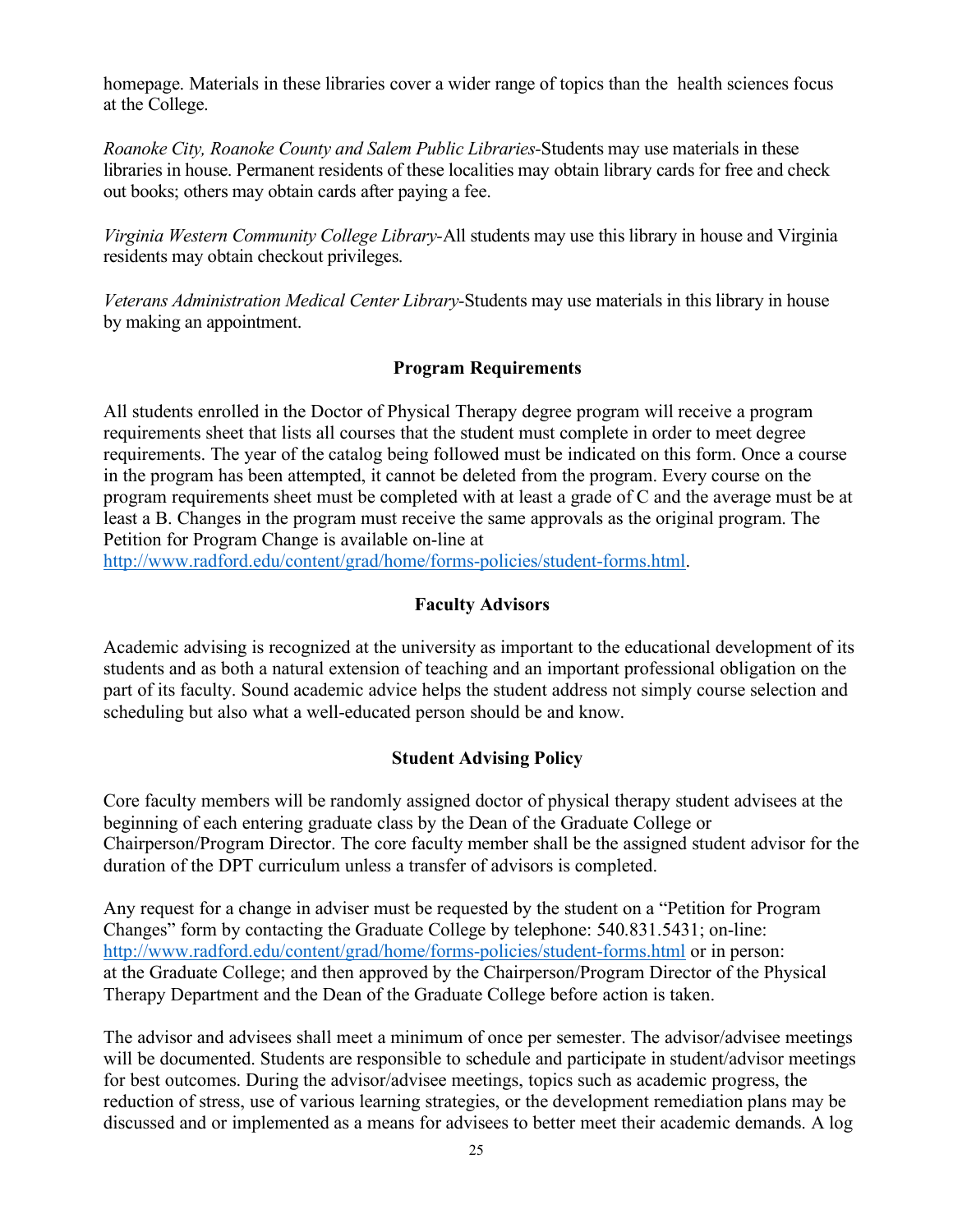of each meeting, including identifying concerns and needs of student, outcome goals and plan, date and signatures of student and advisor will be maintained confidentially. Students may request a signed copy of meeting notes.

Below is an example of what may be found on the Advisee/Advisor Consultation Record: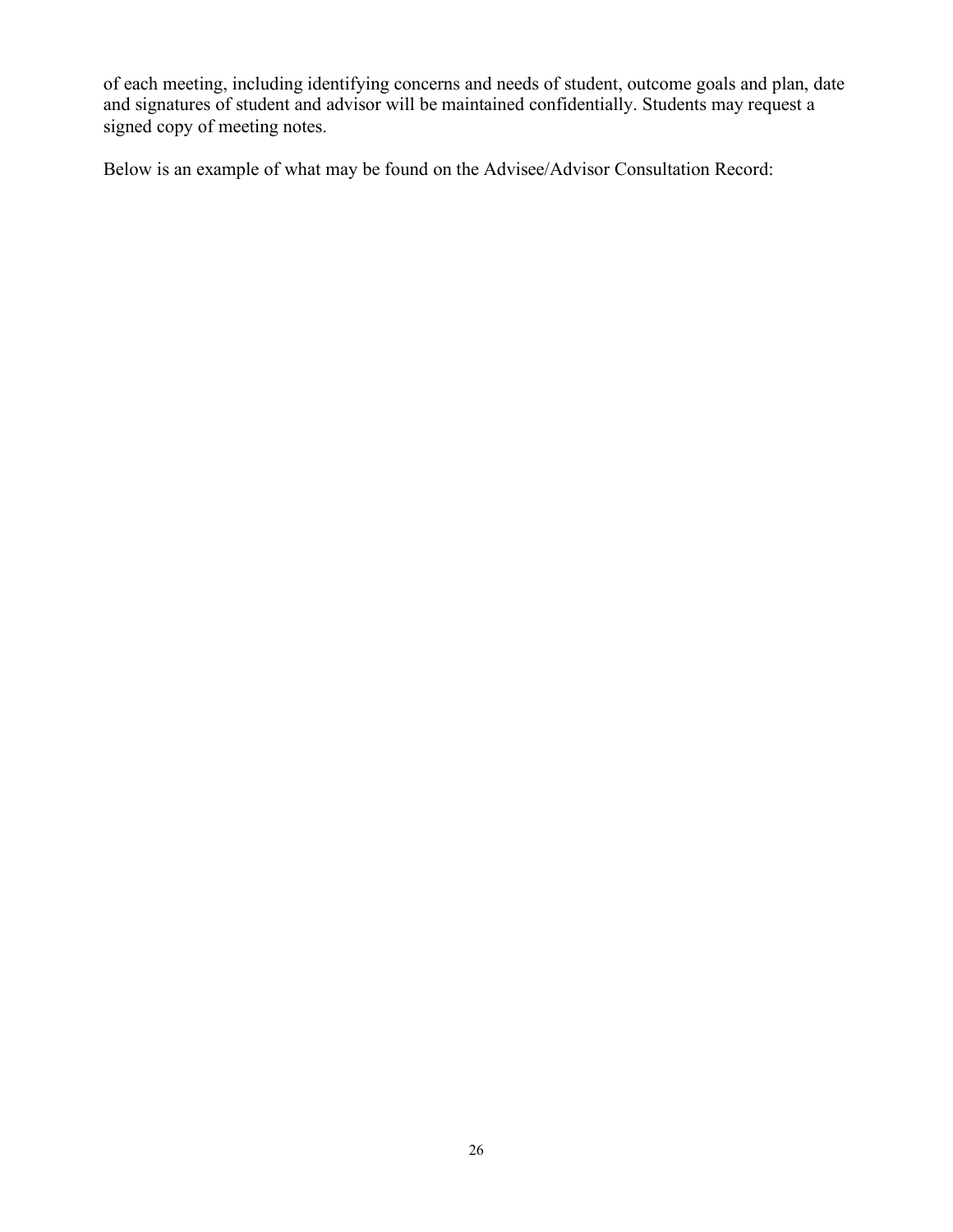

#### **Department of Physical Therapy**

#### **Advisor/Advisee Consultation Record**

| Date     | <b>Discussion Topics</b>                                                  | Action to be taken | Follow-up date on action |
|----------|---------------------------------------------------------------------------|--------------------|--------------------------|
| xx/xx/xx | <b>Advisor: Name</b>                                                      |                    |                          |
|          | Office phone: 540-224-xxxx; Email: xxxx@radford.edu                       |                    |                          |
|          |                                                                           |                    |                          |
|          | <b>Expected Advisement Topics:</b>                                        |                    |                          |
|          | Advisor/Advisee Expectations                                              |                    |                          |
|          | Student expectations                                                      |                    |                          |
|          | Order for seeking help (1. Instructor; 2. Advisor; 3. Chairperson/Program |                    |                          |
|          | Director)                                                                 |                    |                          |
|          | Review of APTA Core Values and/or CPI                                     |                    |                          |
|          | Reminder: Refer to department website for most recent handbook editions   |                    |                          |
|          | Community service (hours per semester, process, and progress)             |                    |                          |
|          |                                                                           |                    |                          |
|          |                                                                           |                    |                          |
|          |                                                                           |                    |                          |
|          |                                                                           |                    |                          |
|          |                                                                           |                    |                          |
|          |                                                                           |                    |                          |
|          |                                                                           |                    |                          |
|          |                                                                           |                    |                          |
|          |                                                                           |                    |                          |
|          |                                                                           |                    |                          |
|          |                                                                           |                    |                          |
|          |                                                                           |                    |                          |
|          |                                                                           |                    |                          |
|          |                                                                           |                    |                          |

**Advisee Signature: \_\_\_\_\_\_\_\_\_\_\_\_\_\_\_\_\_\_\_\_\_\_\_\_\_\_\_\_\_ Advisor Signature: \_\_\_\_\_\_\_\_\_\_\_\_\_\_\_\_\_\_\_\_\_\_\_\_\_\_\_\_\_\_\_ Date: \_\_\_\_\_\_\_\_\_\_\_\_\_\_\_\_\_\_\_\_**

**RU DPT Contact Information:** Chairperson/Program Director (540-224-6675); Administrative Assistant (540-244-6657); *Security* (540-224-8200)

#### **Counseling Services Available:**

- RU Student Counseling Services. (It is the student's responsibility to start the process.) Located: Tyler Hall, Lower Level, 8 am to 5 pm, M-F fall/spring semesters; Telephone #: (540) 831-5226.
- RUC Counseling Services. (It is the student's responsibility to start the process.) Located: Student Affairs, 4<sup>th</sup> floor Carilion Roanoke Community Hospital (CRCH), 8 am to 5 pm, M-F; Telephone #: (540) 985-8395.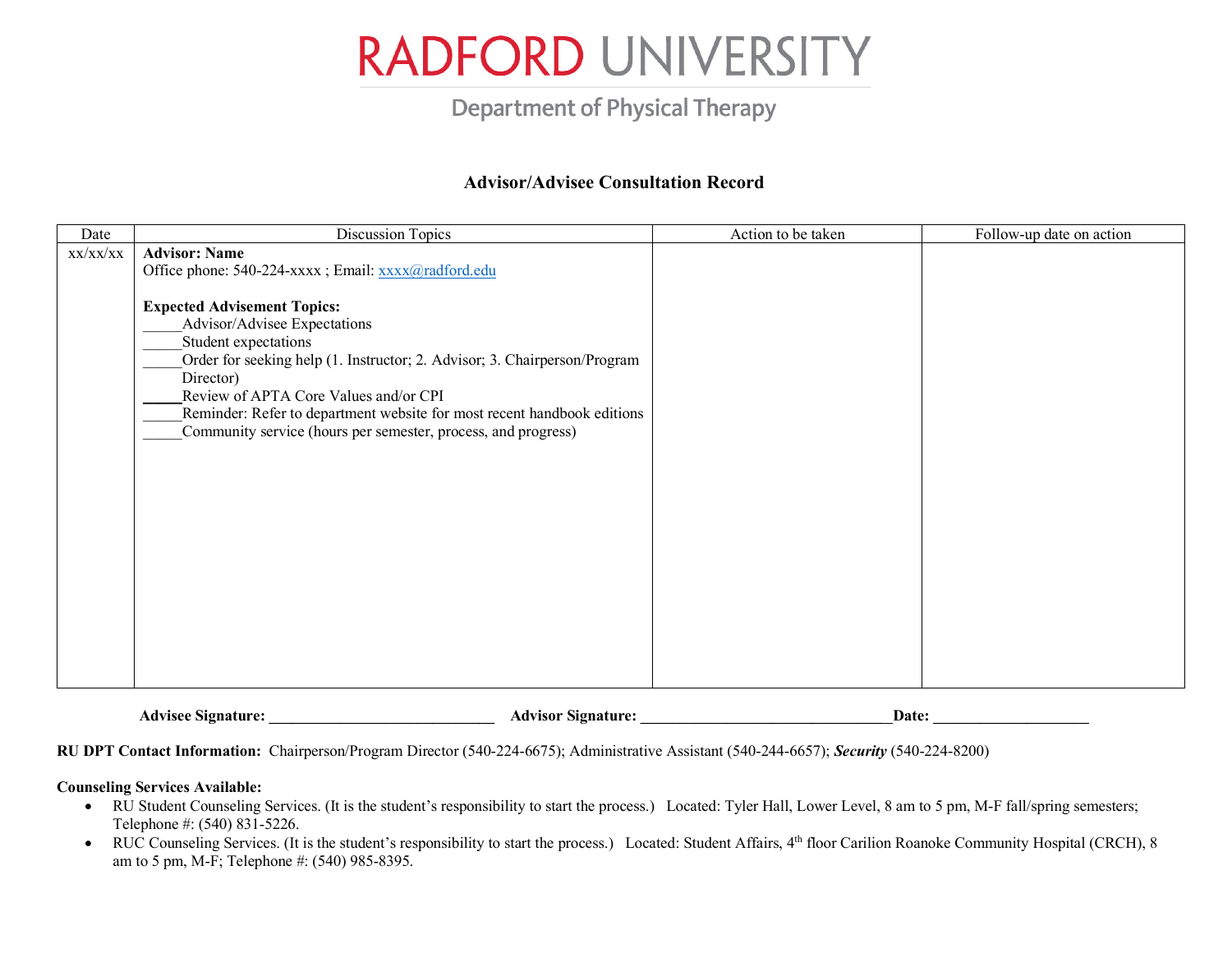#### **Community Service**

Students will participate in **four (4) hours** of community service during both the **fall and spring** semesters of the **first academic year**, and **eight (8) hours** during both the **fall and spring** semesters of the **second academic year**. The community service requirement will be coordinated and supervised by the student's core **faculty advisor**. Students will write a reflective paper after each community service experience to fulfill the program requirement. Students that do not satisfy the community service requirement in any given year will be placed on **administrative probation** (refer to student handbook).

#### **Procedure**

- 1. The student will consult with his/her core faculty advisor for coordination and approval **prior** to each community service activity.
- 2. Once the community service activity is approved, the student will participate in and complete the activity.
	- a. Sample activities that **cannot** be counted toward community service hours:
		- i. Participating as a subject in a Capstone research study
		- ii. Activities directly related to completion of one's own Capstone research
		- iii. Ushering during departmental open houses, information sessions, or interviews
	- b. Sample activities that **can** be counted toward community service hours can be found at the RUDPT website under the Current Students tab.
- 3. Once the community service activity is completed, the student will write a reflective paper. The reflective paper will:
	- a. Describe benefits derived from participating in the community activity.
	- b. **Answer the following**:
		- i. Provide a brief summary of the Activity that was completed.
		- ii. Define the community that you served and how it relates to our program's Mission Statement. *The Mission of the Department of Physical Therapy is to develop autonomous practitioners who engage interprofessionally and integrate scientific inquiry into clinical practice to meet diverse community needs.*
		- iii. Would you recommend this activity to another student? Why?
- 4. The **reflective paper** is to be **submitted** to the core faculty **advisor within two weeks of completion** of the activity, or by the last day of final examinations (if the activity occurred within two weeks of final exams).
- 5. All documents will be maintained in the student's advising file.

Students who do not satisfy the community service requirement each semester will be placed on administrative probation until the community service requirement is completed and a satisfactory reflective paper is submitted to his/her core faculty advisor. Note: *Placement on administrative probation may result in dismissal from the program.*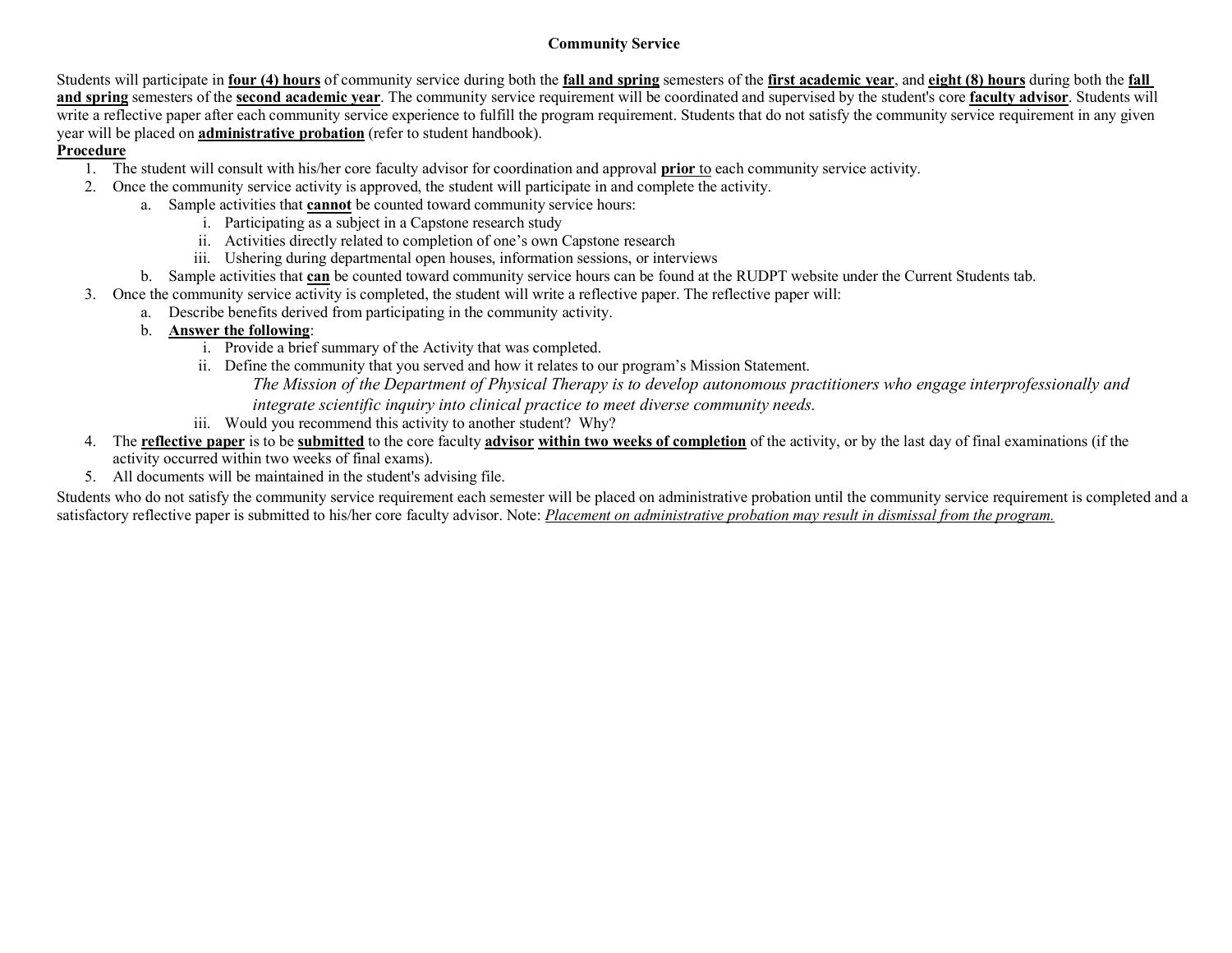#### **Continuous Matriculation**

All graduate students are required to be registered during the semester they receive their degree from Radford University. Registration and tuition payment are required of all graduate students when using University facilities and/or faculty time. The minimum number of hours for registration is one. Registration allows use of services such as library check out, laboratories and recreation facilities not open to the public. Students who are not currently registered for any course work and who have completed all course work but have other outstanding degree requirements (e.g. capstone, removal of an I or IP grade), are required to register for a continuous enrollment course each semester, including summer, until they have met the outstanding requirement(s). This course carries no credit hour production and does not count toward degree requirements. This course option is also available to those admitted students who are not enrolled in a given semester but who wish to use University facilities and services during that time. This form is available online on the Graduate College website (http://www.radford.edu/content/grad/home/forms-policies/student-forms.html ) or in the Graduate College. Approval of the Chairperson/Program Director and the Dean of the College of Graduate and Professional Studies is required prior to registration.

#### **Testing Procedures**

To better prepare each doctor of Physical Therapy student to take and successfully complete the state licensure examination, which is a timed, computer-based examination, the following testing procedures are based on the state license exam procedures.

- 1. The student will not be allowed to leave the testing room once examinations have begun, unless the instructor gives approval.
- 2. During the testing process, all books, book bags, backpacks, etc., will be left outside the examination room such as personal student lockers. Examiners may provide blank paper and pens/pencils.
- 3. In accordance with academic and professional integrity, cell phones and smart watches are not permitted in the examination room, and students are not to congregate in or around classrooms/laboratories during or following written and/or practical examinations. Upon completion of all examinations, students are expected to leave the testing area until all others have completed their testing.
- 4. There will be no hats worn during the testing process.
- 5. The examination will be given for a pre-determined test duration, which the professor will set. All tests and scrap paper will be collected at the end of the test period. Those tests not submitted by the student at the end of the defined time period will not be scored.
- 6. Questions asked during the examination will be limited to one person at a time with the professor. At no time should a student leave his or her seat and form a line or stand waiting for the professor to finish answering another student's questions.
- 7. The faculty will enforce the policy on student academic dishonesty in all testing formats.
- 8. Selected examinations may use a proctoring service.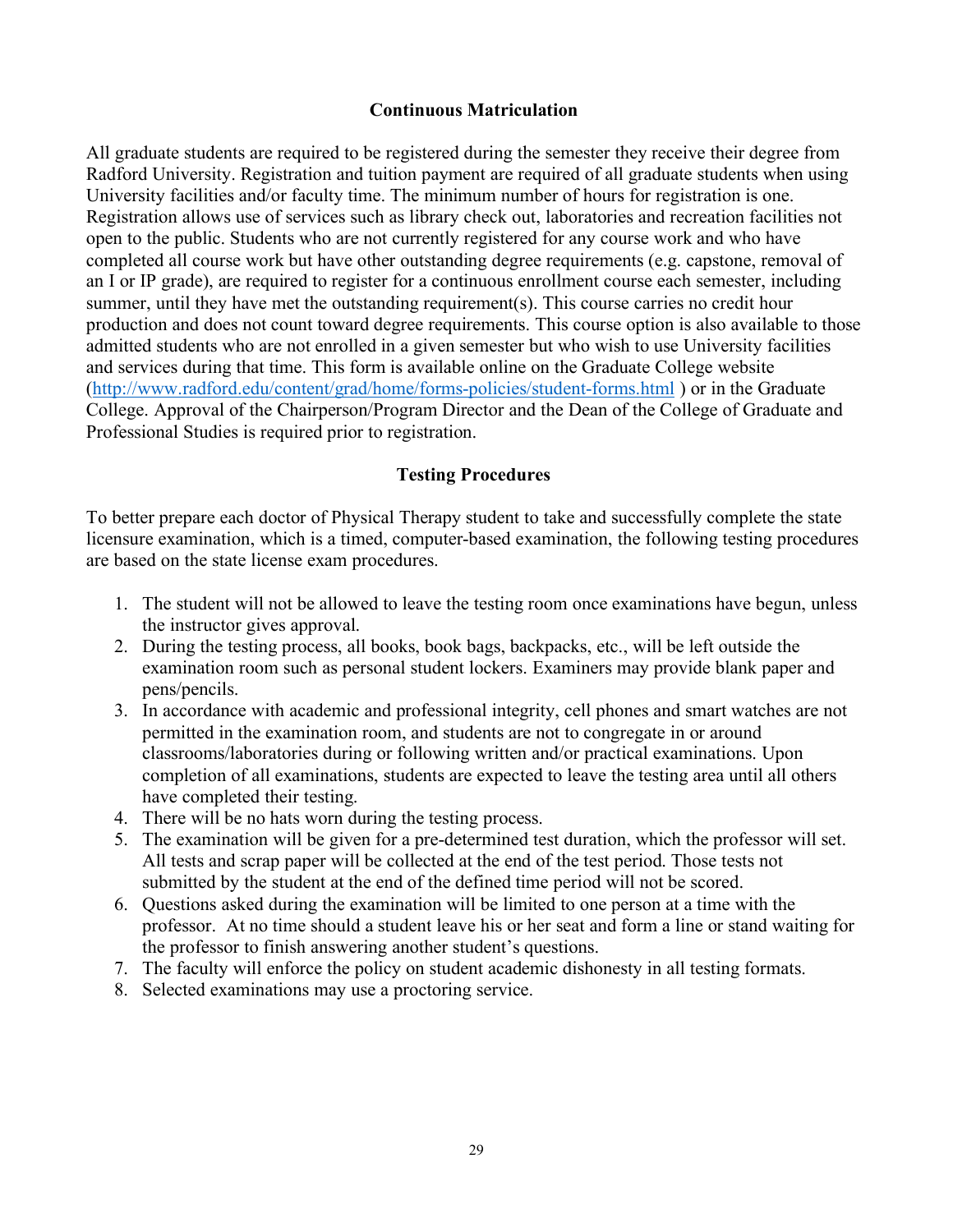#### **Examination Policy**

Students will sit for exams at the scheduled time, date, and place. Unexcused missed examinations will be given a grade of 0. When requesting a make-up examination, the student is required to contact the professor and sit for the exam within 24 hours of the originally scheduled exam or as arranged with appropriate faculty. Proper documentation (i.e. physician's note) of an unavoidable absence must be submitted for approval. The decision to approve or disapprove the reason for absence will be at the discretion of the professor. Make up exams will not be re-scheduled under any other circumstance.

#### **Laboratory Competency Testing Policy**

At selected time periods throughout the semester, laboratory competency exams may be administered for each course with a laboratory requirement.

- 1. The laboratory competency (skills check/assessment) is an examination which assesses the technical components of specific examination and/or treatment techniques covered within the course content.
- 2. Each student will perform selected examination and/or treatment skill(s).
- 3. Each student will be evaluated by a faculty evaluator, who will determine whether the performance criteria have been met (a passing grade of 80% or greater). All items reflecting safety must be met to pass a laboratory competency.
- 4. If the student does not pass a laboratory competency on the first attempt, he/she will be provided remediation by the faculty prior to the scheduling of subsequent laboratory competencies. Students will be allowed unlimited attempts.
- 5. The student must pass each laboratory competency in order to sit for the following practical examination. Failure to sit for a laboratory practical results in a zero grade and course failure.
- 6. In the event of a failing grade on a competency examination, the *initial* grade earned will be recorded in the grade book, and will *not be altered* as the result of passing any required retake(s). If the failure is due to a safety violation, the recorded grade will be 79%.

#### **Laboratory Practical Examination Policy**

Laboratory practical examinations are conducted in courses in which there is a laboratory component. Examinations will be conducted throughout the semester and will assess the students' ability to analyze, integrate and demonstrate information presented in laboratory and didactic courses from current and previous semesters.

- 1. The format for the practical will be case-based.
- 2. The student will demonstrate competence in any of the following areas of examination, evaluation, diagnosis, prognosis, intervention, documentation, communication, and professional behaviors, safety as is appropriate to their level of education and clinical experience.
- 3. All student(s) must demonstrate proficiency in each of the above areas, and receive a passing grade of 80% or greater, in order to pass the lab practical and subsequently progress into the next semester's curriculum.
- 4. If the student(s) does not pass the initial laboratory practical, he/she will be provided remediation by an assigned faculty member.
- 5. The retake laboratory practical examination will take place as determined to be appropriate by the course instructor.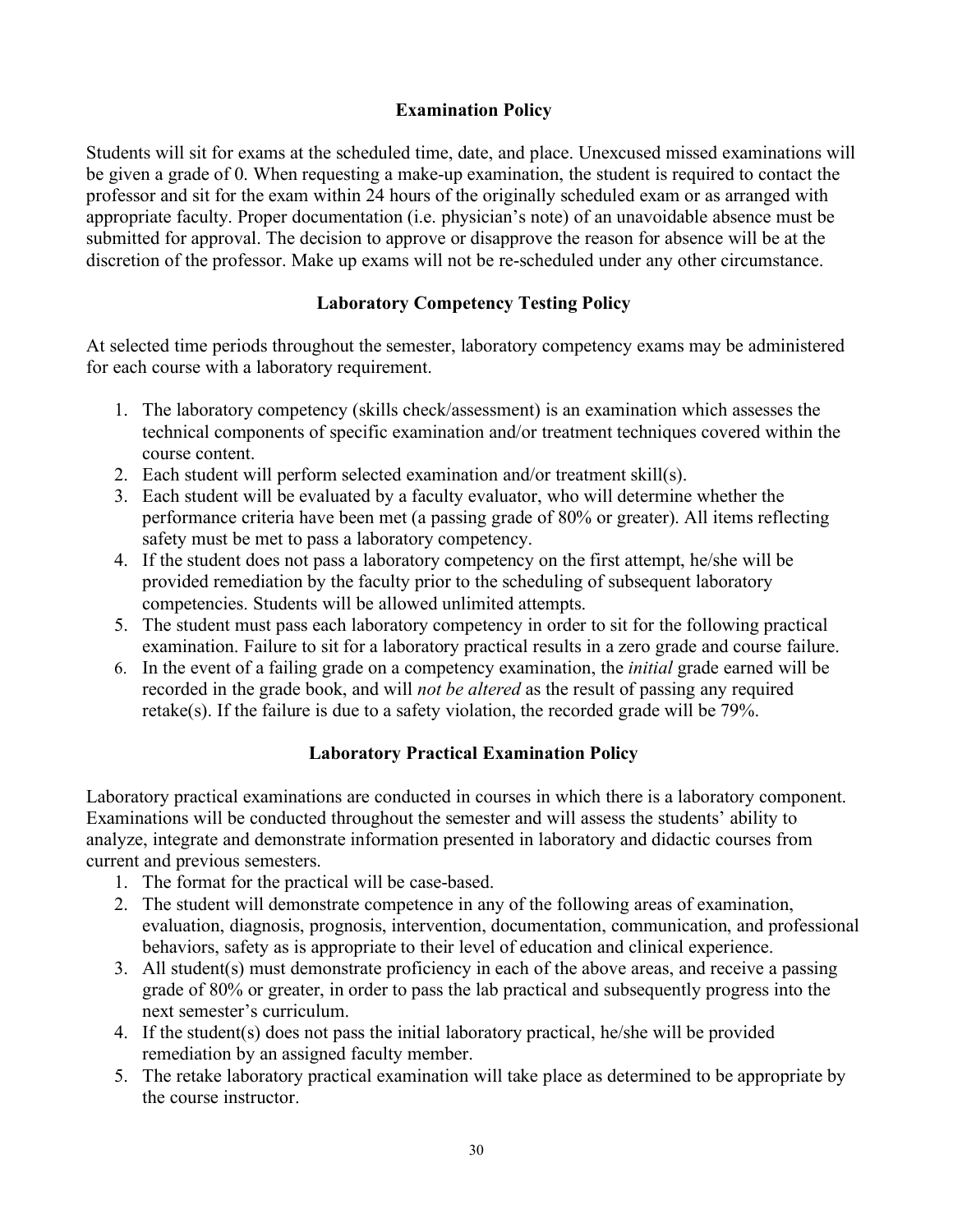- 6. Should the student fail the practical for a second time, he/she will be offered further remediation and a third and final attempt will take place as determined to be appropriate by the course instructor. This attempt will be graded by two faculty evaluators in addition to a videorecording if determined to be necessary.
- 7. Should the student fail the practical test on the third attempt, the student will receive a grade of F for the respective course(s). In addition, program failure will ensue, which will result in immediate dismissal from the Physical Therapy Program.
- 8. In the event of a failing grade on a practical examination, the *initial* grade earned will be recorded in the grade book, and will *not be altered* as the result of passing any required retake(s). If the failure is due to a safety violation, the recorded grade will be 79%.

#### **Inclement Weather Policy**

The Department will close or delay for weather emergencies, disasters, or incidents based on the decision of the Radford University Carilion (RUC) administration.

Students may also listen for cancellation notices on local radio and television stations, including WSET 13, WSLS 10, WDBJ 7, WFIR AM 960, WSLC Q99, WROV 96.3 FM, WVTF 89.1 FM, WXLK K92, WYYD 108FM. Please note that the college has no control over how rapidly or accurately the radio and television stations report closings.

#### **Leave and Excuse Policies**

#### **Radford University's Graduate Handbook Official Statement**:

*During the first week of each course, the instructor shall inform students of the attendance policies for the course. Class attendance policies are determined by the instructor and should allow for a reasonable number of absences which are required due to documented official University-sponsored activities, health problems and other emergencies. It is the student's responsibility to make arrangements, which are acceptable to the instructor, to complete work missed during the student's absence from class.*

#### **RU DPT Absence Policy (Didactic courses)** *All scheduled coursework (including quizzes,*

*examinations and presentations) are to be performed at their scheduled time. Those students unable to fulfill their coursework requirements at the scheduled time, when due to illness or an "unavoidable" circumstance (as deemed by the specific instructor to have a verifiable and legitimate reason), will be given suitable opportunity to make up the missed work without penalty. In the case of "unavoidable" circumstances, there may be the opportunity for a "make-up" assignment to count for the credit of a quiz and proper documentation of the circumstance may be required depending on the situation. This will be at the discretion of the individual instructor for the involved course. Virtual attendance is still considered an absence.*

- 1. **Absences** (1 2 consecutive Academic days)
- 2. **Short-term Excused absence** (3 30 consecutive Academic days)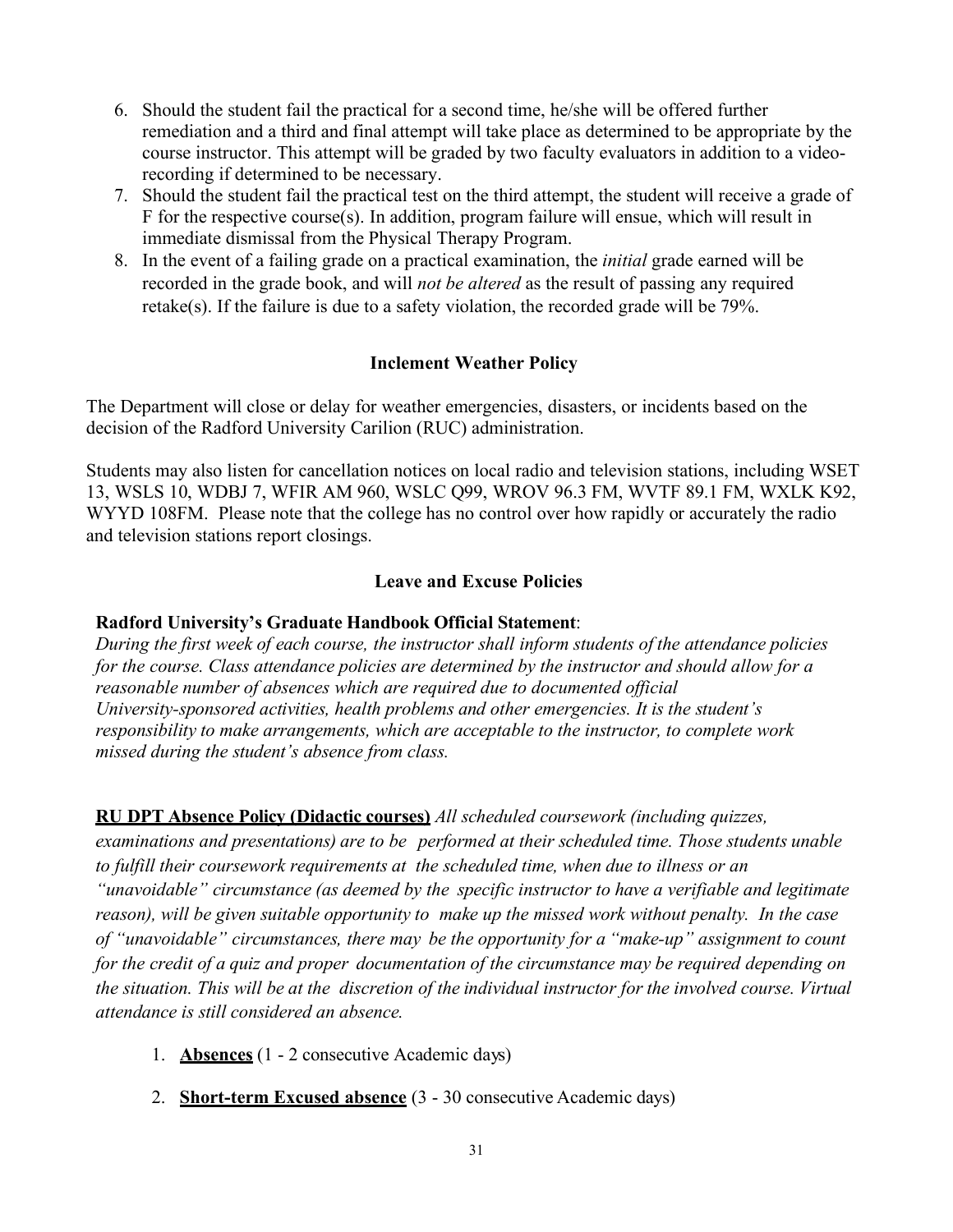o Student is required to provide appropriate\* written medical release (or documentation) for return to academic studies. Student will have to give a copy of the medical release (or documentation) to adviser (during Fall or Spring semesters) or, for Summer semester, to the individual course manager (Anatomy or Clinical Experiences). Student must provide documentation *prior* to being allowed to resume classes, and is responsible for following up with the course manager regarding missed work.

*\*Note: This will be at the discretion of the course manager for the involved course(s)*

#### **3. Unexcused absences**

Either of the reasons below will constitute an unexcused absence:

- a. The student does not provide appropriate written medical release (or documentation)
- b. Individual course instructor does not find the reason to be appropriate.

#### **RU DPT Extended Leave of Absence**

- 1. Academic coursework
	- o Must be medical (written documentation) or by Faculty discretion (Department Director)
	- o Based on length of time missed:
		- o **Less than or equal to 30 days**àStudent will resume classes (per above)
		- $\circ$  **Greater than 30 days**  $\rightarrow$  student will be removed from the RU DPT program for one year and will re-matriculate with the following class at the point in the curriculum where he/she exited\*
		- o **Out of curriculum for greater than one year**àdismissed from program and required to re-apply

\*Note: Each student will be given a specific, individualized plan based on the specifics of the situation. The Facultywill determine this on a case-by-case basis.

#### **RU DPT Absence Policy (Clinical Experience Courses)**

- Student(s) are required to complete an estimated minimum of 1440 clinical experience hours within full time clinical experiences to fulfill Radford UniversityDPT clinical education curriculum requirements.
- The Director of Clinical Education (DCE) or designee will refer to clinical weeklygoal reflection worksheets signed off by students and supervising Clinical Instructors (CIs) the estimated timeframes are completed.
- Clinical Experience excused absences:
	- o Students are required to report absences by email to DCE and the onsite CI prior to the time each day the student is expected on site. In the circumstances where daily emails are not possible, students may request the CI (or his/her emergency contact) to contact the DCE. The email is to include the dates of absence(s) and the proposed "make-up" plan on an attached weekly goal sheet.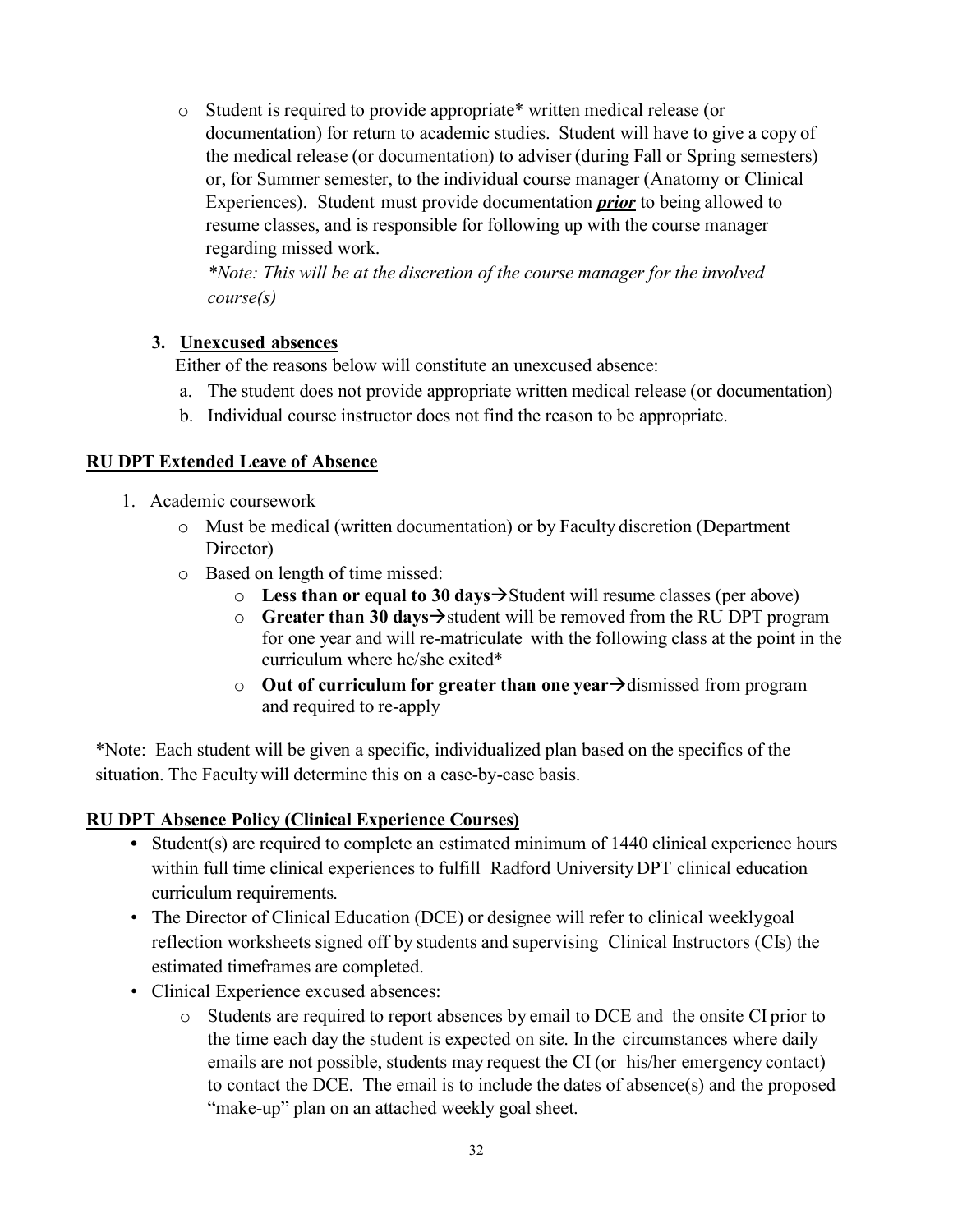- o A plan of action will be established between the CI and student to address time missed during clinical experiences.
- o Repeated absences will be reviewed on an individual basis by the CI and DCE.
- $\circ$  Medical absences greater or equal to three (3) successive days require written medical release/documentation prior to returning to clinical experiences with copies provided to both the Clinical site and the DCE.
- The availability of "make-up" hours will be limited due to clinical site accessibility. This will potentially result in a postponement of graduation based on curricular step-lock requirements, clinical site availability, and restricted semesters dedicated for clinical internships.
- Student(s) who miss greater than 1/3 of clinical experience hours (4 weeks, 160 hours) within a single experience must repeat an additional clinical experience as determined by the step-lock curriculum requirements. An individualized plan will be developed in order to ensure that student meets the curricular requirements. This will result in the postponement of graduation based on curricular step-lock requirements, clinical site availability, and restricted semesters dedicated for clinical experience.

#### **Grading, Retention, Probation, Dismissal, and Withdrawal Policies**

The Physical Therapy Program at Radford University consists of a three-year curriculum equaling nine consecutive terms. The Physical Therapy Program is designed to be completed as full-time study without interruption. Each student is required to enroll in all courses specified in the published Doctor of Physical Therapy Program Curriculum. Students must successfully complete all semester courses as scheduled in sequence, including summer sessions unless otherwise specified by the Department of Physical Therapy Chairperson/Program Director.

The Department of Physical Therapy Program Chairperson/Program Director may use professional judgment to mitigate any of the following requirements. When requirements have been mitigated, it will be documented in the student's department folder.

The physical therapy curriculum consists of three primary domains: cognitive, affective, and psychomotor. In order to be successful in the doctor of physical therapy curriculum and profession, students must demonstrate competence in all three domains. The grading system used for the Physical Therapy Program is designed to meet requirements of the cognitive, affective, and psychomotor objectives of the academic and clinical requirements of the curriculum.

Grading includes the follow metrics: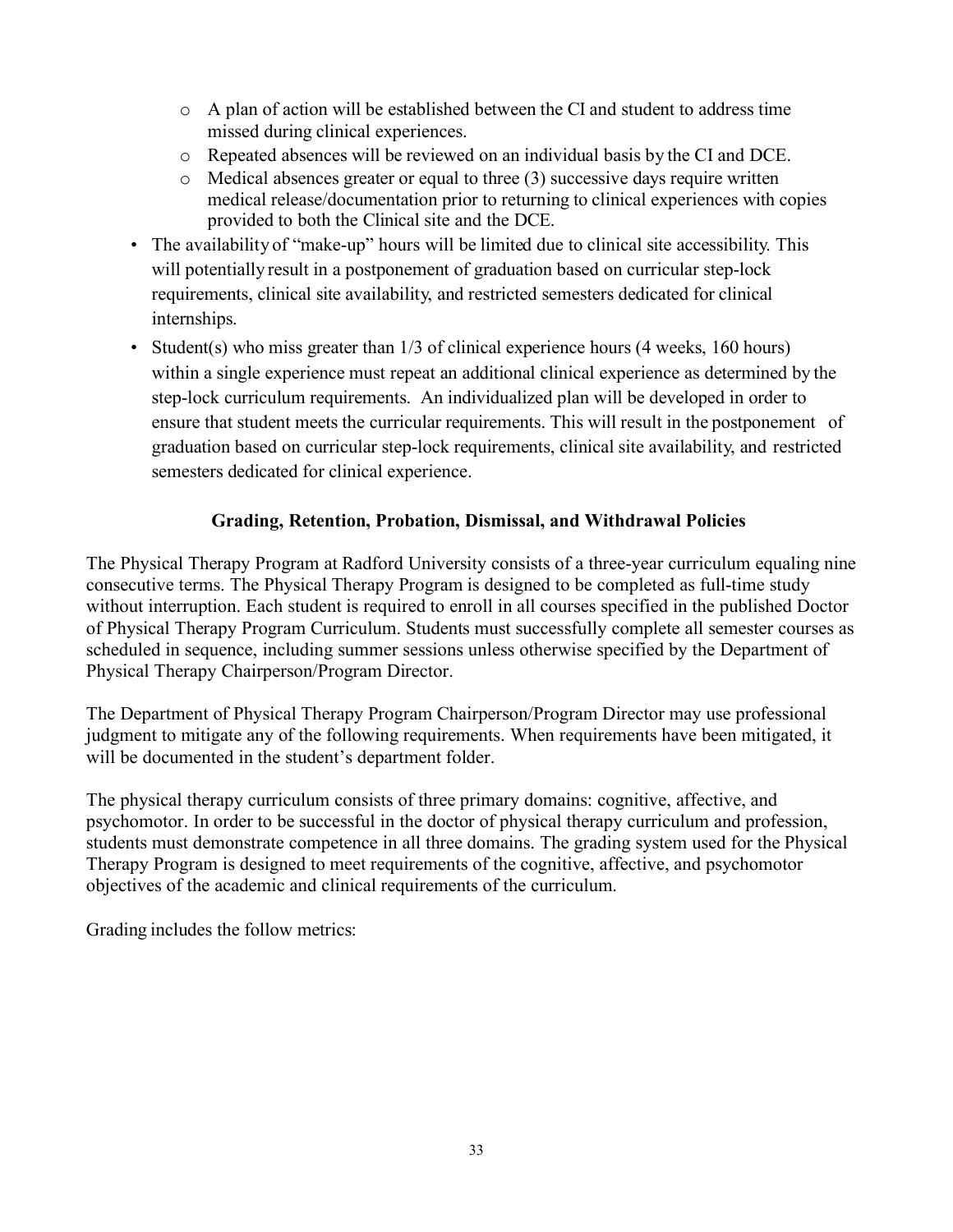| <b>Grading System</b><br>$A = 4.0$ points<br>$B = 3.0$ points<br>$C = 2.0$ points<br>$F = 0$ points | <b>Numeric Grading</b><br><b>Scale</b><br>A: $90-100$<br>$B: 80-89$<br>$C: 70-79$<br>$F: < or = 69$ | I indicates work is incomplete.<br>IP indicates the course is in<br>progress<br>NR indicates no grade was recorded<br>by Instintor<br>P indicates passed with satisfactory work of<br>"B" or better |
|-----------------------------------------------------------------------------------------------------|-----------------------------------------------------------------------------------------------------|-----------------------------------------------------------------------------------------------------------------------------------------------------------------------------------------------------|
|                                                                                                     |                                                                                                     | W indicates that a student withdrew                                                                                                                                                                 |

The quality of work completed is recognized by the assignment of grade points to various letter grades. The student's academic standing depends upon the number of semester hours of work successfully completed and upon the number of grade points accumulated.

#### **Computing Grade Point Average**

- Multiply the number of semester hours (SH) for each course taken by the number of grade points (GP) corresponding to the grade earned for the course.
- Add up the total number of grade points for the appropriate period (a single semester, for example or an entire academic career at Radford University)
- Divide the total number of grade points (GP) by the total number of semester hours attempted (TSHA) during that same period.

For example:

| Course            | Grade | Points Assigned | Per SH                | Grade Point |
|-------------------|-------|-----------------|-----------------------|-------------|
| <b>ABC</b> 401    | Α     | 4               | x <sub>3</sub><br>$=$ | 12          |
| <b>DEF 502</b>    | Β     | 3               | x <sub>2</sub><br>$=$ | 6           |
| GHI 601           | C     | 2               | x <sub>3</sub><br>$=$ | 6           |
| <b>JKL 601</b>    | B     | 3               | x <sub>3</sub><br>$=$ | 9           |
| <b>MNO 702</b>    | Α     | 4               | x <sub>3</sub><br>$=$ | 12          |
|                   |       | 14              |                       | 45          |
| $GP = 45$         |       |                 |                       |             |
| $TSHA = 14$       |       |                 |                       |             |
| $GP/TSHA=45/14$   |       |                 |                       |             |
| $TSHA = 3.21$ GPA |       |                 |                       |             |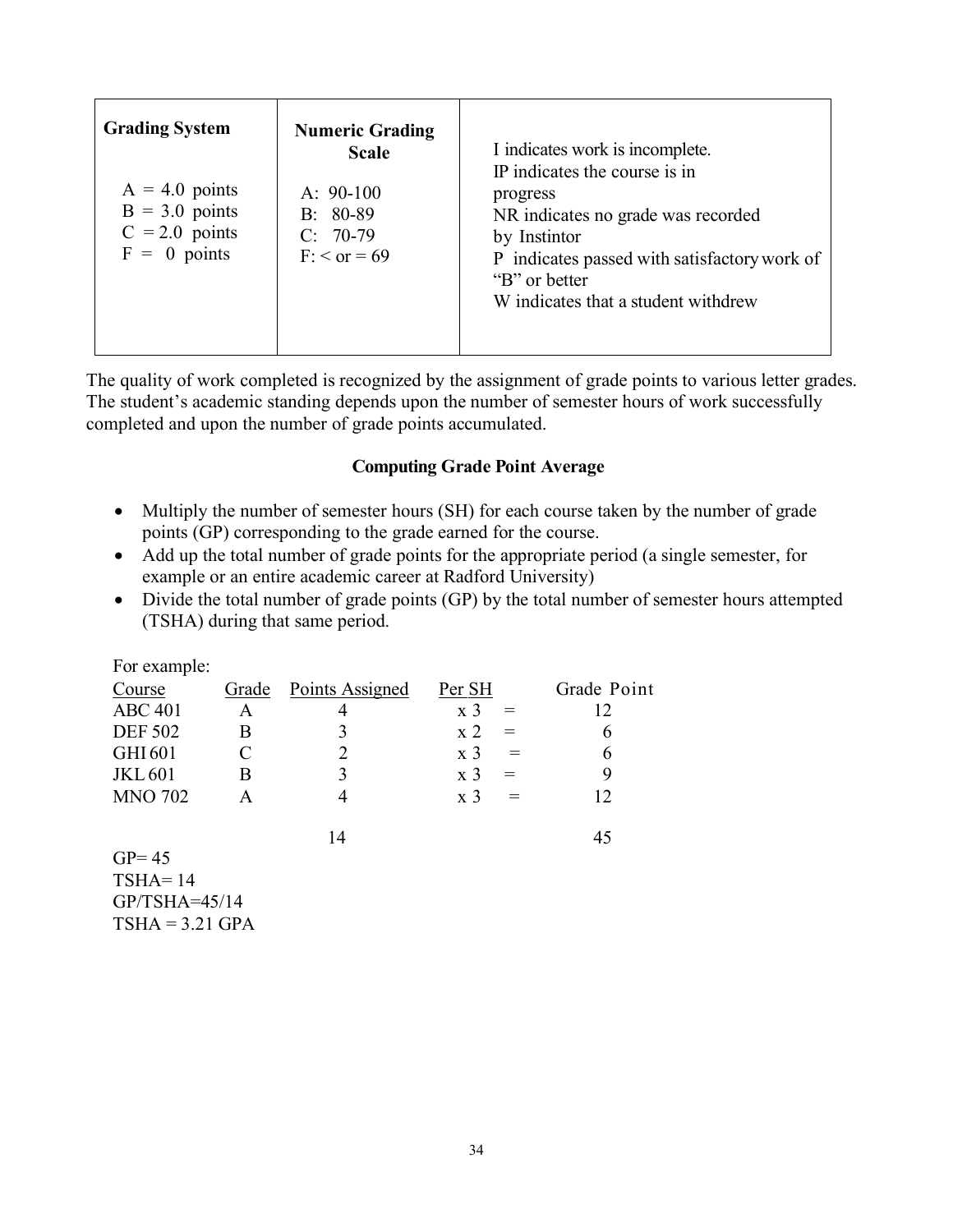#### **Pass-Fail Courses**

All courses taken at Radford while classified as a graduate student, except those in which a grade of "P" is obtained, will be used in calculation of the grade point average. Any Pass/Fail course in which a score of "F" results, the student will be automatically dismissed from the doctor of physical therapy program. All Clinical Experiences will be graded P (Pass) or F (Fail).

#### **Course Grade Rounding Guidelines**

Grades in all courses are rounded to the nearest whole number (.0 - .4 rounds down; .5 -.9 rounds up).

#### **Grade Point Average (G.P.A.) Deficiency**

To graduate with a Doctor of Physical Therapy degree, the student must have a minimum 3.0 grade point average. Beginning spring semester of year one, students with grade point averages between 2.70-2.99 will be placed on academic probation for one semester. Any student placed on academic probation will develop a SMART Plan to address specifc needs for success.

#### **Probation/Dismissal**

Students earning an overall G.P.A. less than 2.70 will be dismissed from the doctor of physical therapy program. Once placed on academic probation, the student must be in good academic standing (G.P.A. equal to or greater than 3.0) prior to entering the following semester. If at the end of the academic probationary semester the student is not in good academic standing (cumulative GPA 3.00 or higher), the student will be dismissed from the program. Only one academic probation semester is allowed per student; therefore a student who earns an overall G.P.A. less than 3.00 in more than one semester, will be dismissed from the program. Students receiving more than two C's while matriculating in the physical therapy curriculum will be dismissed from the program.

#### **Transfer Credit**

The department of physical therapy does not accept transfer credits due the step-lock curriculum.

#### **Repetition/Sequence of Courses**

Due to the step-lock nature of the physical therapy curriculum, courses may not be repeated within the same academic year. Under remediation, development of a SMART plan and approval of the Chairperson/Program Director, courses may be repeated or adjusted out of sequence.

#### **In Progress and Incomplete Grades**

The letters "I" or "IP" may be entered on the student's transcript for a course whenever some portion of the required work has not been completed by the end of the semester. A written statement of the requirements for removal of the grade of "I" must be signed by the faculty member and student and filed in the Department of Physical Therapy, with a copy submitted to the Registrar along with the faculty member's student grade sheet. A grade of "IP" (In Progress) will be used for clinical experiences and other courses in which completion of course requirements can not occur within the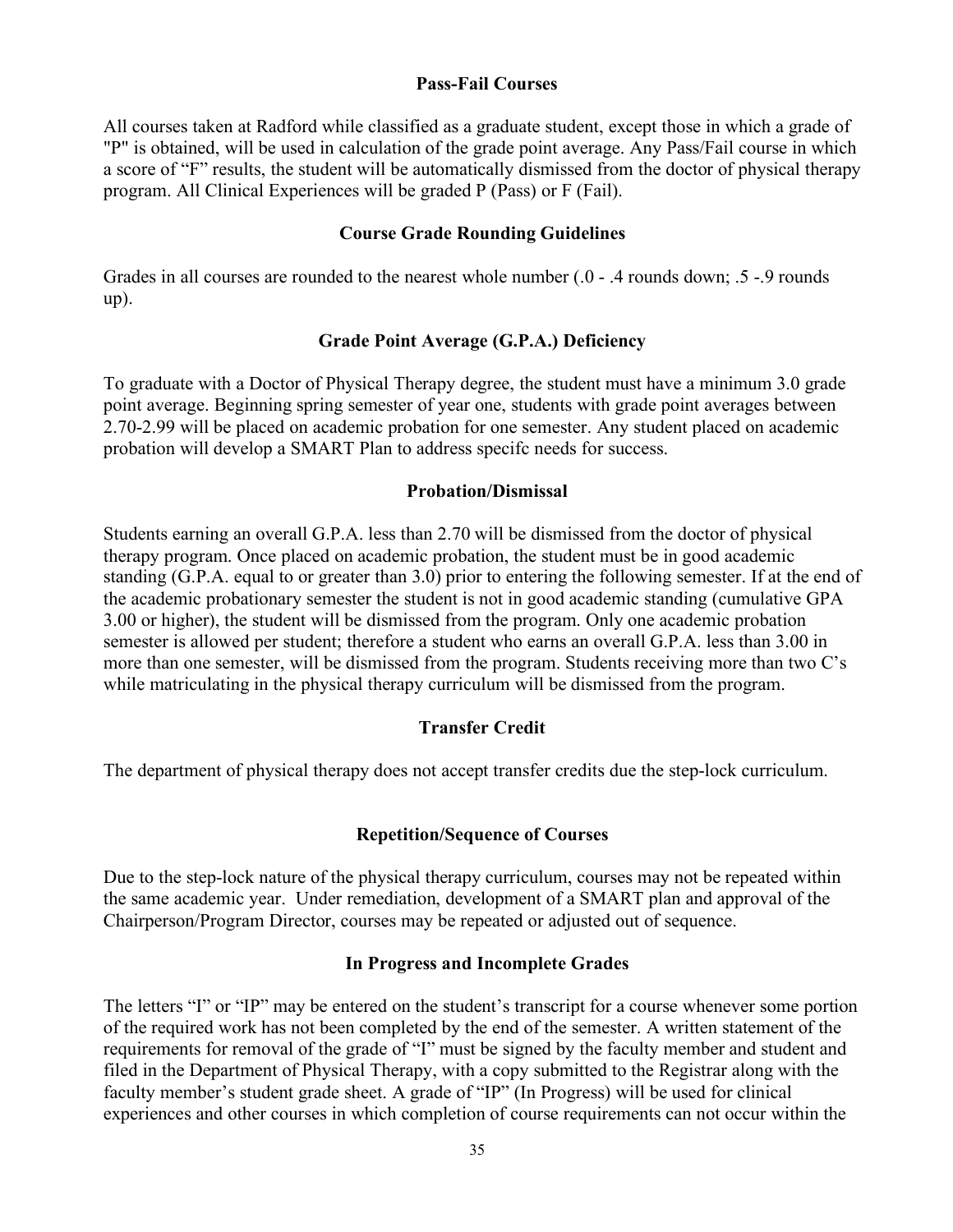specified timeline. Once the grade of "I" and/or "IP" is placed on the transcript, it remains on the transcript until it is replaced by the appropriate grade when all course requirements are completed or when the deadline for completion has passed. A student cannot re-enroll for a course for which an "I" or "IP" is recorded on the transcript. A degree cannot be awarded to students with Incompletes on their records. The grade of "IP" will automatically convert to a grade of "F" if not satisfactorily removed according to the following schedule. Latest date for removal:

Fall - End of the last day of classes for the spring semester. Spring - End of the last day of classes for the fall semester. Summer - End of the last day of classes for the fall semester.

#### **Full-Time Status/Class Load**

The normal full-time load for a graduate student is nine hours at minimal per semester including summer. The DPT program meets or exceeds the normal full-time load of nine hours per semester.

#### **Grade Change/Corrections**

Students who report they received a grade in error should contact the appropriate faculty member. If the faculty confirms that an error has indeed been made, then the faculty member must process a grade change form and submit it to the Office of the Registrar no later than one year after the submission of the original grade (excluding Incompletes).

#### **Grade Appeals**

Students wishing to appeal grades received in courses should refer to the Graduate Grade Appeal Procedures and associated forms posted on the Graduate College website: http://www.radford.edu/content/grad/home/forms-policies/student-forms.html . Students are encouraged to discuss grade appeals with the Department of Physical Therapy Chairperson/Program Director before discussing with the Graduate College. The College of Graduate Studies and Research may be contacted in person, by mail or by telephone: Buchanan House, PO Box 6928, Radford, VA 24142; Phone: 540-831-5724; Fax: 540-831-6061.

#### **SMART Plans**

A SMART Plan will include goals/outcomes that are Specific, Measureable, Achievable, Realistic, and Timely. The Advisee/Advisor Consultation Record may be utilized to aide with a written record of the plan in addition to the other resources. All SMART Plans may be created by any faculty, such as course manager or other faculty member, and the student in remediation. The student's academic advisor will be notified of the final plan and will assist, if needed, with the student's remediation. SMART plans will be maintained in the student's secure file within the office of the Department of Physical Therapy.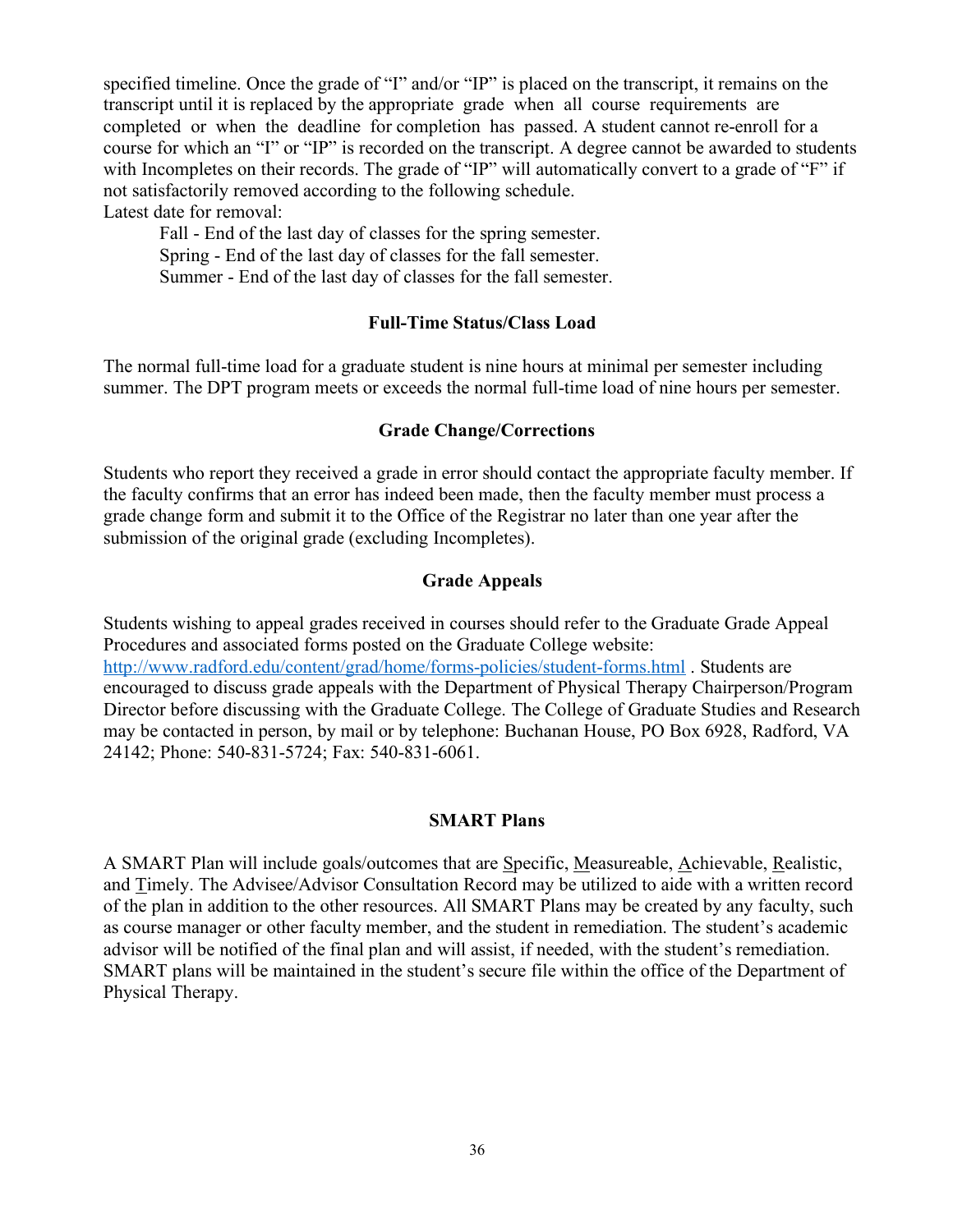#### **SMART PLAN**

Student's Name: <br>
Date Proposed:

Date completed:

#### **Check the category that best represents the reason for requesting this SMART Plan: \_\_\_\_Academic \_\_\_\_ Professional Conduct \_\_\_\_\_ Medical \_\_\_\_\_Personal \_\_\_\_Other**

| Further describe the rationale for this SMART Plan: |  |
|-----------------------------------------------------|--|
|                                                     |  |
|                                                     |  |
|                                                     |  |
|                                                     |  |
|                                                     |  |

Outcomes needed to meet SMART plan: *Be sure each goals includes all SMART aspects including: Specific – targets a specific area for improvement; Measurable – quantifies an indicator of progress; Assignable – specifies who will do it and who is responsible for holding student accountable; Realistic – state what results can realistically be achieved, given available resource; Time-related – specify when the result(s) can be achieved.*

| $-1$ $-1$ $-1$ $-1$<br>$\mathbf{r}$<br><b>Goals</b> | Proposed<br>Date of<br>Completion | Date<br>$A$ chieved | <b>Faculty</b><br><b>Initials</b> |
|-----------------------------------------------------|-----------------------------------|---------------------|-----------------------------------|
|                                                     |                                   |                     |                                   |
|                                                     |                                   |                     |                                   |
|                                                     |                                   |                     |                                   |
|                                                     |                                   |                     |                                   |
|                                                     |                                   |                     |                                   |
|                                                     |                                   |                     |                                   |
|                                                     |                                   |                     |                                   |
|                                                     |                                   |                     |                                   |
|                                                     |                                   |                     |                                   |

*The SMART plan is to be completed on or before \_\_\_\_\_\_\_\_\_\_ (date). I*, \_\_\_\_\_\_\_\_\_\_\_\_\_\_\_\_\_\_\_\_\_\_\_\_\_\_\_\_(student's name), agree to the plan as written and recognize *that failure to complete this plan by the indicated deadline will result in:*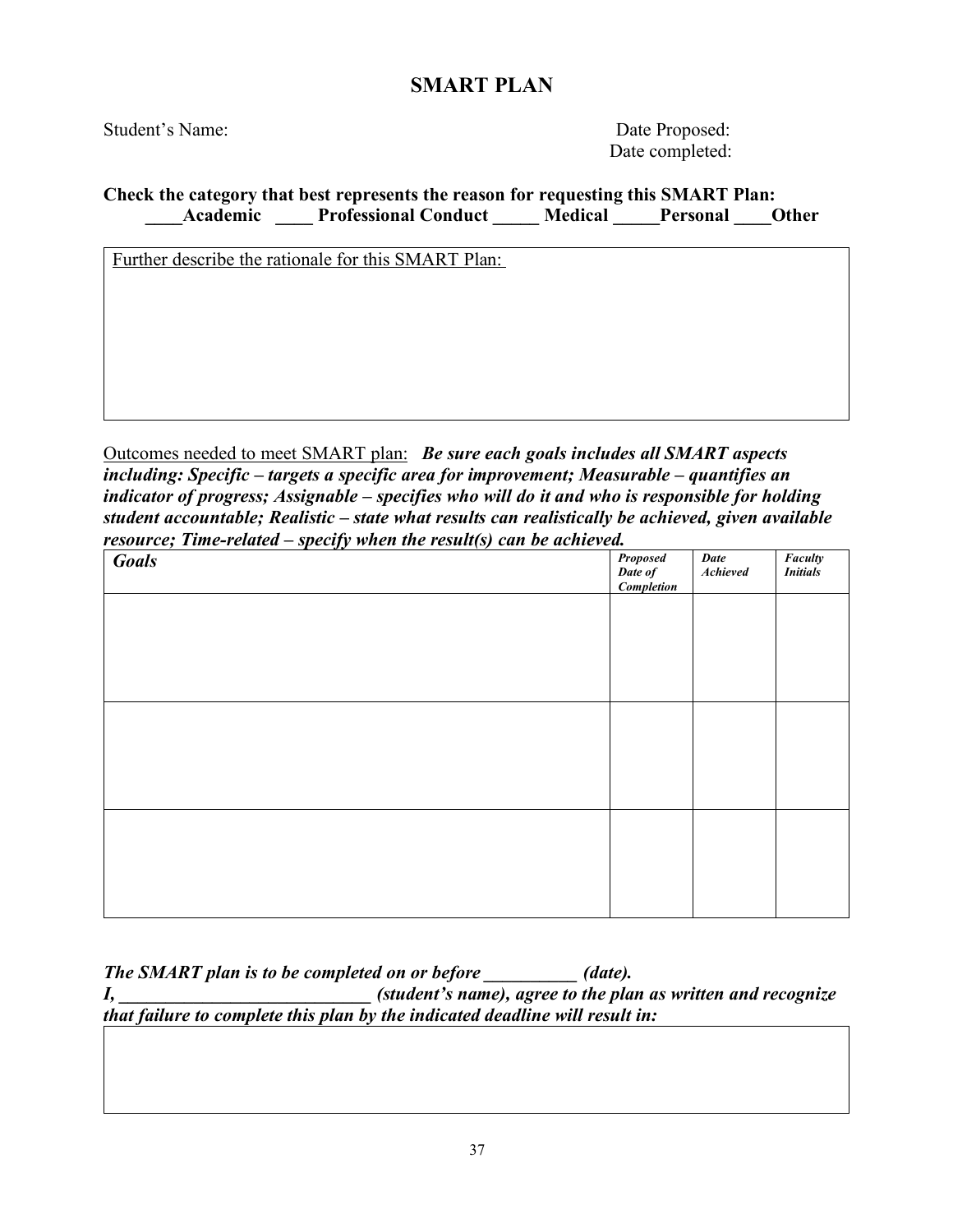|                           | The student and faculty approve this proposed SMART plan as written on__________ (date).                            |  |
|---------------------------|---------------------------------------------------------------------------------------------------------------------|--|
|                           |                                                                                                                     |  |
|                           | Faculty Member Signature<br>Underline role: course instructor; student advisor; research advisor; program director; |  |
|                           | Faculty Member Signature<br>Underline role: course instructor; student advisor; research advisor; program director; |  |
| other                     |                                                                                                                     |  |
|                           |                                                                                                                     |  |
|                           | Faculty Member Signature<br>Underline role: course instructor; student advisor; research advisor; program director; |  |
| members on ______ (date). | The SMART plan was reviewed and completion acknowledged by the student and faculty                                  |  |
|                           |                                                                                                                     |  |
|                           |                                                                                                                     |  |
| other                     | Underline role: course instructor; student advisor; research advisor; program director;                             |  |
|                           |                                                                                                                     |  |
|                           | Faculty Member Signature<br>Underline role: course instructor; student advisor; research advisor; program director; |  |
|                           |                                                                                                                     |  |
| other                     |                                                                                                                     |  |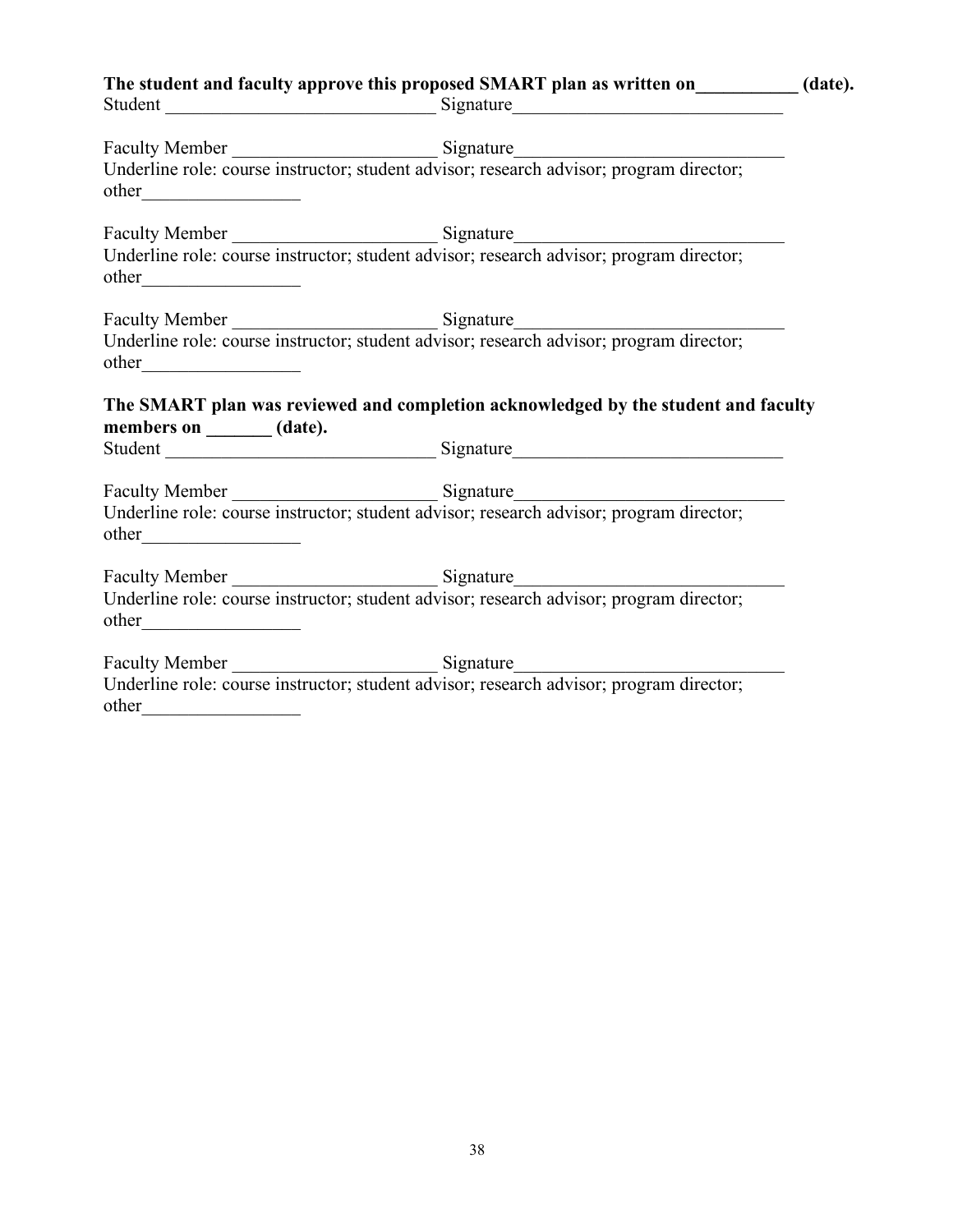#### **Clinical Remediation and Dismissal Policy and Procedures**

Students are required to successfully complete and pass full-time clinical experiences. Clinical experiences are based in three different and distinct clinical environments. Grading for clinical experiences is based on a pass/fail system. The pass/fail grade is determined by the scoring results of the "Rubric's Grading Scale" with consideration given to comments of the clinical instructor and the student on the Clinical Practice Instrument (C.P.I.). Final scoring and grading will be determined by the Director of Clinical Education (D.C.E.) of Radford University's Physical Therapy Program.

If the D.C.E. determines that a student is at risk for failing his/her clinical experiences, a "SMART Plan" is developed. The purpose of the SMART plan is to remediate the student in the clinical areas of deficit identified. The student will participate in the remediation process established in the SMART plan.

Once the remediation process has been successfully completed and the SMART plan goals and outcomes are met successfully, the student will resume continuance in the clinical experience sequence which may include fulfilling an additional full time clinical experience. If the student does not successfully complete the SMART plan he/she is dismissed from the physical therapy program. If the student returns to the next sequenced clinical experience and fails that experience, he/she is dismissed from the physical therapy program.

A student may not graduate on the normal graduation schedule due to the length of remediation programs and the securing of clinical experience sites.

#### **Academic Warning Letters**

Students matriculating in the physical therapy program are required to maintain a GPA of 3.0 or higher to remain in good academic standing.

Upon receiving a warning letter or letter of probation, the student is expected to contact his/her faculty advisor to schedule a meeting. The faculty advisor will contact the student and schedule a meeting if the student does not follow up within the first week of the subsequent academic semester. A remedial SMART plan will be developed and documented by the student and faculty advisor. The written remediation plan will include the following:

- Identify concerns and needs of the student
- Educational objectives, strategies and methods used to meet student concerns and needs
- Set time lines with established frequency of student/ advisor meetings (including dates of follow up meetings with appropriate faculty) to review expected outcomes and goals of remediation plan on regular basis with student
- Implementation of remediation plan
- All notes and outcomes of follow up meetings with dates and signatures of faculty member and student for each
- The Advisee/Advisor Consultation Record may be utilized to aide with a written record of the plan in addition to the other resources

The faculty advisor will write a summary statement indicating the outcome(s) of the remedial education plan at the end of the semester. This plan will be secured within the student's central file in the Department of Physical Therapy main office. The student may provide a written request of a copy of the remedial education plan and follow-up meetings. This written request will become part of the student's permanent file.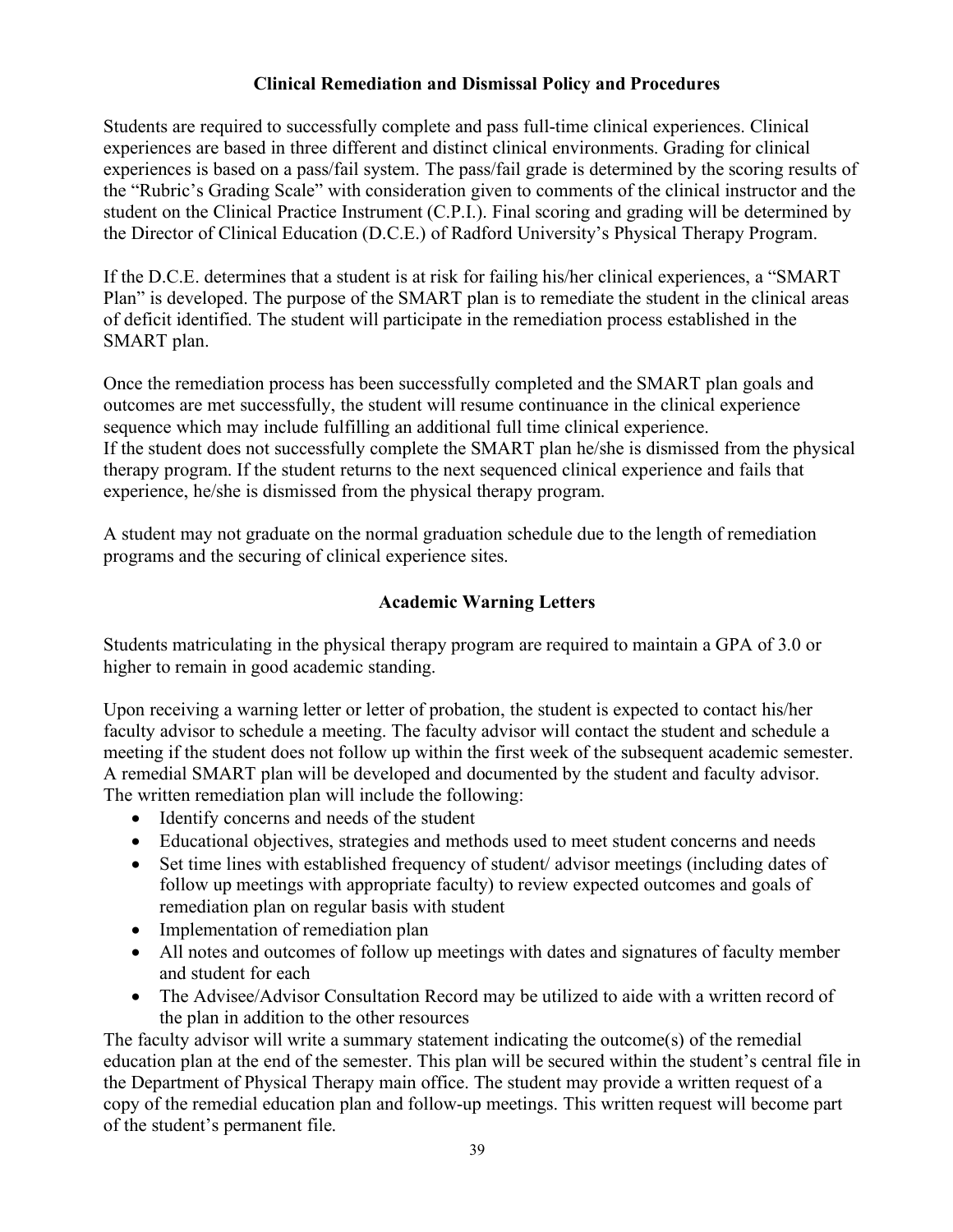#### **Dismissal/Re-admittance**

Students who are dismissed from the Physical Therapy Program may reapply for acceptance to the Program after two years from the date of dismissal. Students who are unsuccessful in their second attempt to complete the doctor of physical therapy curriculum will not be considered for readmittance to the program.

#### **Withdrawal from the University (All Courses)**

Due to the nature of the doctor of physical therapy step-lock curriculum, withdrawal from one course in the curriculum equates to withdrawal from the whole program.

A graduate student withdrawing from all courses during a given semester must contact the Office of the Registrar in Heth Hall in writing or via email from his/her RU email account only. The registrar must confirm receipt of the notice. This process must be followed to ensure the student will receive any eligible refunds and the appropriate grades for the semester.

Students who withdraw from the university before the end of the tenth day of classes (census date) will receive no grade. A student who withdraws from the university (all classes) after the census date, but prior to the end of the eighth week of the semester (60 percent of summer session) will receive a grade of "W'" in all classes. Withdrawals from the university after the eighth week will result in an automatic grade of "F" in all classes. Canceling enrollment to the university prior to the census date or receiving a medical withdrawal does not count as a withdrawal from the university.

#### **Grievance Process**

The purpose of the grievance process is to address issues or concerns individuals may have with either the educational process, the operational procedures of the Department of Physical Therapy, a program graduate or any individual involved in the Department of Physical Therapy. Grievances may be made by any and all individuals, not limited to an employer of a graduate, a patient, or a member of the community. Once issues/concerns are identified and resolved, appropriate actions will be taken to implement approved change(s).

#### Informal Greivance Resolution Process

The student must begin the grievance process by contacting the university employee (for a concern about a particular person) or the student's Program director (for a concern about a programmatic decision) in an attempt to resolve the disagreement in an informal and cooperative atmosphere. This discussion should take place within 10 class days after the experience of concern or notification of the decision in question. The Graduate College and graduate faculty believe that this is the preferred way of resolving problems and that most issues can be addressed through an informal process of mutually respectful discussion. If the student and employee/Program Director cannot reach a satisfactory resolution, the student may begin the formal grievance process.

Students wishing to initiate the Formal Grievance process should refer to the Graduate Grievance Procedures and associated forms posted on the Graduate College website within the "Forms and Policies" tab (http://www.radford.edu/content/grad/home/forms-policies/student-forms.html).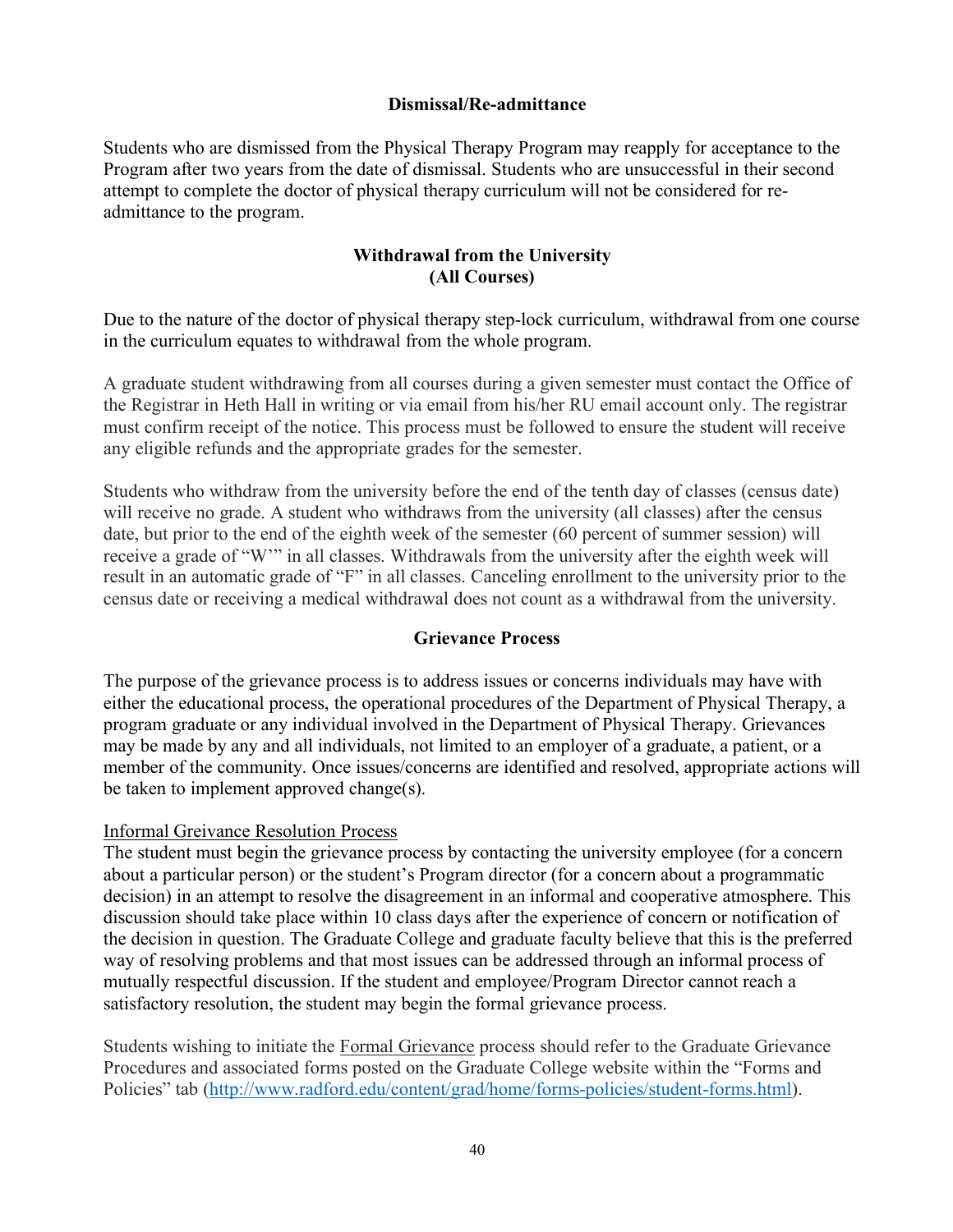#### **Physical Plant Grievance**

Step I.

Issues/concerns dealing with the physical plant will be brought, **in writing**, as a grievance, to the Department Chairperson/Program Director for resolution. The resolved grievance is secured in the Office of Department Chair. If the Department Chairperson/Program Director cannot resolve the grievance, it will be referred to the Associate Dean of the Waldron College of Health and Human Services and the process proceeds to step II.

#### Step II

The Associate Dean of the Waldron College of Health and Human Services will meet with the Program Chairperson/Program Director and complainant(s) to mediate a final resolution. The Associate Dean's decision will be final; no appeal. Resolved grievances will be secured in the Office of the Associate Dean of the Waldron College of Health and Human Services and a copy within the Office of the Department Chair.

#### **Department of Physical Therapy Program Accreditation Grievance**

It is encouraged that all grievances be resolved at the most fundamental of levels progressing from Employee/Faculty, Advisor, Department Chairperson/Program Director, Waldron College, and finally Graduate College levels. Having stated this, Radford University is accredited by the Commission on Accreditation in Physical Therapy Education (CAPTE) of American Physical Therapy Association. Therefore, grievances or concerns about program status, policies, and procedures, may be brought to the attention of Commission on Accreditation in Physical Therapy Education (CAPTE). CAPTE's contact information is: 1111 North Fairfax Street, Alexandria, VA 22314; phone; 703-706-3245; accreditation@apta.org after all other suggested avenues are exhauseted.

The Department of Physical Therapy requests all grievances brought to the attention of the Commission on Accreditation in Physical Therapy Education also be brought to the attention of the Department Chairperson/Program Director to ensure a timely resolution.

#### **Student Focus Group Meeting Policy**

The purpose of the student focus group meeting is to provide a forum for student feedback in order to identify areas of concern as well as provide a forum in which students may participate in continuous improvement of the program and outcomes. At least one focus group meeting is held each Fall and Spring semester with each class separately.

Each group will develop their own agendas. The agenda items will be given to the class faculty advisor and/or Department Chairperson/Program Director one week before the scheduled meeting for review.

The class may choose to not have a focus group meeting if 100% of the class is in agreement. The Class President is responsible for communicating this to the Department Chairperson/Program Director one week prior to the date of the scheduled focus group meeting, or the meeting will be held as scheduled.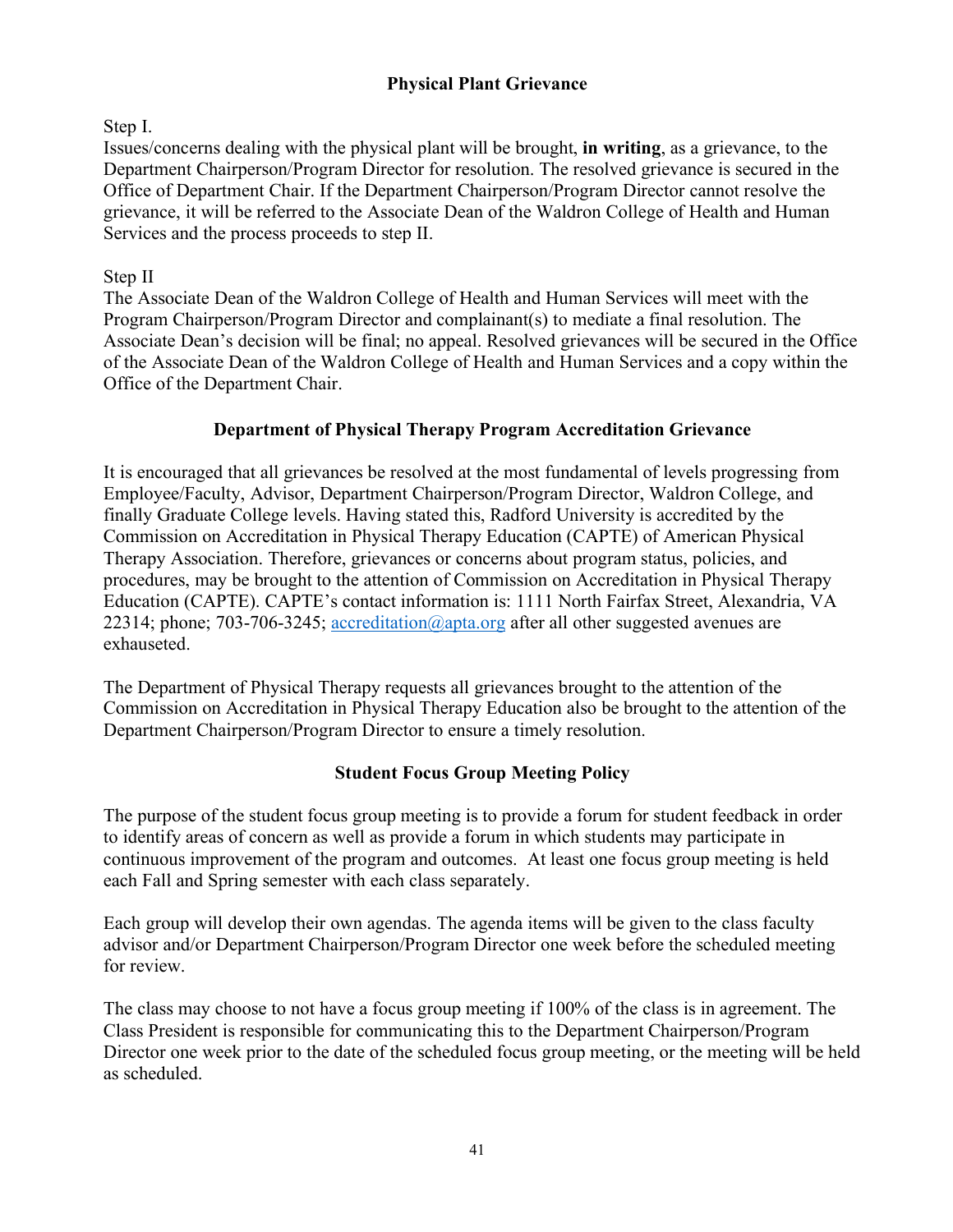The Class Secretary is responsible for taking minutes during the meeting and providing a copy to the Department Chairperson/Program Director. The results of the focus group meeting will be reported at the next faculty meeting as appropriate, and a copy of the minutes will be stored on the departmental shared server. Follow up information will be provided to each cohort by the Department Chairperson/Program Director.

#### **Health, Safety, and other Practice Risks**

Physical Therapy students and practicing physical therapist professionals carry with them potential liability and safety risks and concerns that must be anticipated and addressed. These include, among others, malpractice and ordinary negligence liability exposure, potential adverse administrative actions, practice ethics issues, financial risk exposure, and operational safety concerns. There is a fine balance between physical therapy services delivered to multiple potential clients and minimizing personal risk exposure. It is key for decision making that students are aware of the occupational risks as future practitioners of physical therapy.

In occupational health, physical therapists work with issues that deal with specific statutes or regulations. Familiarity with the following is essential for the occupational health physical therapist: Americans with Disabilities Act (A.D.A.), Workers Compensation Law, Federal Employers' Compensation Act (F.E.C.A.), Federal Employers Liability Act (F.E.L.A.), and other "Disability Compensation" Laws.

In addition to the health risks information presented in the following section of this handbook, students may contact the Office of the Dean of Students for more information at: https://www.radford.edu/content/dos/home.html.

#### **Standard Precaution Policy**

All students and faculty members will observe standard precautions when performing any tasks which may result in exposure to blood or other potentially infectious body fluids. Standard precautions treat all human blood and certain body fluids as if they were infected with blood borne pathogens.

Standard precautions apply to blood, semen, vaginal secretions, cerebrospinal fluids, synovial fluid, pleural fluid, pericardial fluid, peritoneal fluid, and amniotic fluid, saliva in dental procedures, any body fluid that is visibly contaminated, with blood, and all body fluids where it is difficult to differentiate between body fluids. Standard precautions also apply to exposure to unfixed tissues or organs other than intact skin from living humans.

Hand washing is the most effective means of preventing the spread of infections. Students and faculty shall wash their hands and other skin surfaces with soap and water as soon as possible after contact with blood or other potentially infectious body fluids. Hands will be washed immediately after removing gloves and other personal protective equipment. If hand washing facilities are not readily available, an antiseptic hand cleaner and clean towels or antiseptic towelettes will be used. If these alternatives are used, hands shall be washed as soon as feasible with soap and running water. Students and faculty shall flush mucous membranes with copious amounts of water as soon as possible following contact with blood or other potentially infectious body fluid. Eating, drinking, gum chewing, smoking, applying cosmetics, or handling contact lenses are prohibited in areas of potential exposure to blood borne pathogens such as laboratories or in public physical therapy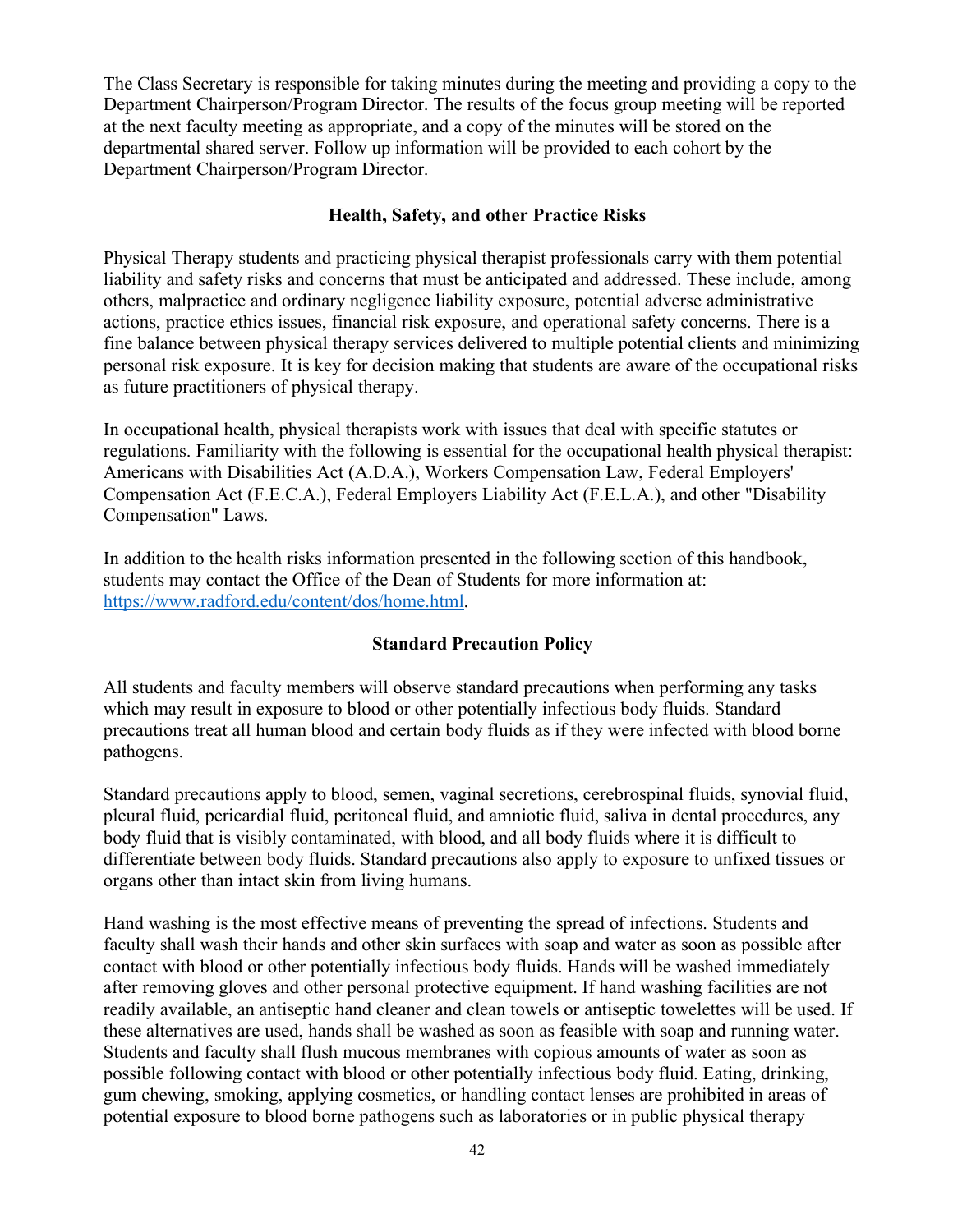treatment areas. Food or drinks will not be stored in areas where blood or other potentially infectious materials are present.

Mouth pipetting/suctioning of blood or other potentially infectious materials is strictly prohibited. Specimens of blood or other potentially infectious materials will be placed in a container or appropriate "red hazard bag" that prevents leakage during collection, handling, disposal, processing, storage, transport, or shipping. The container shall be labeled or color- coded and closed prior to being stored or shipped.

#### **Personal Protective Equipment**

When engineering controls and work practices are insufficient to control occupational exposure, the university will supply at no cost to students, faculty, and employees, appropriate personal protective equipment. This equipment may be utilized within university labs and classrooms includes gloves, gowns, or face masks. Personal protective equipment when doing procedures in which exposure to the skin, eyes, mouth, or other mucous membranes is anticipated.

Standardized personal protective equipment will be readily accessible in the classroom, clinical sites, and worksite or individually issued to faculty. The university will clean, launder, dispose, repair, or replace personal protective equipment at no cost to the employee or student. Home laundering is not permitted.

All personal protective equipment will be removed prior to leaving the school or work site and placed in an appropriately designated area or container. Areas where students and employees store contaminated items will be determined by the department and labeled appropriately per Radford University Facilities Management and the Safety Office and O.S.H.A. regulations.

Students, faculty and staff will wear gloves when it can be reasonably anticipated that hand contact with blood, other potentially infectious body fluids, mucous membranes, or non-intact skin is possible. Disposable (single use) gloves such as surgical or examination gloves shall be replaced as soon as practical when contaminated or as soon as feasible when torn or punctured. Single use gloves will not be washed or decontaminated for re-use. Gloves will be changed between patient contact and disposed in appropriate containers as contaminated waste.

Gowns, aprons, and other protective body clothing will be worn in occupational situations in which exposure is reasonably anticipated. Gowns should be made of, or lined with fluid resistant material. If a garment is penetrated by blood or other potentially infective fluid, the garment shall be removed immediately or as soon as feasible.

Suitable ventilation devices such as mouthpieces and resuscitation bags that minimize contact with saliva will be provided in strategic locations or to key personnel where the need for resuscitation is likely.

#### **Incident Report Policy**

In the event that an unforeseen or unusual event occurs during department-related classes or events, it is imperative that the incident, and its outcome, be documented and witnessed. If a faculty or staff member witnesses the incident, then he/she is responsible for documenting a description of the incident, any actions taken, and the outcome of the incident. If a faculty or staff member does not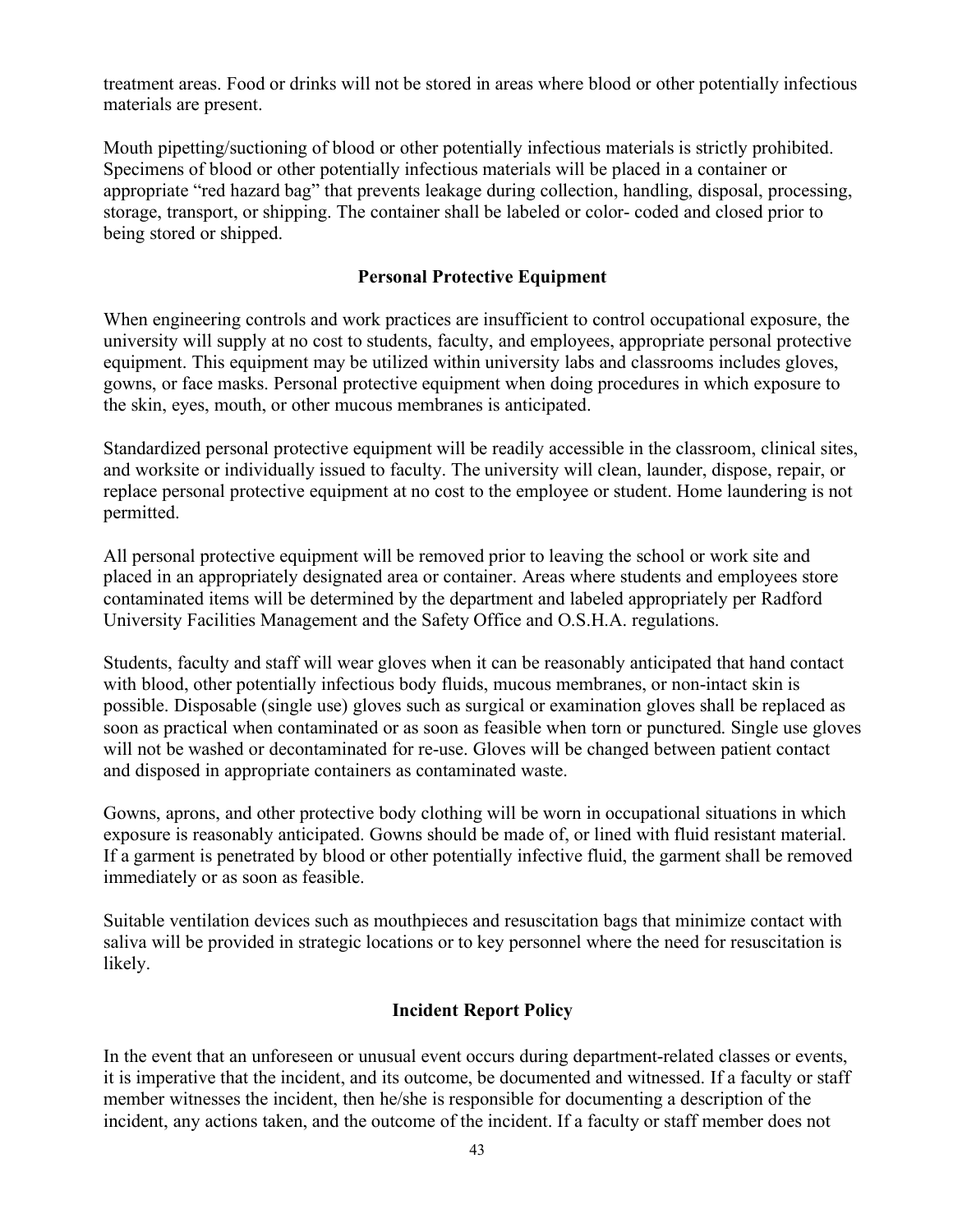directly witness the event, then the first employee to respond should get a detailed description of the incident from one or more individuals who were present. The description of the incident, the actions taken, and the outcome should be documented on the departmental incident report form. This form must be signed by the employee, witnessed by a third party (if one was present), and also by the individual directly involved in the incident. All parties should agree with the statements documented prior to signing. Once the incident report is signed and dated, it is placed in the involved individual's file, and a copy is placed in a file maintained by the Program Director.

In the circumstance that an incidence occurs onsite, an incident report is written. Student are advised to seek follow-up medical care at their expense.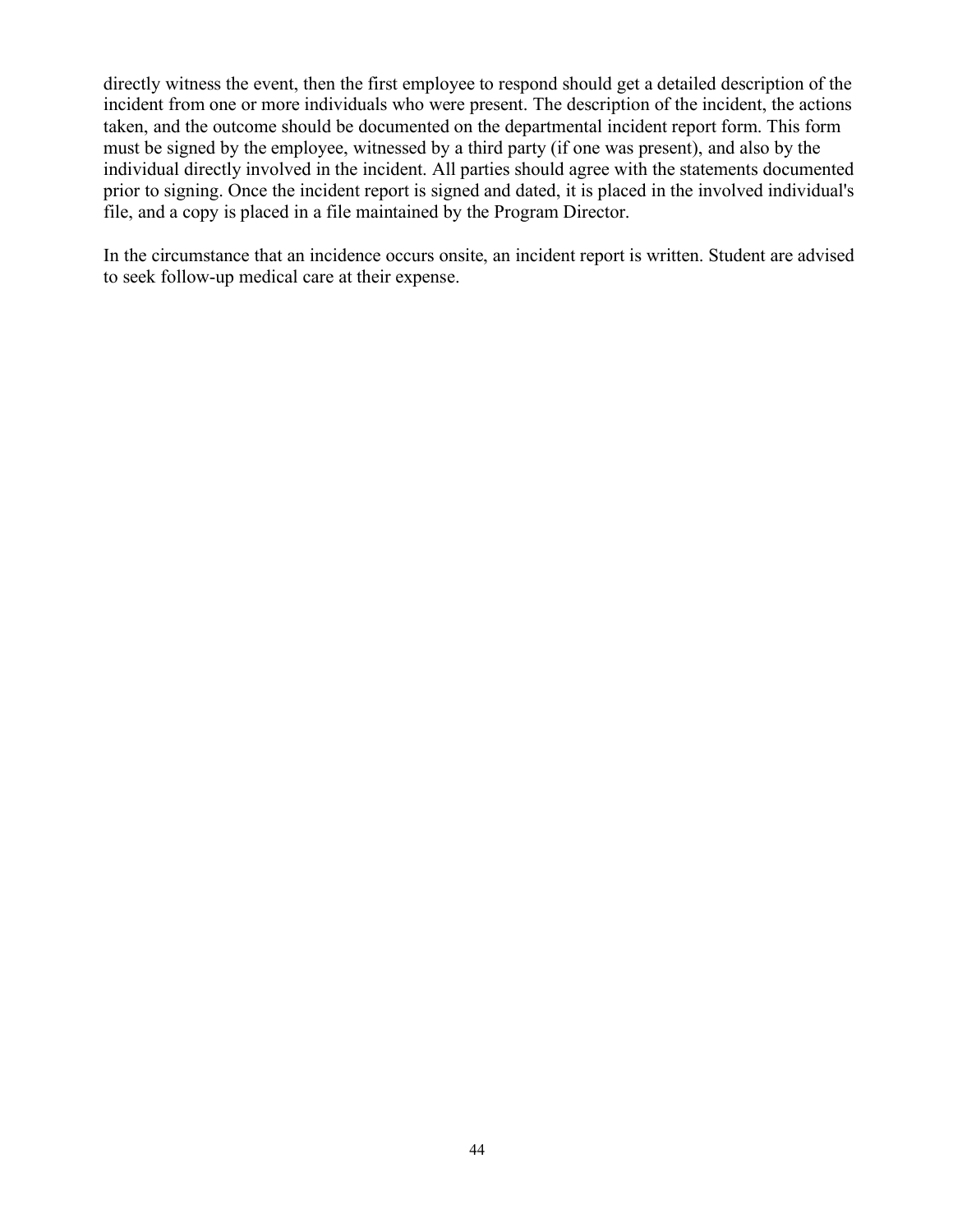#### **Radford University Department of Physical Therapy Incident Report**

| Date:                                    |                                       |
|------------------------------------------|---------------------------------------|
| <b>Name of Individual Affected:</b>      |                                       |
| <b>Description of Incident:</b>          |                                       |
|                                          |                                       |
|                                          |                                       |
|                                          |                                       |
|                                          |                                       |
|                                          |                                       |
|                                          |                                       |
|                                          |                                       |
|                                          |                                       |
|                                          |                                       |
|                                          |                                       |
|                                          |                                       |
|                                          |                                       |
|                                          |                                       |
|                                          |                                       |
|                                          |                                       |
|                                          |                                       |
|                                          |                                       |
|                                          |                                       |
|                                          |                                       |
|                                          |                                       |
|                                          |                                       |
|                                          |                                       |
|                                          |                                       |
|                                          |                                       |
| <b>Faculty/Staff Printed Name(s):</b>    | Faculty/Staff Signature(s):           |
|                                          |                                       |
|                                          |                                       |
| <b>Student Printed Name(s):</b>          | <b>Student Signature(s):</b>          |
|                                          |                                       |
|                                          |                                       |
|                                          |                                       |
| Witness Printed Name(s) (as applicable): | Witness Signature(s) (as applicable): |
|                                          |                                       |
|                                          |                                       |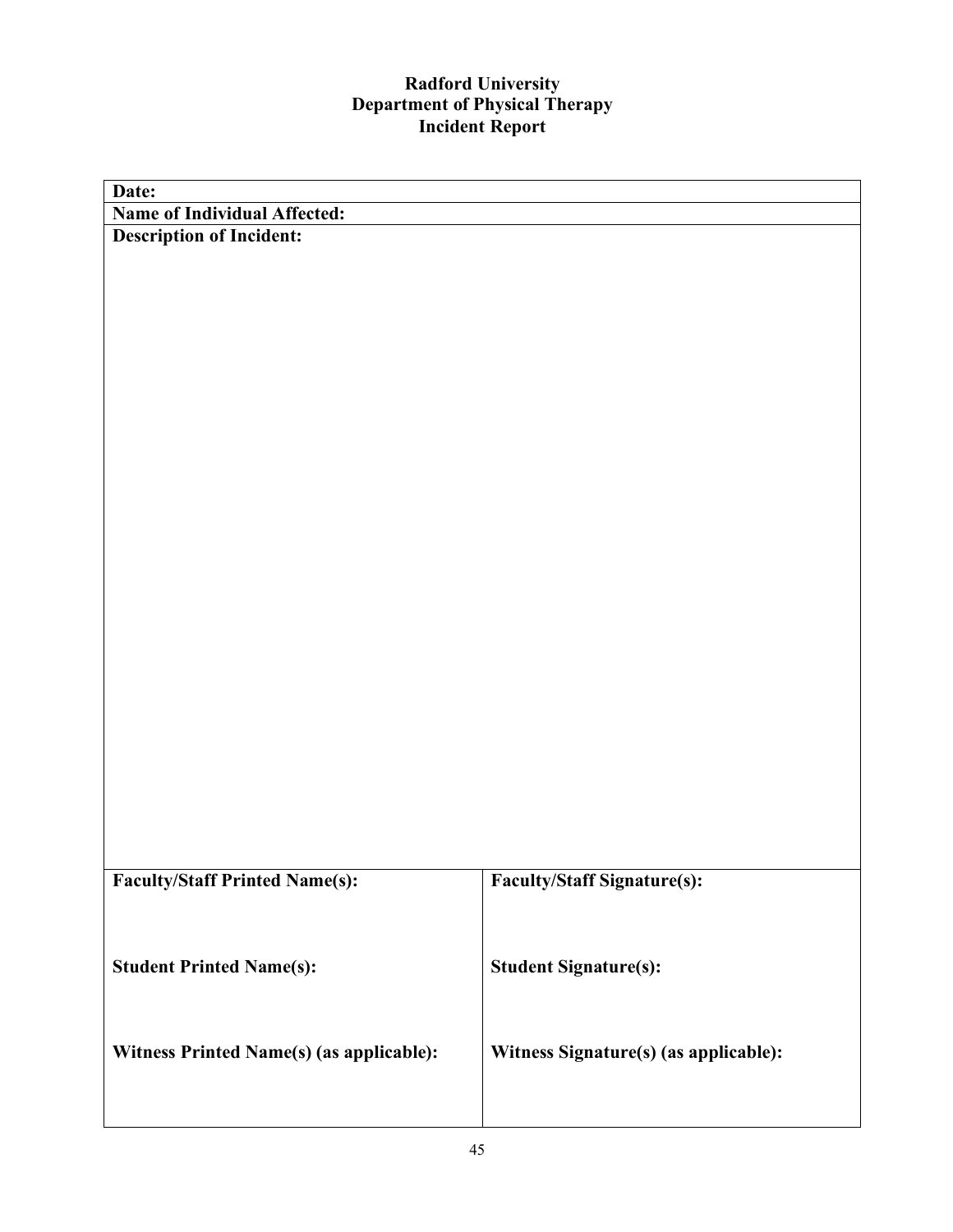#### **Needles & Sharps**

Although only occasionally in use within the practice of physical therapy, needles and sharps may be utilized and are likely within the occupational work environment. Students, faculty and employees must discard contaminated needles and other sharp instruments immediately or as soon as feasible after use into appropriate containers.

Students are to speak with their on-site clinical instructors or D.C.E. at the beginning of each clinical affiliation regarding policies and procedures for use of Standard Precautions, P.P.E., and Needles and Sharps disposal within the clinical affiliation/work site.

Refer to Incident Report Policy.

#### **Facility Safety Plan**

Radford University's Doctor of Physical Therapy program is located in the Carilion Roanoke Community Hospital Building (CRCH), 101 Elm Avenue in Roanoke, Virginia.

The CRCH building is equipped with fire and emergency audible and visual alarm systems.

**Evacuation Procedure:** When the alarm system is activated you must exit the building using the stairwell exit indicated on the evacuation route plan in your area. If the exit route is inaccessible, use the safest route closest to you. Close all doors and shut off all air/gases in use.

**The outside assembly area will be in the CRCH front parking lot located off the 3rd floor main lobby entrance.** Do not return to your area until you are instructed to do so by a member of the emergency response team, College, or Carilion authorized personnel.

In case of any emergency contact: campus police (540) 981-7911 or dial 7-7911

#### **Confidentiality**

All records and information obtained by the Physical Therapy Department regarding drug, the test results, and treatment of students for chemical dependency will be maintained by restricting access, on a need-to-know basis, to those designated by the Director of Physical Therapy Program – as allowed for by the Family Educational Right to Privacy Act (Buckley Amendment). Students are eligible for all services provided at the University Health Services in Moffett Hall, as outlined in the Radford University Handbook.

#### **Program Enrollment and Department Annual Requirements**

#### **Contact Information Sheet (Department)**

Students will be responsible to maintain current personal data sheets each semester and update as personal contact information changes.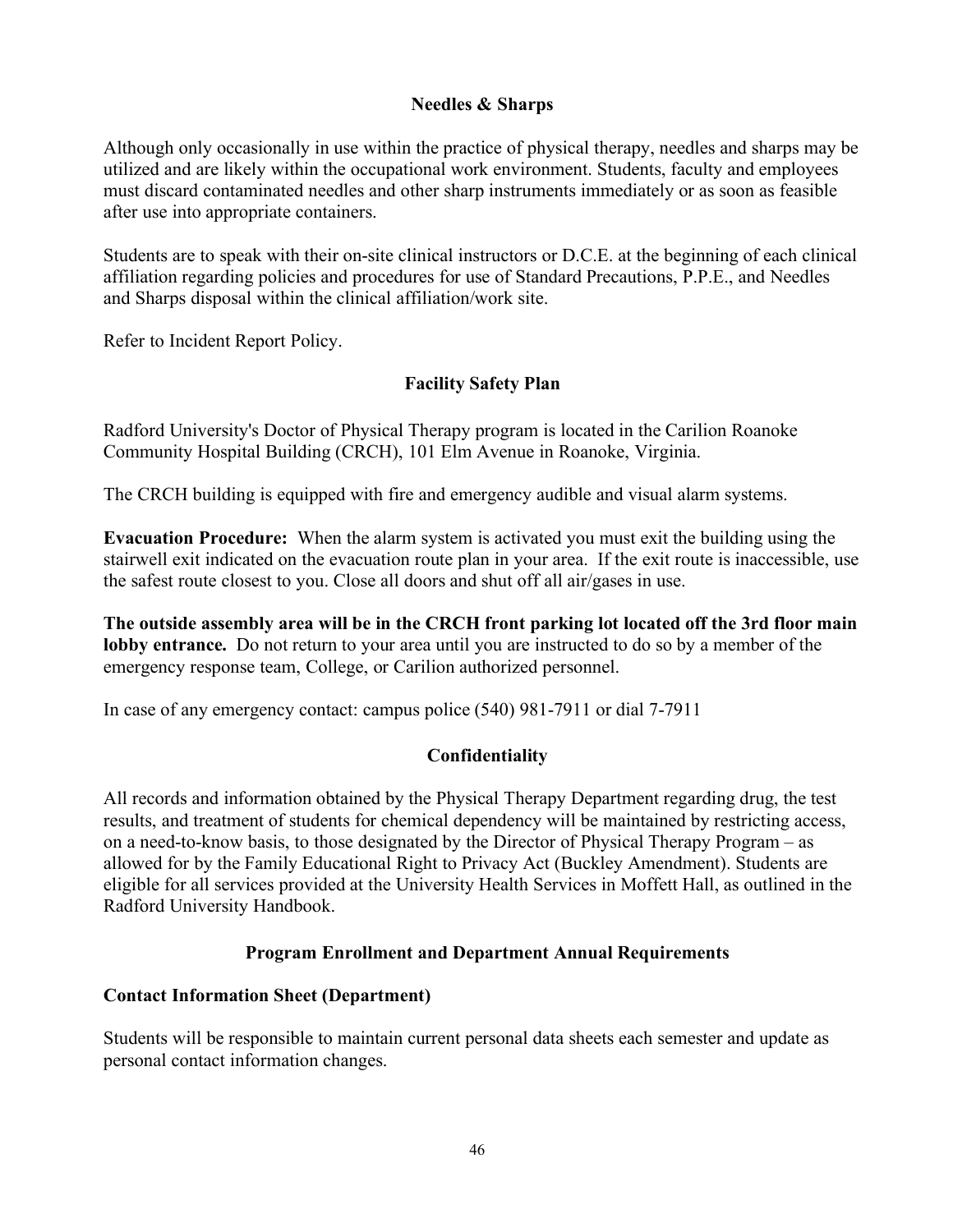**CPR Certification:** All graduate physical therapy students are required to obtain and maintain current certification in cardio-pulmonary resuscitation prior to the beginning of first-year fall classes and upload a copy of their certification to the department approved document database.

The American Heart Association (AHA) BLS-C Health Care Provider course is preferred for CPR. Renewal for the AHA/BLS-C certification is every two years. AHA/BLS CPR is required by our clinical partners. You will be required to have AHA/BLS CPR certification during the academic fall, spring, and summer semesters in order to participate in some courses which integrate clinical observation experiences into courswork.

**Criminal Background and Drug Screen Requirement:** Results of background check and drug screening must be received by the program prior to attending first semester courses. If the drug screen results are positive for drugs, or a background check reveals negative activities, student acceptance may be rescinded. Currently enrolled students with unacceptable drug screen or background findings may be dismissed from the program and/or denied participation in clinical experiences.

**Health Insurance:** Students must have personal health insurance coverage that provides for hospital care. Submitting a completed original first page of the RU Health form or the electronic form fulfills this requirement. This is accessible within the RU Health Services Center or on-line: https://www.radford.edu/content/student-health/home.html.

**Health Forms, including PPD and Immunization Maintenance:** The Commonwealth of Virginia and/or Radford University requires that the health record form and certificate of immunizations be completed and submitted to the Radford University Student Health Center prior to enrollment at Radford University and each subsequent fall semester. The form maybe accessed: http://www.radford.edu/content/student-health/home/resources/health-record.html All pages of the Health Record form must be returned to Student Health Services, PO Box 6899, Radford, VA 24142 by the start of AHPT 800 – Human Anatomy. Students are encouraged to make personal copies of completed health form for their own records. Per the Student Health Services, students who have not met this requirement by the end of their first fall semester may be dismissed from the University.

Student Health Services is located in Moffett Hall and may be utilized for annual physicals, tuberculin testing, Hepatitis B vaccinations, allergy injections, flu vaccine, and Women's Health each for a minimal fee. The Student Health Center provides a 24-hour, 7 day-a- week, toll-free telephone service. The number for this service is: 1-866-205-2164.

Students are responsible to maintain an up-to-date copy of their immunizations, health record, PPD, and other healt-related documents on the approved health document database. **Students who have not maintained updated student health information may be precluded from clinical affiliations.**

**Informed Consent for Laboratory and Clinical Participation Policy:** An informed consent form will be given to the students during orientation of the first year in the Physical Therapy Program. This informed consent will cover the student for the duration of the Physical Therapy Program through the day of graduation. All students are required to sign an informed consent acknowledging that they understand expectations in laboratory coursework on campus and off campus. In addition, students are expected to participate fully in clinical experiences that are a component of their course requirements. The student is expected and is responsible for notifying the Program Chairperson/Program Director and the course manager in writing for reasons for non-participation.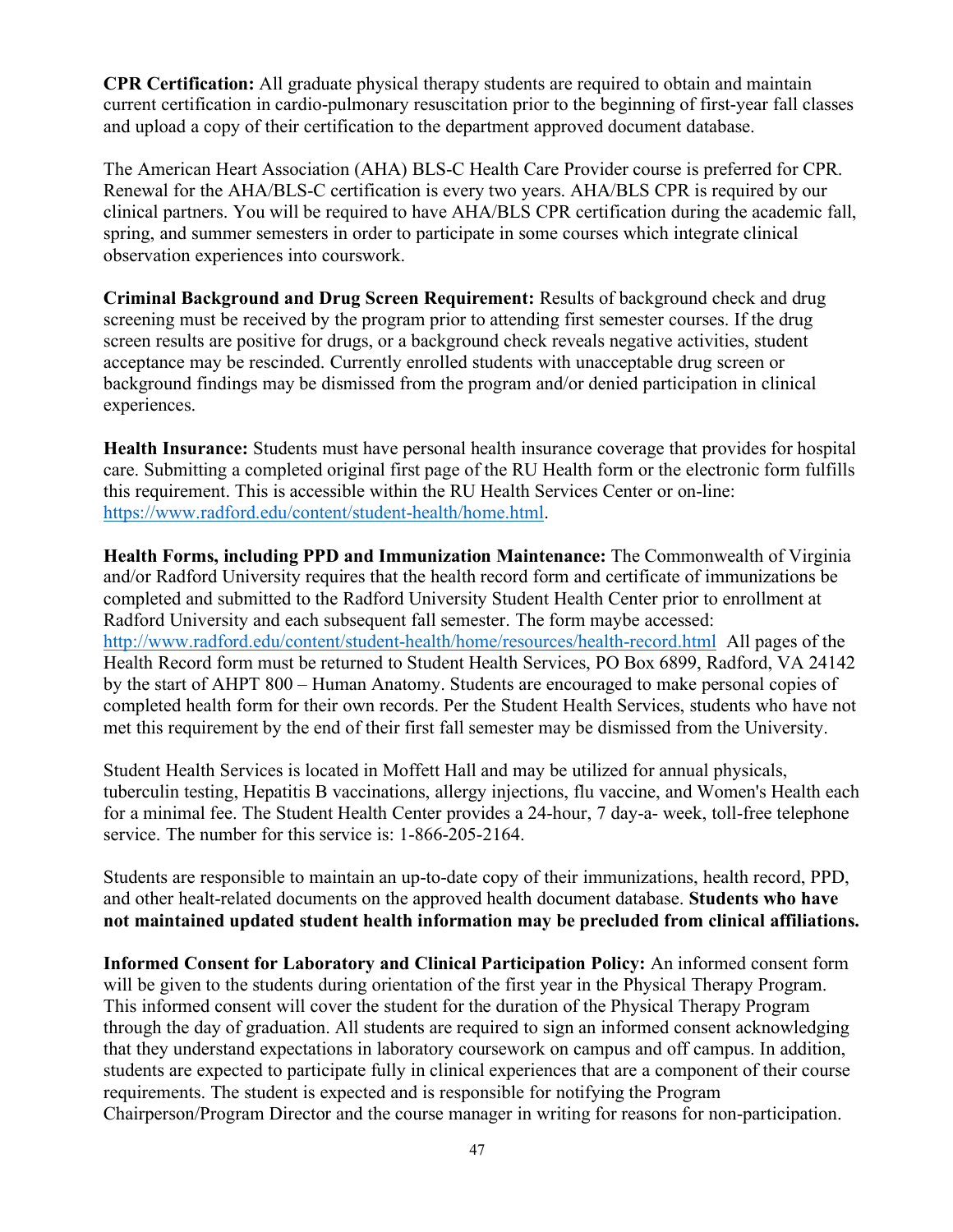The Program Chairperson/Program Director and course manager will make a determination, and this decision may be appealed. Informed consent forms will be placed in the student file along with anydocumentation for non-participation.

**Equipment Safety and Maintenance:** Carilion Clinical Engineering provides annual safety checks and calibrations for all Department of Physical Therapy biomedical equipment. This includes labortatory and research equipment. Both Carilion and the department maintains records and can make available upon request.

**Release of Records:** The university will not release information about a student from records, except directory information and a specified list of exceptions, without obtaining the written consent of the student.

A full statement of the **Family Educational Rights and Privacy Act (F.E.R.P.A.)** and information as to how students may exercise the rights accorded them by this policy are available from the office of the University Registrar or from the Dean of Students Office.

University and federal laws permit the university to routinely release information in the following categories:

- Student's name, local and home address, phone listing
- E-mail address
- Major field of study
- Participation in officially recognized activities and sports
- Weight and height of members of athletic teams
- Photograph
- Dates of attendance
- Degrees and awards received

The Department of Physical Therapy may request students to release records for the purposes of program improvement and accreditation reporting. The form may be found http://www.radford.edu/content/registrar/home/about/ferpa-policy.html .

**Malpractice Insurance:** All students are covered by Radford University malpractice insurance while functioning as a Radford University student in course-related activities.

In addition, the faculty recommends that students carry their own malpractice insurance policy. For more information, the Code of Virginia § 8.01-581.15 specifies the limitation on recovery in certain medical malpractice actions and may be accessed directly:

http://law.lis.virginia.gov/vacode/title8.01/chapter21.1/section8.01-581.15/

#### **Policy for Student Use of Department of Physical Therapy**

- 1. Physical therapy students may use the laboratories whenever they are not in use in accordance with posted schedules (acces is 24/ hours a day, 7 days a week).
- 2. Access to laboratories and classrooms are limited to students matriculating in the Physical Therapy Program or by the permission of program faculty.
- 3. Those students who use the laboratory are responsible for returning all items to their original places before leaving the room. Students are expected to leave the room neat and clean when they have finished their work.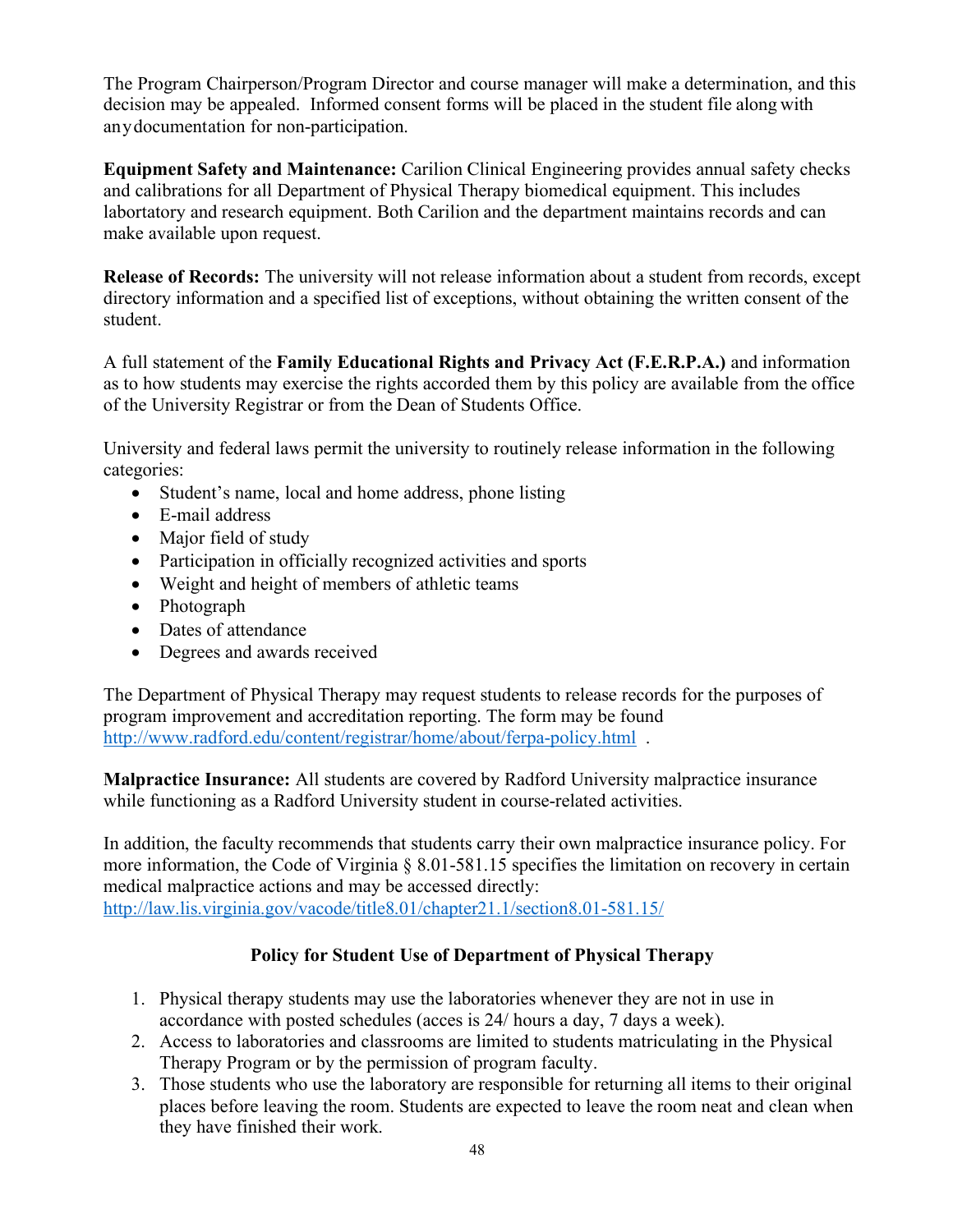- 4. Students are permitted to use only equipment for which they have been instructed in its proper use by the faculty and instructors. Some equipment may be secured in locked storage locations due to expense. Students will be made aware of such equipment during laboratory classes.
- 5. Students are to report immediately to the Department Chairperson/Program Director or a member of the faculty or staff, any personal injuries incurred and/or damage to the equipment.
- 6. Students are expected to use good judgment in utilizing the laboratories in such a way as to promote personal safety and to protect the equipment from damage.
- 7. No shoes should be worn on any treatment surface, including plinths, treatment tables, and mats.

A violation of these rules can result in termination of the privileges of unlimited use of the laboratories. Damage done to equipment and/or departmental spaces, when due to negligence, may lead to dismissal from the program when due to negligence.

#### **Professional Attire Guidelines Classroom, Laboratory and Clinical Experience**

Students have entered the profession of physical therapy and are representing the profession, the division, faculty and themselves as a professional. The following professional attire is recommended. These guidelines are intended to set a positive, professional presence for all with whom they interact.

#### **Classroom Attire**

Dress should be professional neat, clean, practical, safe, avoiding extremes of fashion and appropriate for class and laboratory work. Students should wear clothing that allows them to bend and move freely without exposing their abdominal skin. Shirts should have appropriate necklines. Hair length, style and color are expected to be professional and appropriate. No hats will be worn during class or laboratories at any time. Beards should be styled to assure sanitary conditions for all with whom you interact. Jewelry should be minimal: watches, smooth surfaced rings and small earrings are acceptable. Facial jewelry is unacceptable. Shortly trimmed fingernails are required; nail polish is unacceptable. Use of fragrances or colognes should be limited.

#### **Laboratory Attire**

Students are expected to wear appropriate attire in all laboratory sessions. Women are required to wear a bikini top, jog bra or halter-top and shorts. Men are required to wear tee shirts and shorts. Denim shorts are not acceptable for laboratories. Long hair must be pulled back and any dangling jewelry must be removed. Hats are not allowed during laboratory sessions. In order to provide a positive learning experience for you and to show consideration for your laboratory partner, students will be required to wear laboratory attire. Students will be expected to change into appropriate clothing prior to participating in the laboratory session. It is recommended that students keep clean laboratory clothing in the available lockers, so that the student will always be prepared for class.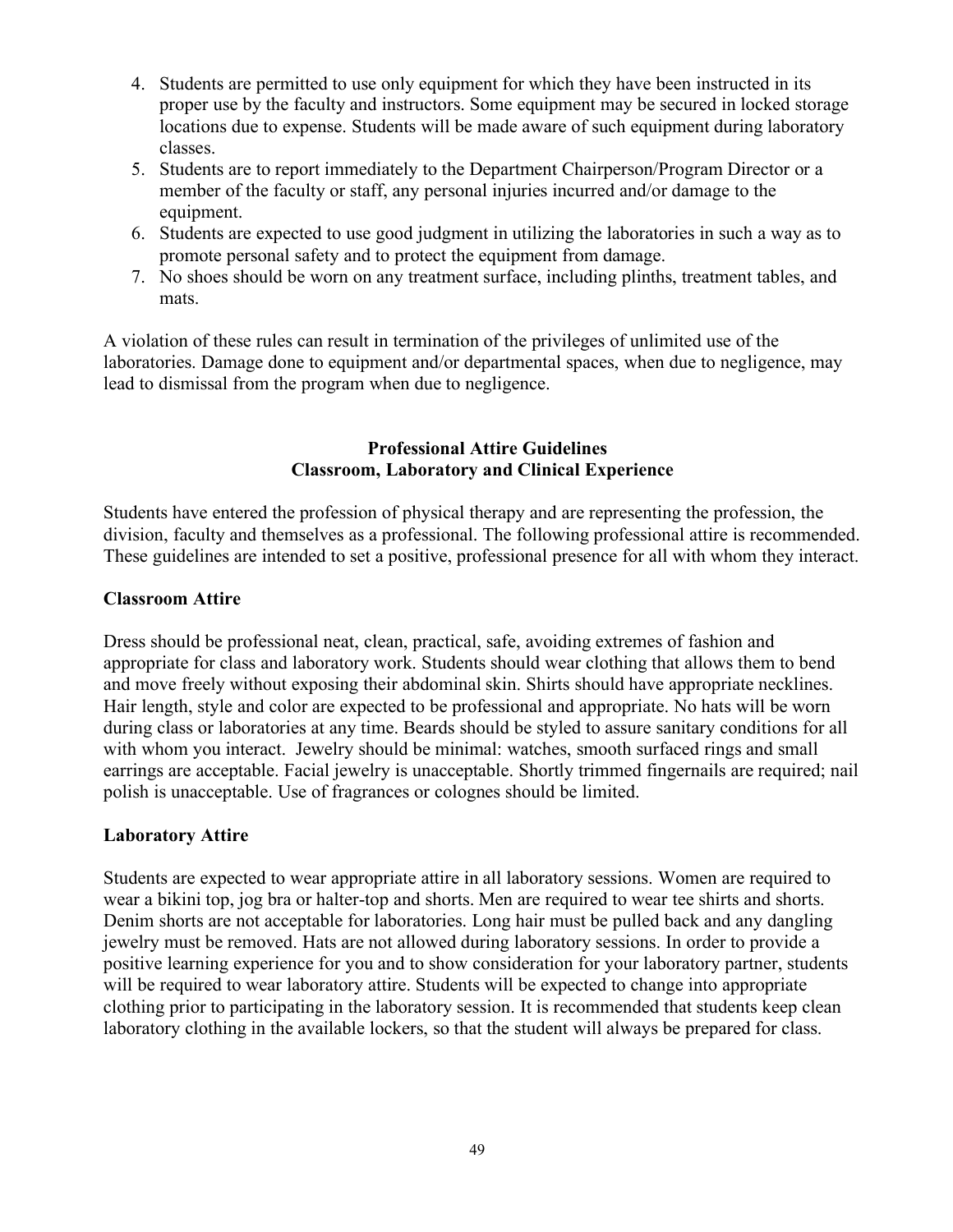#### **Clinical Experience Attire**

The dress code will be at the discretion of the clinical faculty member and cooperating agency. Refer to the agency dress code for clinical sites. **Special dress codes required by clinics will be observed by affiliating students.**

Shirts should also be in conservative colors and plain or simple in design (no large or inappropriate logos). Pants should be ankle length and made of appropriate fabric (no denim). Footwear should be well maintained and presentable. Open toed or open heel styles are not acceptable. Socks or pantyhose must be worn with shoes. Tattoos should not be within visible sight if possible. A white, clean laboratory coat maybe required.

#### **Patient/Client Release Policy**

Individuals participating in the didactic content areas of the D.P.T. curriculum are required to sign a release form prior participation. The release forms will authorize the use of images or any materials portraying information about the individual or as human subjects in the demonstration and or practice of physical therapy for educational purposes. The signed release shall be valid for the duration of the activity that the patient/client(s) is participating in, and will be stored in central office of the Department of Physical Therapy. This form can be found on the Department of Physical Therapy website.

#### **Procedure**

- 1. Patient/Client(s) will receive a detailed explanation of the risks and benefits of their participation in the identified activity.
- 2. Patient/Client(s) will have the right to discontinue the activity at any time.
- 3. Patient/Client(s) prior to the initiation of any activity the individual must sign the appropriate Patient/Volunteer release form.
- 4. Two standard release forms may be used 1) the Model Release Agreement used for images and portraying information about the individual and 2) the Release of Liability for participation form for those individuals actually receive physical therapy serves such as patient examinations and treatment.

#### **Identification Card/Access Policy**

Students, faculty and staff are required to carry and display, upon request, a valid Radford University identification card while on Radford University campus. Radford University student I.D.s will be provided in Student Account Services in Heth Hall on the Radford campus.

If you lose your RU ID/RU Express Card you need to do one of the following immediately: During normal business hours, contact the RU Express Office to have it deactivated at 540-831-5054 or by e-mail at ru-express@radford.edu. After normal business hours, contact the RU Police Department at (540) 831-5500 to have it deactivated or deactivate your card via the "Manage your account" feature under your online account feature 24 hours a day. If you find your ID/RU Express Card after you have had it deactivated, you must present the card in person in the RU Express Office in Heth Hall to have it reactivated. If you cannot locate your ID card and need to obtain a new one there is a replacement fee of \$15.00.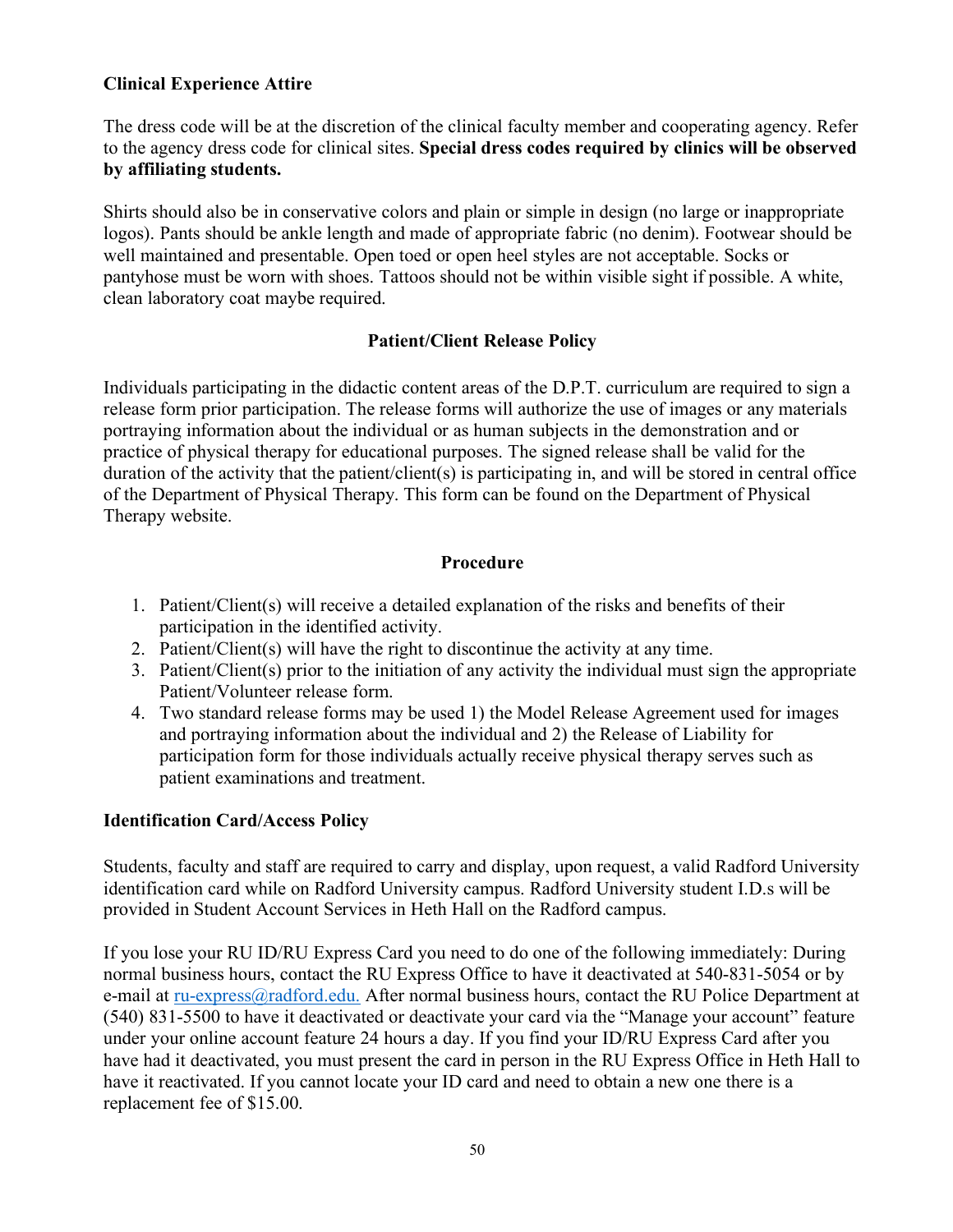In addition, each Department of Physical Therapy student, faculty and staff will be issued a valid picture identification badge and proxy card to allow 24 hours a day, 7 days a week access to the departmental facilities, which must be carried at all times and presented to college officials upon request while in the Carilion Roanoke Community Hospital facility.

Proxy access badges operate the electronic locks on the external and certain internal doors of Carilion Roanoke Community Hospital (CRCH). The failure of a student to have his or her ID badge may result in an inability to enter or re-enter these facilities. Students who lose their I.D. or proxy cards can receive a replacement by visiting the Student Affairs Office on the Fourth Floor of CRCH or by calling (540) 985- 8502. Each replacement card will cost \$20. The previous badge or card will be cancelled from the access system and a new card will be issued.

All student IDs including the RU ID and the Proxy Access badge are required to be displayed while on the Roanoke campus at CRCH, clinical and externship settings, and to access library resources.

Non university, affiliated persons, accessing the Radford University Department of Physical Therapy facilities, must present, upon request, some type of valid, photo identification. Failure to comply with this regulation could result in immediate removal from the facility.

#### **Parking Policy**

Student, faculty and staff parking is available at Carilion Roanoke Community Hospital (CRCH) and on the Radford University campus with valid parking passes.

Radford University parking passes and information maybe obtained through the Radford University website at http://parking.asp.radford.edu/.

Parking at CRCH is free for faculty, staff and students, but all vehicles must be registered through the CRCH/Jefferson College of Health Sciences Safety Office located in the Reid Center lobby.

All students and staff operating vehicles are responsible for reading and adhering to the current Radford University Carilion (RUC) Parking and Driving Regulations. Students may not transfer parking permits to other vehicles or to other students. Persons who knowingly acquire, use, or display a parking permit not consistent with their current status will be considered to be engaging in fraudulent behavior and will be referred to the campus discipline process.

Public transportation through use of SMART bus is available. For more information, please review the public transportation site including schedules and routes at: http://www.smartwaybus.com/ . Students may use the public system at no cost with their student identification.

#### **Student Services**

There are several services available on campus to assist students. Please contact your advisor or the Office of Dean of Students (http://www.radford.edu/~dos-web/) if the information you seek is not provided here:

**Bookstore:** Students may purchase their books and materials through Radford University's bookstore on the Radford campus: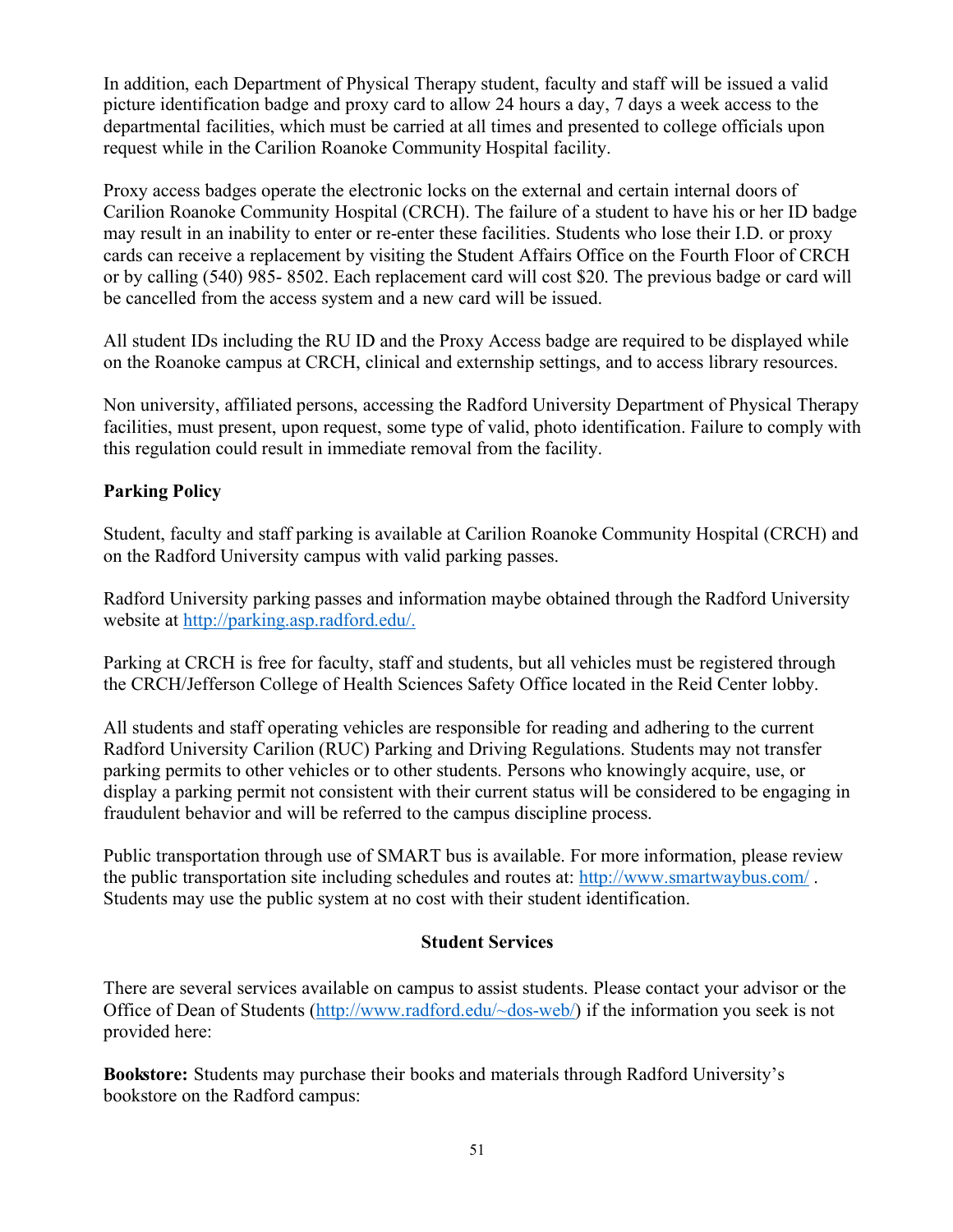Dalton Hall, Lower Level PO Box 6894 Radford, VA 24142 (540) 831-5144 & 5498 (540) 831-6166 (fax)

The Bookstore located in Carilion Roanoke Community Hospital on the 3rd floor and carries a selection of supplies and general merchandise. Items such as sweatshirts, T-shirts, backpacks and mugs are also available. For hours of operation, students are encouraged to access the on-line website at https://radford-carilion.bncollege.com/shop/radford/home. RUDPT books can be purchased online at https://radfordu.bncollege.com/shop/radfordu/home and shipped to you free of charge by using the code: PTFREE

**Campus Recreation:** http://www.radford.edu/stuact/campusrec.html. A component of the Student Recreation & Wellness Center at Radford University takes great pride in providing a variety of programming for students, faculty, and staff of Radford University. The philosophy of the program is to provide for the participants an opportunity to become involved in group and individual activities for social interaction, physical conditioning, and psychological development. Most of all, Campus Recreation is designed to emphasize challenge and fun. Hopefully the program will enrich the participants' lives during their stay at Radford University and will become a carry-over for constructive use of their leisure time in the future. Campus recreation includes intramurals through the sports club: http://www.ruhighlanders.com/ For students in the DPT Program, the Radford University Carilion (RUC) fitness center, located on the first floor, is available for use without any additional fees.

**Center for Diversity and Inclusion:** http://www.radford.edu/content/diversity/home.html The mission of the Center for Diversity and Inclusion is to develop cultural awareness, understanding and a sense of belonging among Radford University students on our campus and in our community. Although our primary focus is to provide services for multicultural and international students, we work collaboratively with other offices, serving as a resource for faculty, staff and administration. We work toward building an environment in which cultural diversity is highly valued, differences are respected and people from other cultures and lifestyles can flourish. We support the development of the whole person by providing quality programs and services. Through our commitment we are helping to build community at Radford University.

**Computer and Technology Labs:** The Radford University Carilion (RUC) College computer labs (Education Technology Center) offer students access to the Internet, computer assisted instructional programs, the Office Suite of products, including word processing, presentation, spreadsheet and database software, plus printing capabilities. The main computer labs for student use is located in the Learning Commons on the Fifth Floor of CRCH.

Students must save work on their own flash drives, which may be purchased from the College bookstore. Students utilizing computer labs must comply with the College Computer Use and E-Mail Policy that is posted in all labs. Violators of the policy are subject to loss of computing and network access and subject to college disciplinary actions, civil proceedings and/or criminal prosecution.

The Education Technology Center (ETC) is open 24 hours a day, 7 days a week for student, faculty, and staff use.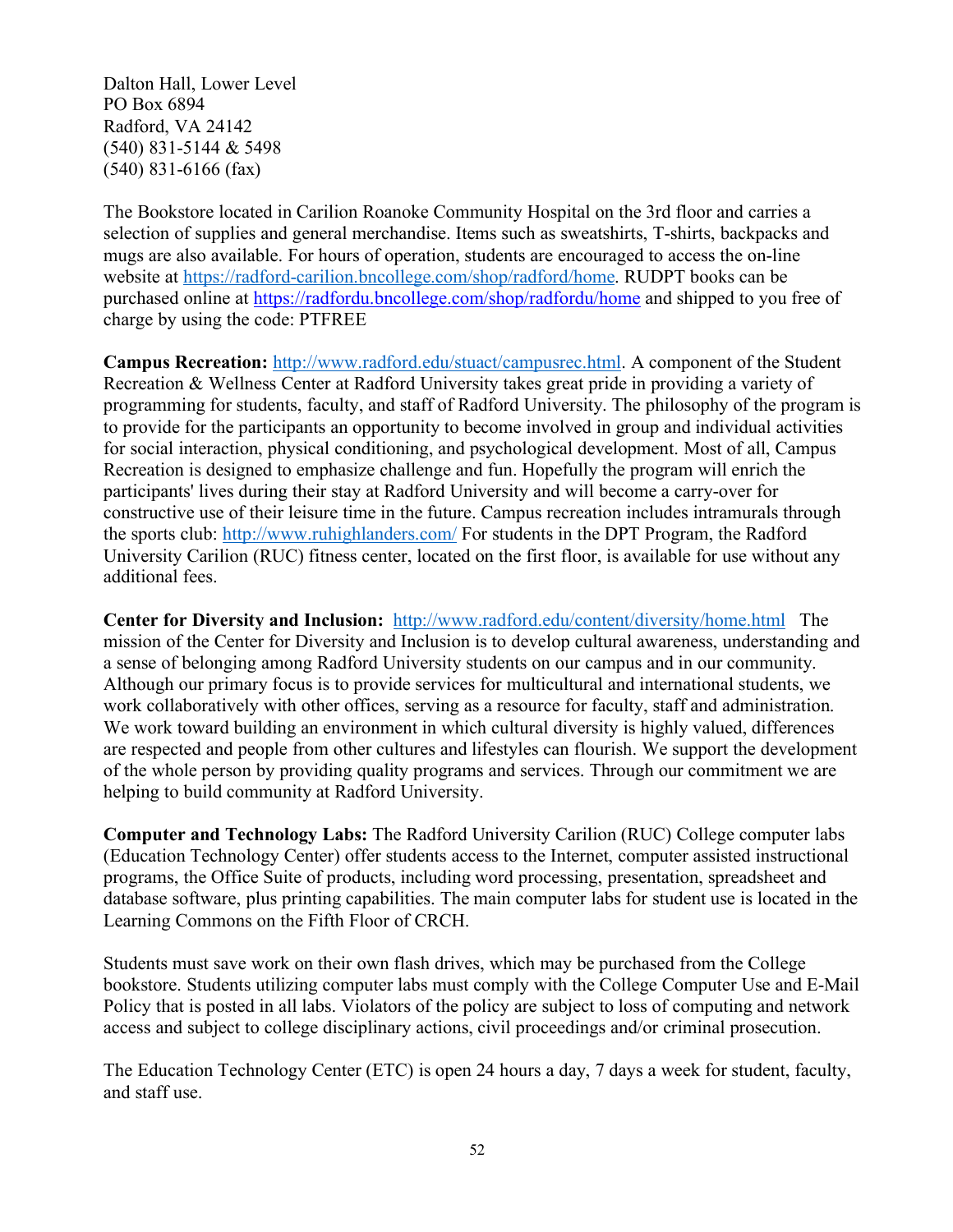Currently, the ETC primarily proctors electronic and web-based tests. The two most common types of tests proctored in the ETC are Blackboard tests for various courses and examinations administered through the Assessment Technologies Institute, LLC website.

**Student Counseling Services (SCS):** http://ccsd-web.asp.radford.edu/about\_us.htm; Phone (540) 831-5226. Provide confidential and personal counseling related to motivation, home and relationship concerns, bereavement and grief and loneliness, consultation for residential staff, administrators, faculty, and parents, referral to external specialized services, and provide on- campus health education prevention and education programs.

Non-emergency appoints can be scheduled within one week of request at Radford University Carilion (RUC). Appointments can be made by e-mailing Shannon Roosma at sroosma@radford.edu calling (540) 985.8395, or in person by stopping by the Student Affairs Suite on the Fourth floor of CRCH..

- Emergency contacts: Director of Counseling and Wellness: 540 985-8502
- Director of Student Life: 540 244-4693
- Emergency Outreach Services: 540 981-9351

Provides 24 hour crisis intervention services covering any mental health issue.

RESPOND: (540) 776-1100

CONNECT: ( 540) 981-8181

Cost for any care is the responsibility of the student. On- line information:

Radford University's Radford campus has counseling services available. Radford University's student counseling services are available to any student who is enrolled at Radford University. The center provides brief therapy services and is staffed by licensed mental health professionals. Personal counseling, consultation, referrals, and health education is offered by the Student Counseling Services office. Counseling Services are located on campus in Tyler Hall, Lower Level. Phone contact is (540) 831-6031.

These services are offered free of charge to the student.

**Center for Accessibility Services (C.A.S.):** Students seeking academic accommodations under the Americans with Disabilities Act must register with the Center for Accessibility Services (CAS) to determine eligibility. Students qualified for academic accommodations will receive accommodation letters and should meet with each course professor during office hours, to review and discuss accommodations. To begin the registration process, complete a Student Registration Form and submit documentation to PO Box 6902, Radford, Virginia 24142, or deliver to the Russell Hall, Room 325, by fax to 540-831-6525, or by email to cas@radford.edu (See documentation guidelines). For more information, visit the Center for Accessibility Services (C.A.S.) website or call 540-831-6350.

**Experiential Learning & Career Services:** Experiential Learning and Career Services provides undergraduate and graduate students as will as alumni with career counseling and career development services, self-assessments, workshops, presentations for academic departments, career fairs, resume writing, and mock interviews, in addition to other services. Students have the opportunity to utilize our online database, "HireAHighlander" to search for job opportunities, sign up for interviews, and post resumes. For more informationaccess this link: http://www.radford.edu/content/career-services/home.html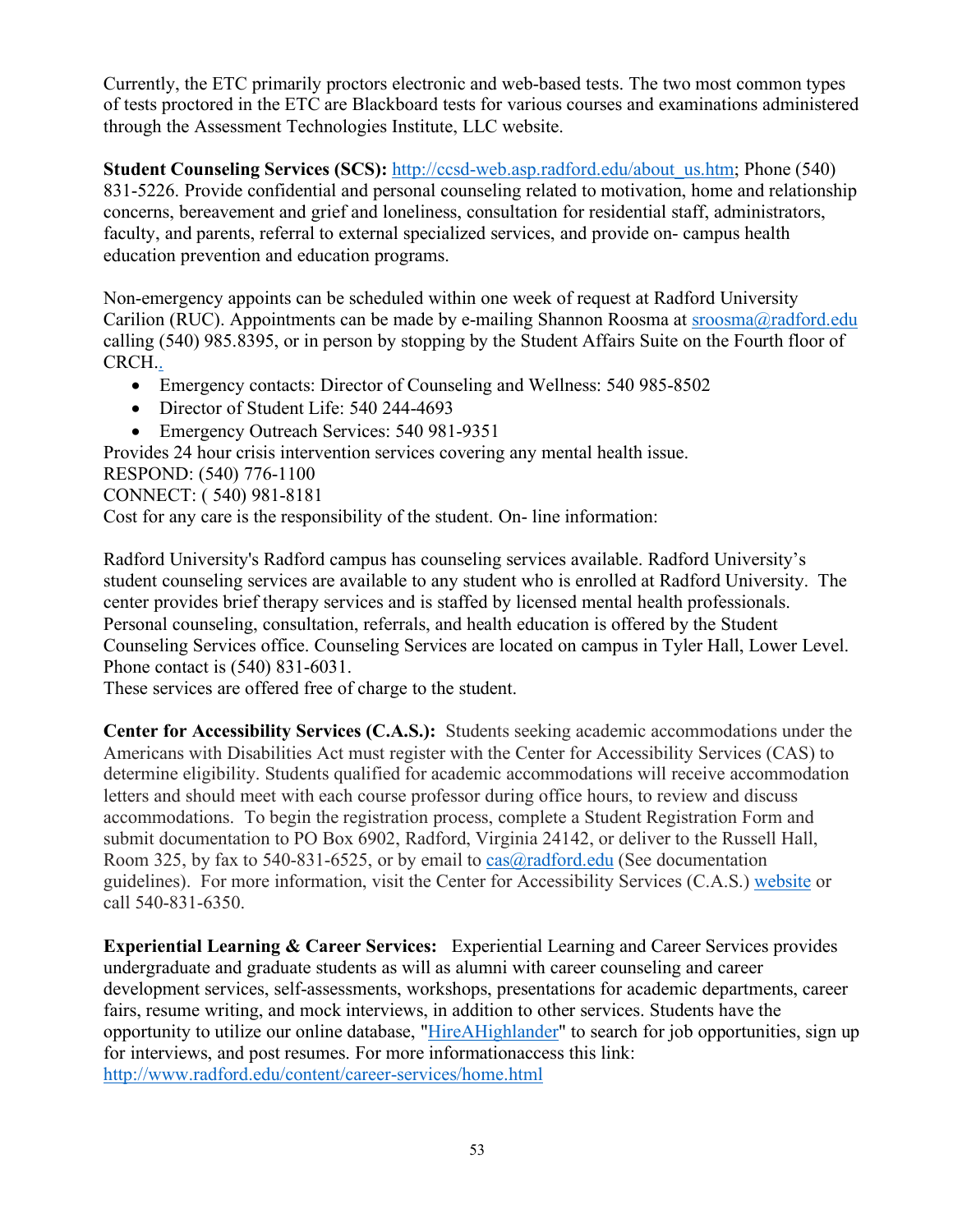#### **Financial Aid:** http://finaid.asp.radford.edu/officeinfo.htm;

http://finaid.asp.radford.edu/grprog.html. Various sources of financial aid are available for full- time graduate physical therapy students. Eligibility criteria, application procedures, and requirements and conditions of aid are given for each financial aid category currently available. Information is available on the University campus in the Financial Aid Office: Box 6905, 169 Heth Hall, Radford University, Radford, Virginia 24142; finaid@radford.edu; Telephone: 540- 831-5408; TDD: 540- 831-5128 (Hearing Impaired); Fax #: 540-831-5138. Additional information can be found on the departmental website. During the clinical education component of the curriculum it is recommend that students seek financial aid to assist housing and travel expenses. Please refer to the Clinicnal Edcuation Handbook in the section "Preperation for Clinical Experiences."

**Fitness:** Radford University Doctor of Physical Therapy students and faculty have full access to Radford University Carilion (RUC) on-site fitness center located on Carilion Roanoke Community Hospital's first floor. The Fitness Center has basic aerobic and strength training equipment. The Fitness Center is available for faculty and student use only.

Facility access will be available using a Carilion ID card. Prior to using the fitness facility, students will need to watch a safety video and complete a release form. The video is located in the Student Affairs Department on the fourth floor. The Student Affairs Department contact number is (540) 985-8395.

The Fitness Center is open 24 hours a day, 7 days a week except when the Carilion Roanoke Community Hospital building is closed such as during inclement weather. It is recommended to exercise with a partner. Students are to bring a towel. Cleaning supplies are located within center. Equipment is to be cleaned after each use. Students are encouraged to be considerate of others when there is wait time for equipment.

**Food Services:** Radford University Doctor of Physical Therapy students and faculty have full access to the Radford University Carilion (RUC)/Carilion Clinic dining services located on site at Carilion Roanoke Community Hospital and off site at Carilion Roanoke Memorial Hospital and Radford University's Radford campus. Dining services are available for a fee. Vending selections are available at all sites. Carilion Roanoke Community Hospital offers limited cafeteria-style meals 8am to 2p.m. weekdays. Carilion Roanoke Memorial Hospital offers specialty dining options located in the South Pavilion. Daily operation is from 6 a.m. to 8 p.m.

Off-site meal options are accessible by utilizing the City Trolley system which travels along Jefferson Street in Roanoke. This trolley can be used to travel between Community and Memorial Hospital buildings as well as the Virginia Tech Carilion Medical School.

Radford University's main campus also offers dining options for students. Faculty and students may purchase meal plan options through RU Express. RU Express sets up a loadable university account. The RU Express account can be used at any location accepting the card. The RU Express card can be used mainly on the Radford University Campus for purchases in the RU Bookstore, Bonnie Ticket Sales, McConnell Library, Campus Recreation, copiers, microfiche, Health Center, RU Post Office, Parking Services, ID Replacement, Bonnie Game room, RU Outdoors, Dedmon Center Concessions, selected laundry rooms, Telephone Services, RU Printing Services, RU Post Office, selected offcampus merchants, Pepsi and snack vending machines, the dining halls, Chick-fil-A, and Terrace Shops. An initial deposit of \$25 is all you need to establish an RU Express account. The RU Express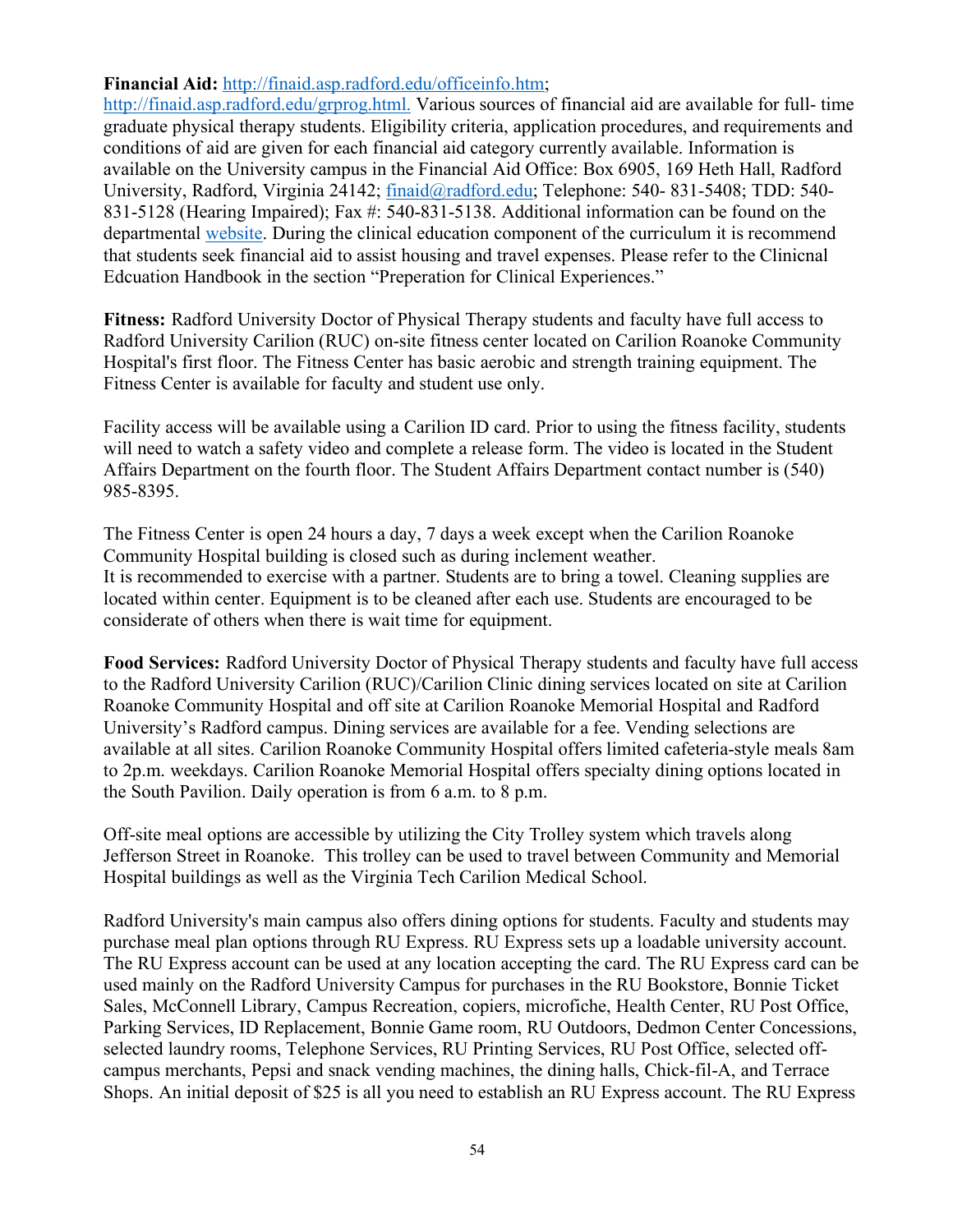account remains active as long as there is a balance available. Any funds left at the end of a semester will transfer to the next semester.

There are many on-campus as well as off-campus New River Valley locations which accept RU Express. Currently, RU express is not accepted at Roanoke Valley locations.

**Health Care Services:** Radford University's Radford Campus has a Student Health Center which offers basic health care to students on an outpatient basis, Monday through Friday. The Student Health Center is equipped to provide diagnosis and treatment for the most common health problems. Serious medical situations are referred to area hospitals and specialists. Over-the-counter medications and a limited number of pharmaceuticals are available. The Student Health Care Center is located on campus in Moffett Hall, Ground Floor and contact number is (540) 831-5111. Students may be seen by their personal physician. Students and/or parents/guardians are responsible for any cost associated with physician visits.

In case of an emergency, students are directed to call 911 if using a cellular phone, or if you are using a college/hospital telephone dial 7-7911.

\*Fire and Medical Emergencies: Dial 911 form cellular phone College or Hospital telephone: 7-7911

\*Carilion Police and other Emergencies: (540) 981-7911 College or Hospital telephone: 7-7911

Due to the Roanoke location of the DPT program, it is recommended for students to have a primary care provider and to utilize local health care options in Roanoke.

**The Harvey Knowledge Center (HKC),** formeraly the Learning Assistance and Resource Center (LARC), strives to help all Radford University students achieve academic success in all disciplines. In individual or group tutoring sessions, students acquire support from College Reading and Learning Association (CRLA) certified trained tutors. Writing tutors aid students with writing assignments for any discipline including math, science, reading comprehension, and test taking strategies through one- on-one consultations and in workshops offered throughout the semester. With a learner- centered approach, the HKC staff and tutors seek to meet each Radford University student's academic needs. The Writing Center is also available on-line to students and other patrons who have access to email. Writing Center staff will look at and respond to questions about content, grammar, punctuation, and spelling in texts. If you have further questions about a grammar or punctuation concept, please don't hesitate to continue the conversation with the tutor either by email, phone (x 7704), or in the Center. LARC will try to respond within 2 business days (short questions regarding grammar, punctuation, and wording may be answered sooner). If you would rather have a face-to-face conference in the Writing Center with one of our tutors, make an appointment through email (larc@radford.edu) or phone 831-7704. To submit a question or text, click on the Online Submission Form.

#### **Off Campus Student Counseling:** http://www.radford.edu/content/student-

counseling/home/faq.html. The Off Campus Student Council is dedicated to the concerns of the 5000+ off-campus Radford University students. Our goal is to inform students of University Sponsored events and to incorporate off- campus students as active members of the Radford Community.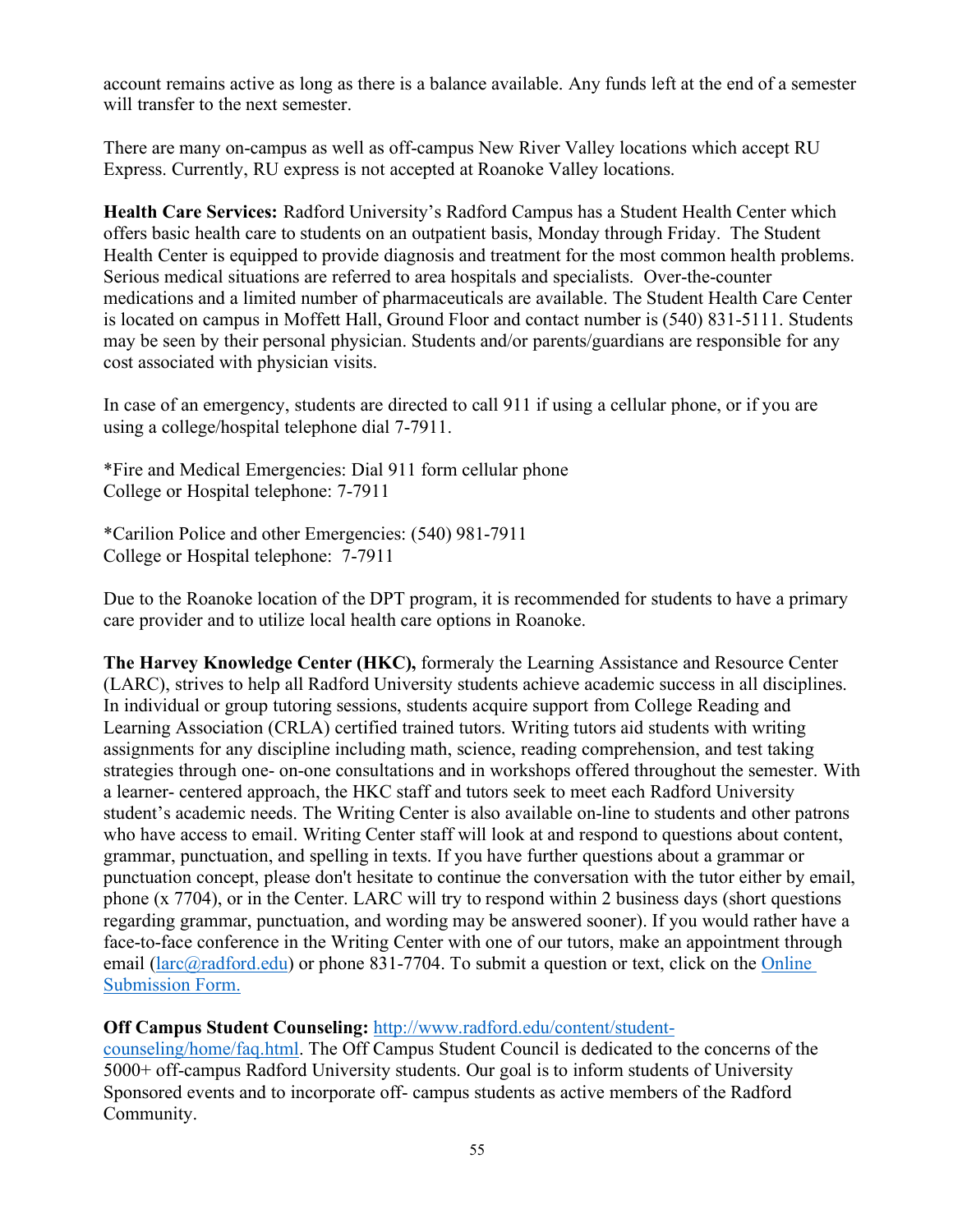**Office of Dean of Students:** http://www.radford.edu/~dos-web/. The Office of the Dean of Students promotes and facilitates student learning, engagement and development outside the classroom and collaborates with others to enhance the quality of life for students at Radford University. The Office of the Dean of Students responds to the informational and personal concerns of students and oversees the protection of student rights. The office plays a major role in promoting and upholding the shared values and ideals of the Radford University community. The office provides a variety of services for students. These include student advocacy services, student conduct services, off-campus student services, student publications, student insurance, information for parents and families, absence notices, references/verifications for graduate school and employment, and services with the Student Government Association.

**Printers and Copiers for Student Use:** Students have access to black and white laser printers in the Educational Technology Center 24 hours a day, 7 days a week (except while testing is in progress) and in the Radford University Carilion (RUC) Library on 5<sup>th</sup> floor during regular Library hours. A black and white copier is also available for student use in the Library. Each printout costs \$.10, and each page copied on the Library copy machine costs \$.05.

#### **Radford University Campus Ministers' Association (RUCMA):**

http://www.radford.edu/content/radfordcore/home/student-life/religious-and-spiritual-life.html RUCMA is the organization for the Campus Ministers or Faculty/Staff Advisors who relate to the student religious organizations at Radford University and which are defined by their denomination or sponsoring organization as a campus ministry. RUCMA shares with Radford University a commitment to the holistic development of persons: spiritually, physically, intellectually, and socially. RUCMA respects the rights of individual religious traditions and individual styles of ministry, nourishes the intellectual dimensions of faith as well as the spiritual dimensions of education; and encourages the service of others, both within Radford University and in the larger community. Further, it encourages spiritual values in a climate of open inquiry. Believing that religious concern is as broad as human need, RUCMA seeks to enhance the quality of community and personal life. The campus ministers stand in a unique relationship to Radford University. RUCMA exists independently to assist the university in carrying out its educational missions. RUCMA shares a common mission with the University: the education of the whole person.

**Registrar Office:** http://www.radford.edu/content/registrar/home.html ; Phone 540-831-5271. The registrar office strives to ensure accuracy, security, and integrity of academic records of past and current students. The Office of the Registrar is responsible for maintaining many aspects of student records including transcripts, current grades, enrollment verifications, and commencement. We are also responsible for the course catalog, scheduling classes each semester, and student registration. Information is available on the University campus in the Office of the Registrar: 105 Heth Hall, Radford University, Radford, Virginia 24142; registrar@radford.edu

#### **Residential Life:** https://www.radford.edu/content/residence-life/home.html .

The Office of Housing & Residential Life supports the academic mission of Radford University and focuses on residential student needs by fostering a healthy living environment, promoting personal development, and encouraging respect. Additionally, Radford University has an agreement with Radford University Carilion (RUC) that allows our students to lease space at the Patrick Henry (PH) Building (about 2 blocks away). Students wishing to reside at the PH will be placed in double occupancy appartments (while spaces last). Additionally, every effort will be made to place students in similar programs of study together, and on the uppermost floor of the residence hall (which tends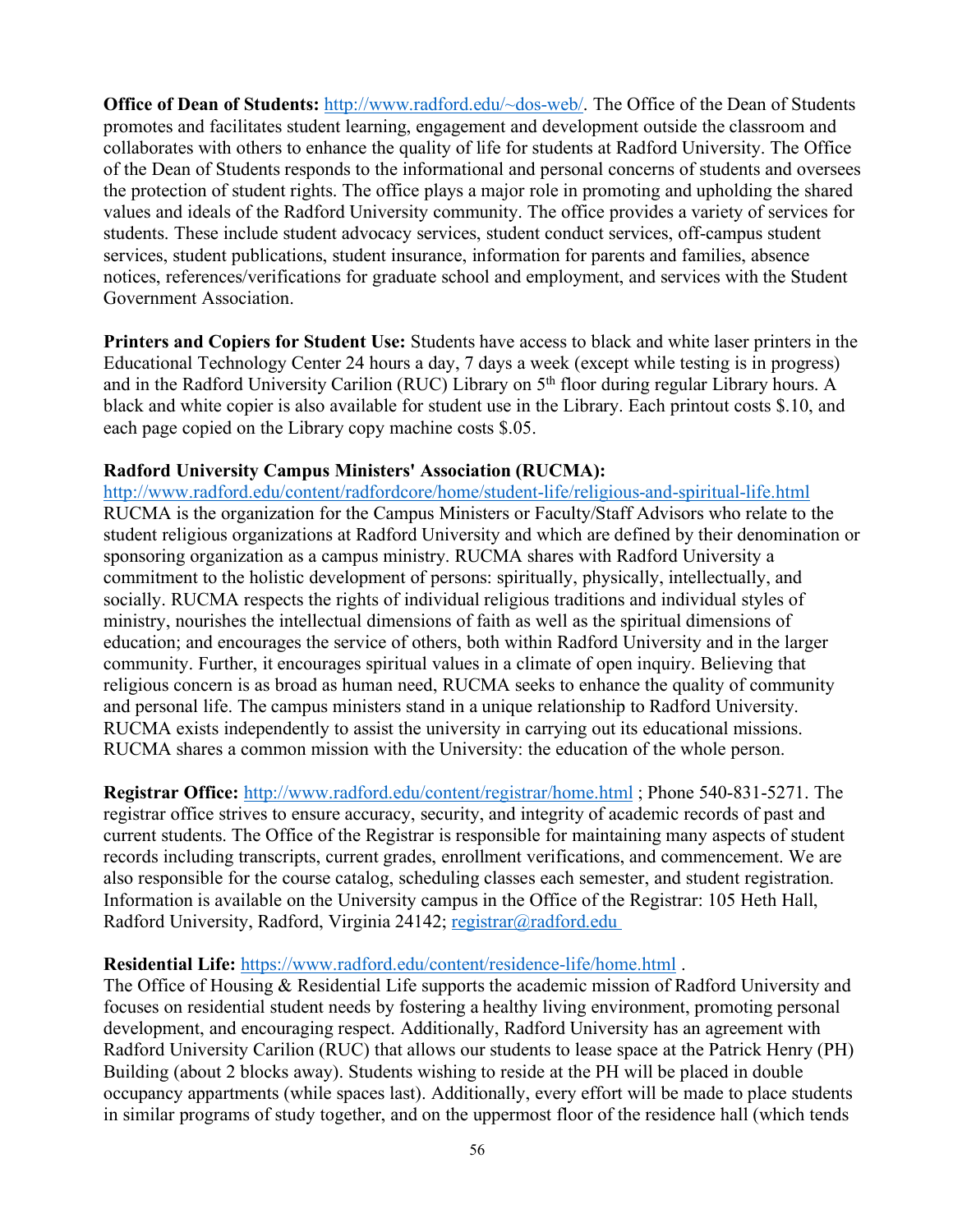to be the quietest). The housing fee will include electricity, water, sewer, trash, cable, high-speed internet and access to an on-site gym. Students will have the option to sign up for either the fall or spring semester; or both with an estimated cost of about \$3,500. Please contact RUC directly for more information at https://www.radford.edu/content/ruc/home/prospective-students/residencelife.html under "Residence Life."

**Student Accounts:** http://www.radford.edu/content/student-accounts/home.html ; Phone: (540) 831- 5417. Radford University offers the Highlander Choice Payment Plan as an alternative to standard payment arrangements. Highlander Choice enables families to pay university expenses in regular monthly installments. For more information, please contact the Student Accounts Office, P.O. Box 6922, Fairfax Street, Heth Hall, Radford, VA 24142; TTY: (540) 831-5128; Fax: (540) 831- 5501; Email: stuacct@radford.edu; Hours of Operation: Monday - Friday 8:00 AM - 4:30 PM ET.

#### **Student Activities:** As a Division of Student Affairs,

http://www.radford.edu/content/dsa/home.html, Student Activities' mission is to provide students with diverse out-of-the-classroom experiences that facilitate intellectual, civic and social development while promoting a sense of community and enhancing the educational mission of the University. Some examples of Student Activities include clubs, campus recreation, Greek life, a student calendar of events and student leader resources.

**Student Conduct:** http://www.radford.edu/dos-web/studentconduct.htm Radford University is a community of scholars and learners in which the ideals of freedom of inquiry, thought, expression and the individual are sustained. With these ideals comes the responsibility of every student to hold him/herself to the standards of the Radford University community set forth in its policies. RU's campus conduct processes emphasizes education by focusing on the growth and development of the individual student, encouraging self-conduct and fostering a respect for the rights of others. Regardless of the means by which conduct is processed, the ends remain the same: to redirect the behavior of the student into acceptable patterns and to protect the rights of the community. Students may participate as student advisors or in student government association.

**Student Government Association (SGA):** http://www.radford.edu/content/sga/home.html SGA has a constitution outlining its purpose and how our organization should operate. This includes information on elections and on responsibilities of individual positions. Radford University has its 18-23 Strategic Plan: Embracing the Tradition and Envisioning the Future which places emphasis on the student, the learning opportunities, and service to the alumni. The students of this university must take a lead in developing Radford University's future. SGA's foci includes: Sustainability, School Spirit and Pride, Diversity, Campus Outreach, and global/Community Outreach.

**Student Support Services:** http://sss.asp.radford.edu/aboutUs.html. The goals of the Student Support Services Program "SUCCESS" are to enhance academic skills, develop leadership potential, assist with financial aid options, encourage graduate school education, and support cultural enrichment activities in a comfortable, relaxed environment. Radford University Student Support Services "SUCCESS" Program is a grant-funded program operating under the umbrella of the Federal TRIO programs and 100% federally funded by the U.S. Department of Education (DOE). As an academic program within the Division of Student Affairs, it is designed to assist firstgeneration college students to succeed at Radford University. "SUCCESS" offers tutoring, financial assistance, academic coaching, seminars, as well as personal, educational, graduate and career counseling. These services are designed to assist students in transitioning into and eventually out of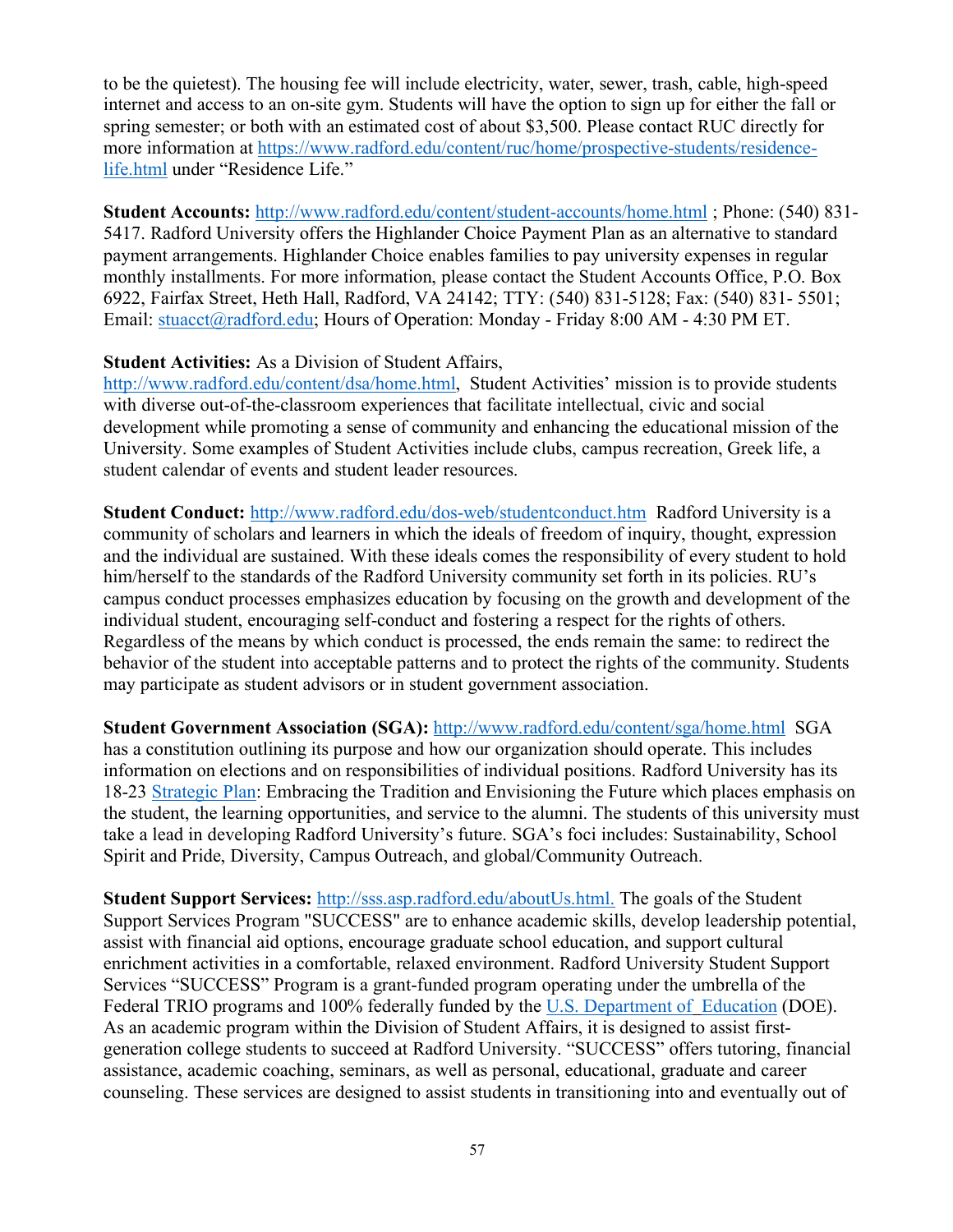Radford University. Student Support Services (SSS) has provided free assistance to hundreds of eligible students since it became an integral part of the Radford University community in 1993.

**Substance Abuse Education:** http://www.radford.edu/~sasae/. The Office of Substance Abuse and Sexual Assault Education is dedicated to increasing knowledge and awareness of substance abuse, sexual assault, and other student health issues as well as decreasing the negative consequences associated with high risk alcohol & other drug use and sexual assault. Services include: Educational Resources on the topics of Substance Abuse, Sexual Assault, Dating Violence, and other student health issues; Radford University RU Aware Program, Counseling for students dealing with issues surrounding sexual and dating violence and/or substance abuse; Advocacy and support for sexual assault victims; Consultations for students, parents, faculty and staff; and Peer Educators: A student group dedicated to raising awareness about student health issues that sponsors campus wide awareness events and educational programs for residence halls and other organizations. The SASAE office advises and supports the students in Peer Educators.

#### **Non Discrimination Policy**

Radford University is committed to providing an environment that emphasizes the dignity and worth of every member of its community and is free from harassment and discrimination based on race, sex, color, national origin, religion, age, veteran status, sexual orientation, gender identity, gender expression, pregnancy, genetic information, against otherwise qualified persons with disabilities, or based on any other status protected by law. Per federal Title IX regulations, as well as other federal and state regulations, Radford University prohibits discrimination and harassment in its educational programs and activities, on the basis of sex or any other protected class, by individuals subject to its control or supervision. This requirement to not discriminate in the educational program or activity of Radford University extends to admission. Inquiries about the application of federal Title IX regulations may be referred to Radford University's Title IX Coordinator, the U.S. Department of Education's Assistant Secretary, or both.

#### **Conditional Admissions Policy**

The Department of Physical Therapy does not offer conditional admissions. All terms of admission must be met prior to enrollment into the Doctor of Physical Therapy Program.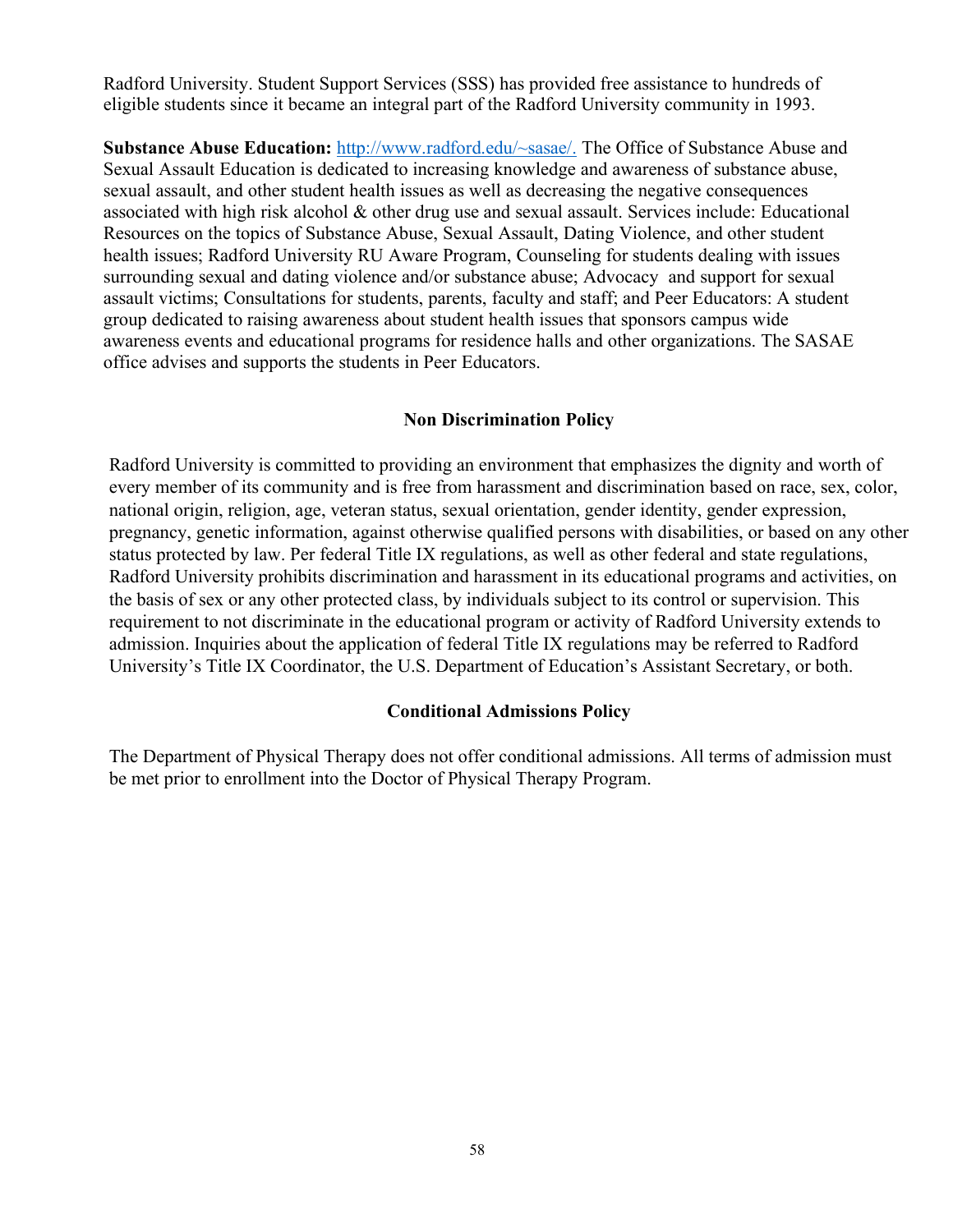#### **Human Subject Project Procedure**

Those students involved with or instituting research, which involves human subjects, must follow the following procedure:

- 1. They must contact the Radford University Institutional Review Board regarding research requirements.
- 2. All forms will be completed, reviewed and approved by the faculty research advisor for the research project.
- 3. Once approved by the faculty research advisor, it is to be submitted to the IRB Committee for review and approval.
- 4. The student conducting the project will review the process of research on a regularly scheduled basis with the faculty research advisor.

#### **Community Service Policy**

The Department of Physical Therapy defines community service as activities external to the department that benefit the public. As such, it is an integral component of the physical therapy curriculum. Students matriculating in the doctor of physical therapy curriculum will perform community service during the course of the curriculum as part of fulfillment of the program requirements. Students will participate in four (4) hours of community service during both the fall and spring semesters of the first academic year, and eight (8) hours during both the fall and spring semesters of the second academic year. The community service requirement will be coordinated and supervised by the student's core faculty advisor. Students will write a reflective paper at the completion of each community service experience to fulfill the program requirement. Students that do not satisfy the community service requirement in any given year will be placed on administrative probation (refer to student handbook) until the community service requirement is completed and the reflective paper is submitted to his/her core faculty advisor.

Students are required to attend at least 1 on-site local professional meeting event each academic year, either fall or sping semester, with the Virginia Chapter of the American Physical Therapy Association (APTA). It is preferred that the RUDPT student attend a local Valley District meeting of the Virginia Physical Therapy Association (VPTA). Attendance and travel time are considered as hours which may be counted toward this policy.

Appropriate dress is to be worn including student photo identification during all community service hours.

#### **Procedure**

- 1. The student will consult with his/her core faculty advisor for coordination and approval prior to each community service activity.
- 2. Once the community service activity is approved, the student will participate in and complete the activity.
	- a. Sample activities that can not be counted toward community service hours:
		- i. Participating as a subject in a Capstone research study
		- ii. Activities directly related to completion of one's own Capstone research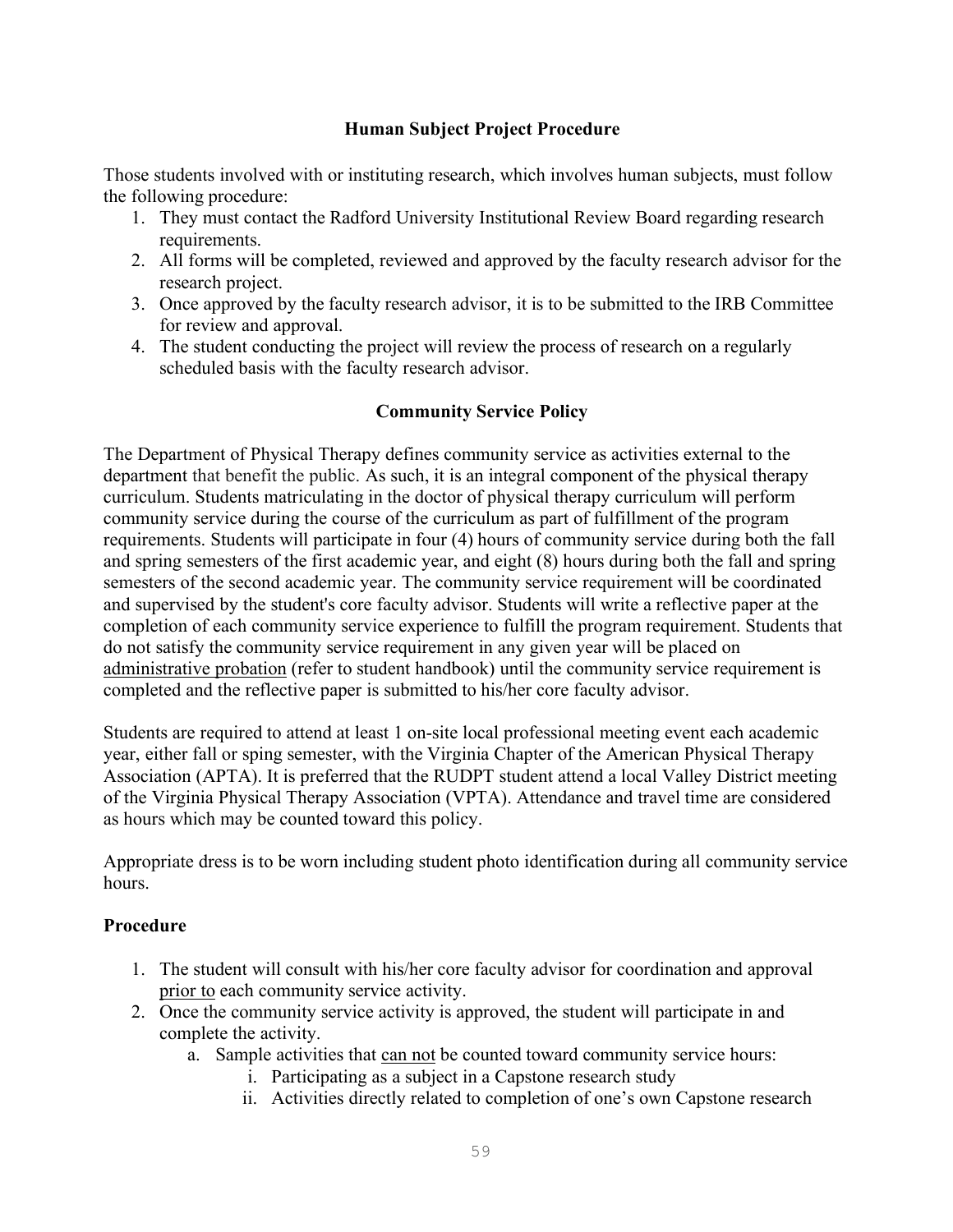- iii. Ushering during departmental open houses, information sessions, or interviews
- b. Sample activities that can be counted toward community service hours can be found on the RU DPT website under "Admitted/Current Students."
- 3. Once the community service activity is completed, the student will write a reflective paper. The reflective paper will:
	- a. Describe benefits derived from participating in the community activity.
	- b. Answer the following:
		- i. Provide a brief summary of the Activity that was completed.
		- ii. Define the community that you served and how it relates to our program's Mission Statement.
		- iii. Would you recommend this activity to another student? Why?
- 4. The reflective paper is to be submitted to the core faculty advisor within two weeks of completion of the activity, or by the last day of final examinations (if the activity occurred within two weeks of final exams).
- 5. All documents will be maintained in the student's advising file.
- 6. Students who do not satisfy the community service requirement each semester will be placed on administrative probation until the community service requirement is completed and a satisfactory reflective paper is submitted to his/her core faculty advisor.

Note: *Placement on administrative probation in excess of two times may result in dismissal from the program.*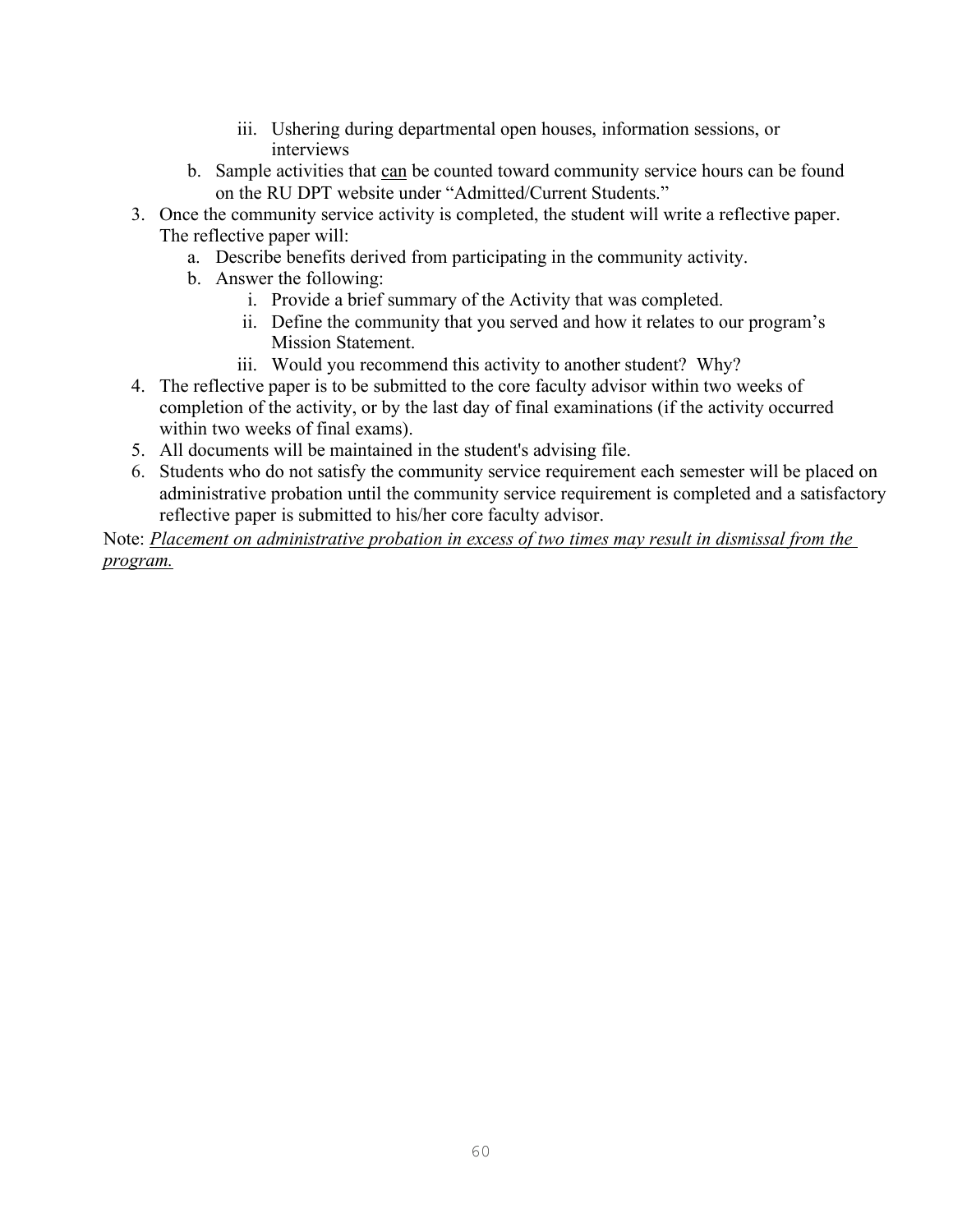|               | Course #        | <b>YEAR 1 Courses</b>          | <b>Credit Hours</b> |
|---------------|-----------------|--------------------------------|---------------------|
| Summer        | <b>AHPT 800</b> | Human Anatomy                  |                     |
| Fall          | <b>AHPT 810</b> | Exercise Physiology            | 3                   |
| (17)          | <b>AHPT 812</b> | Clinical Medicine I            | 3                   |
|               | <b>AHPT 814</b> | Patient Management I           | 4                   |
|               | <b>AHPT 816</b> | Theory and Practice I          | 4                   |
|               | <b>AHPT 820</b> | Kinesiology/Biomechanics       | 3                   |
| <b>Spring</b> | <b>AHPT 818</b> | Neuroscience                   | 2                   |
| (15)          | AHPT 824        | Clinical Medicine II           | 3                   |
|               | <b>AHPT 826</b> | Patient Management II          | 4                   |
|               | AHPT 828        | Theory and Practice II         | $\overline{4}$      |
|               | <b>AHPT 829</b> | Research/ Scientific Inquiry I | $\overline{2}$      |
| Summer        | <b>AHPT 830</b> | Clinical Experience I          | 9                   |
|               |                 | <b>Year 1 Total</b>            | 48                  |

#### **Doctor of Physical Therapy Course Sequence**

| Term                                                        | Course #                                            | <b>YEAR 2 Courses</b>                          | <b>Credit Hours</b> |  |
|-------------------------------------------------------------|-----------------------------------------------------|------------------------------------------------|---------------------|--|
|                                                             |                                                     |                                                |                     |  |
| Fall                                                        | AHPT 842                                            | <b>Professional Affairs</b>                    | $\overline{2}$      |  |
| (16)                                                        | AHPT 844                                            | Neuromuscular Development and Control I        | 4                   |  |
|                                                             | AHPT 846                                            | Differential Diagnosis/ Imaging                | 3                   |  |
|                                                             | AHPT 848                                            | Pharmacology                                   | $\overline{2}$      |  |
|                                                             | <b>AHPT 850</b>                                     | Psychosocial Aspects of Disease and Disability | $\overline{2}$      |  |
|                                                             | <b>AHPT 862</b>                                     | Clinical Medicine III                          | 3                   |  |
| <b>Spring</b>                                               | AHPT 840                                            | Management of Special Populations (Orthotics,  | 3                   |  |
|                                                             |                                                     | Prosthetics, Advanced Specialty Topics)        |                     |  |
| (18)                                                        | <b>AHPT 860</b>                                     | Advanced Orthopedics                           | $\overline{4}$      |  |
|                                                             | Health Policy and Administration<br><b>AHPT 864</b> |                                                | 3                   |  |
| Neuromuscular Development and Control II<br><b>AHPT 866</b> |                                                     |                                                | 4                   |  |
|                                                             | <b>AHPT 867</b>                                     | Principles of Teaching & Learning              | 2                   |  |
|                                                             | <b>AHPT 868</b>                                     | Research/Scientific Inquiry II                 | 2                   |  |
| Summer                                                      | <b>AHPT 870</b>                                     | Clinical Experience II                         | 10                  |  |
|                                                             |                                                     | <b>Year 2 Total</b>                            | 44                  |  |

| Term   | Course #                | <b>YEAR 3 Courses</b>                                                           | <b>Credit Hours</b> |
|--------|-------------------------|---------------------------------------------------------------------------------|---------------------|
| Fall   | AHPT 880                | Cardiopulmonary Patient Care Management                                         | 4                   |
| (16)   | AHPT 882                | Comprehensive Patient Care                                                      | 3                   |
|        | AHPT 884                | Pediatrics                                                                      | 4                   |
|        | AHPT 886                | Preventative Health and Wellness                                                | 3                   |
|        | AHPT 888                | Research/Scientific Inquiry III                                                 |                     |
| Spring | <b>AHPT 890</b>         | Clinical Experience III                                                         | 10                  |
|        | AHPT 892                | Research/Scientific Inquiry IV                                                  |                     |
|        |                         | <b>Year 3 Total</b>                                                             | 28                  |
|        | <b>TOTAL CURRICULUM</b> |                                                                                 | <b>120 Credits</b>  |
|        |                         | Curriculum sequence is subject to change based on curriculum assessment process |                     |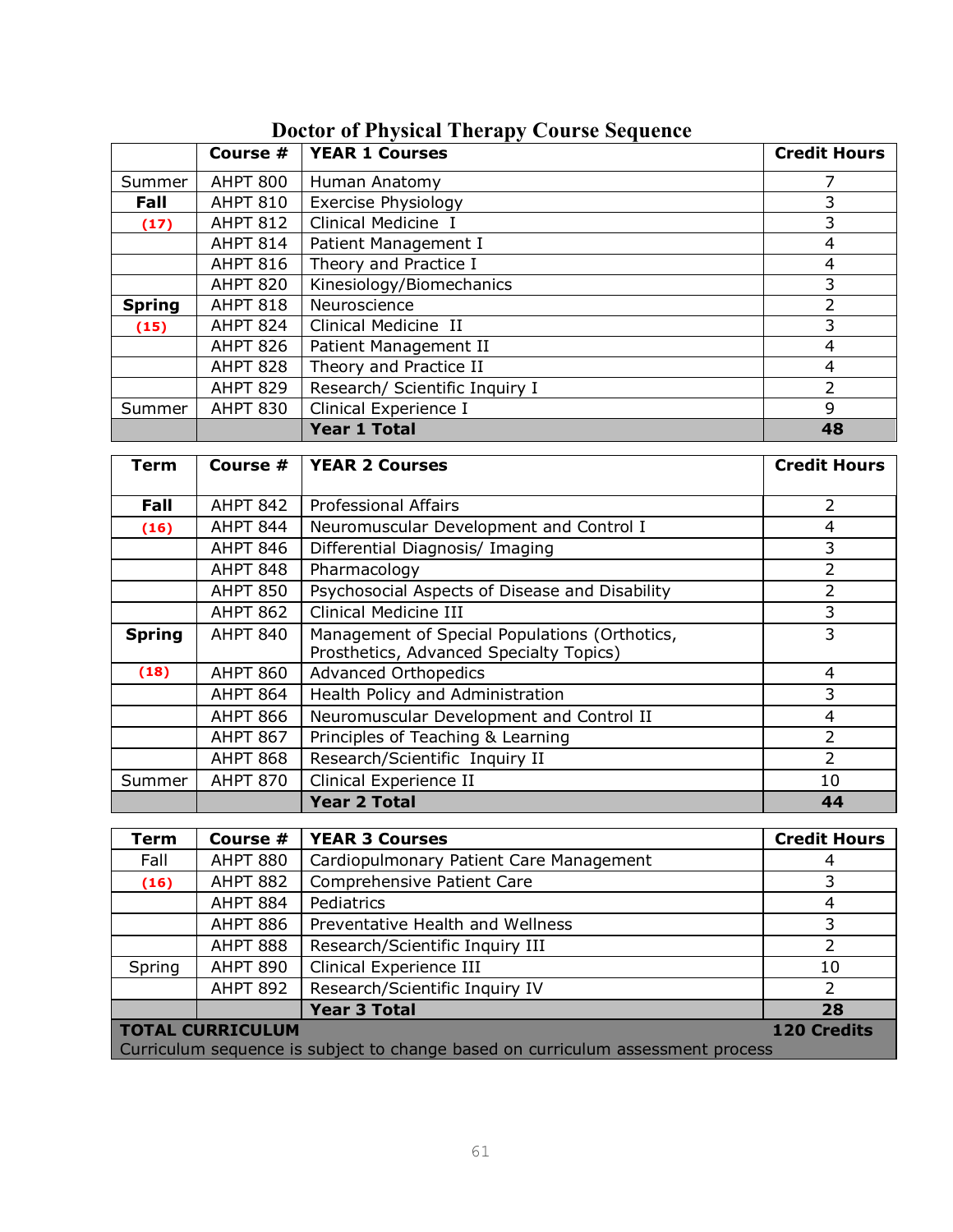#### **Course Descriptions**

| Course#        | YEAR1                                                                                                                                                                                                                                                                                                                                                                                                                                                                                                                                                                                                                                                                                                                                                                                                                                             | <b>Credit</b><br><b>Hours</b> |
|----------------|---------------------------------------------------------------------------------------------------------------------------------------------------------------------------------------------------------------------------------------------------------------------------------------------------------------------------------------------------------------------------------------------------------------------------------------------------------------------------------------------------------------------------------------------------------------------------------------------------------------------------------------------------------------------------------------------------------------------------------------------------------------------------------------------------------------------------------------------------|-------------------------------|
| AHPT800        | <b>Human Anatomy:</b><br>This course begins with foundational concepts in vertebrate embryology and<br>development, as well as connective tissue histology. Upon that foundation an in-depth<br>regional study of the human body emphasizing musculoskeletal, neuromuscular, and<br>cardiopulmonary systems plus gross surface anatomy features is methodically explored.<br>You will examine structural interrelationships as a basis for normal function, and will<br>engage in directed laboratory experiences using musculoskeletal materials and models,<br>"living anatomy" labs, as well as other proven learning activities such as student<br>presentations of clinical problems illustrating anatomical principles. The course<br>concludes with an introduction to neuroanatomy.                                                       | 7                             |
| <b>AHPT810</b> | <b>Exercise Physiology:</b><br>The exercise physiology course will examine and apply theories and principles, and it<br>will evaluate the effects of physical effort on human performance. Emphasis will be<br>placed on the metabolic/energy transfer systems of the body and muscle structure on a<br>histological level. The course will also assess the effects of physical activity (e.g.,<br>cardiovascular, pulmonary, and neurological influences on human performance) across<br>the lifespan. This course prepares students to participate in their initial clinical<br>internship experience.                                                                                                                                                                                                                                          | 3                             |
| <b>AHPT812</b> | <b>Clinical Medicine I:</b><br>Clinical Medicine I is the first in a series of course designed to provide physical<br>therapy students with a general knowledge and understanding of human pathology. The<br>course introduces students to medical terminology, develops an understanding of<br>disease processes, the integumentary system and facilitates students in the application<br>and analysis of medical pathology in patient care. Course content includes an<br>introduction inflammation processes, integumentary conditions and underlying<br>pathology, fundamental processes of wound healing, wound stages, debridement,<br>wound prevention, natural and acquired immunity and immunodeficiency,<br>hypersensitivity, and transplantation, the cardiopulmonary system and the endocrine<br>system.                              | 3                             |
| AHPT814        | Patient Management I:<br>This course provides a foundation for examination skills relevant to orthopedics,<br>neurological, cardiopulmonary, and integumentary pathologies. This course introduces<br>students to the Nagi model of disablement and to the five elements of patient/client<br>management as described by the Guide to Physical Therapist Practice. Primary areas<br>of emphasis are examination procedures including history taking, systems review, and<br>basic tests and measures such as assessment of vital signs, reflexes, joint range of<br>motion, and strength. Students will also learn documentation using SOAP note format.<br>Successful completion of this course requires students to utilize and integrate topics<br>such as medical terminology and muscle origin and insertions from related content<br>areas. | $\overline{4}$                |
| <b>AHPT816</b> | Theory and Practice I:<br>Didactic and laboratory learning will occur in both laboratory and classroom<br>environments. Students must demonstrate clinical skill based competencies and pass a<br>clinical practical examination to successfully pass course requirements. Students will<br>participate in small group and cooperative learning experiences. Students will<br>participate in hands-on methods and techniques related to therapeutic activities,<br>modalities, gait training, and patient handling techniques. Students will analyze patient<br>case scenarios and develop appropriate intervention plans. Students will participate in<br>didactic and laboratory oral/ participatory demonstrates of patient care situations.                                                                                                   | $\overline{4}$                |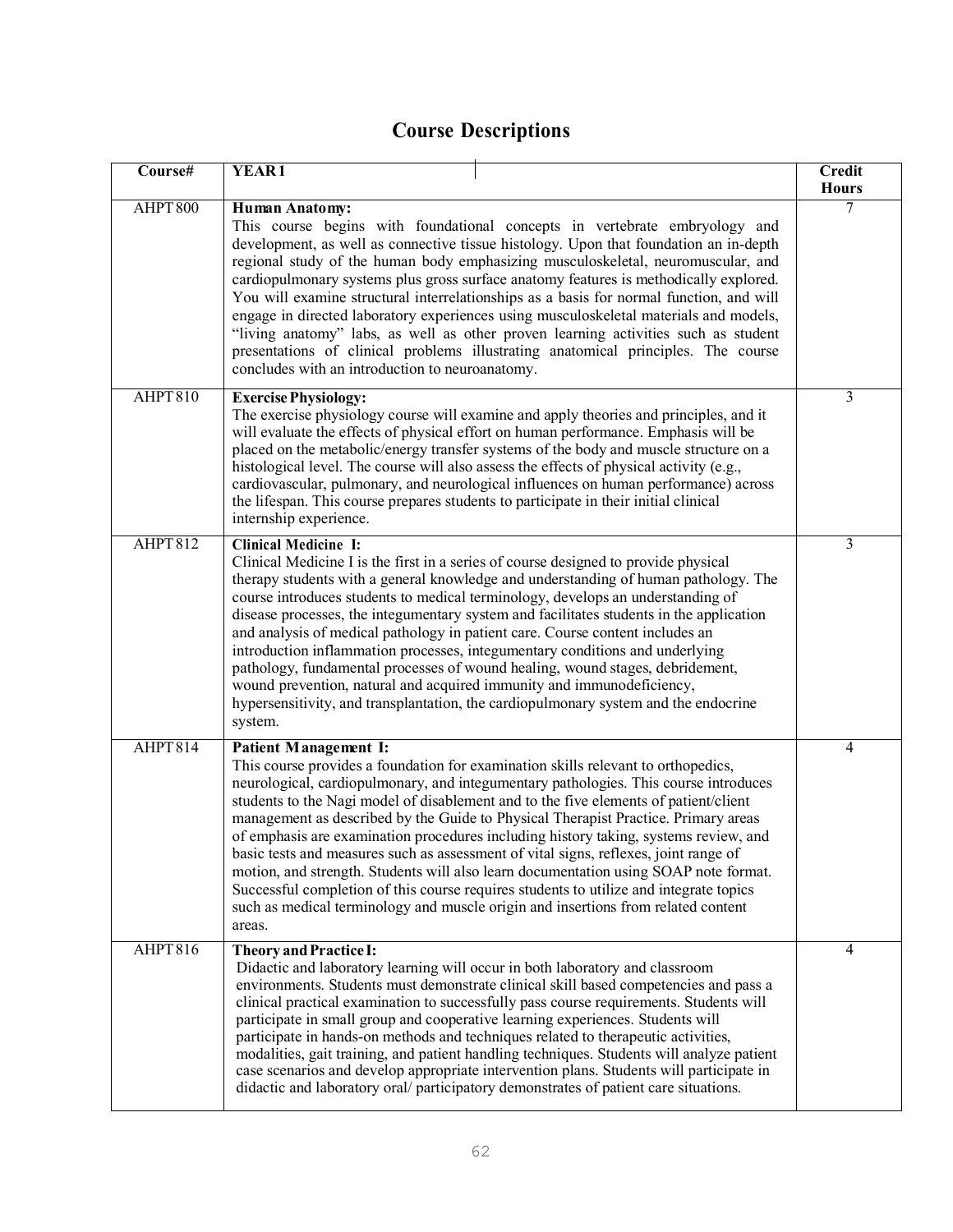| <b>AHPT 818</b> | Neuroscience:<br>The class is an integrated presentation of neuroscience with an emphasis on<br>the sensory, motor and higher brain functions of the human nervous system<br>as they relate to activities of daily living. Students are expected to learn<br>functional anatomy of the human nervous system. Common neurological<br>problems encountered in physical therapy are introduced and linked to<br>abnormalities of neural structure and function.                                                                                                                                                                                                                                                                                                                                                                                                        | 2              |
|-----------------|---------------------------------------------------------------------------------------------------------------------------------------------------------------------------------------------------------------------------------------------------------------------------------------------------------------------------------------------------------------------------------------------------------------------------------------------------------------------------------------------------------------------------------------------------------------------------------------------------------------------------------------------------------------------------------------------------------------------------------------------------------------------------------------------------------------------------------------------------------------------|----------------|
| AHPT820         | Kinesiology/Biomechanics:<br>This course will examine the interaction of bones, joints, muscles, and<br>external forces that are responsible for movement. Students will study the<br>major joint complexes of the human body. Learning objectives for each joint<br>complex will include the basics of kinetics, biomechanics in association with<br>muscles, and connective tissues and bones connected to that specific joint.<br>The origins, insertions, actions of the muscles, and in some joint complexes,<br>patterns of physical dysfunction will also be discussed as it relates to normal<br>movement.                                                                                                                                                                                                                                                  | 3              |
| AHPT824         | <b>Clinical Medicine II:</b><br>Clinical Medicine II is the second in a series of courses designed to acquaint students with<br>medical aspects of and pathology of diseases and disabilities. This unit is orthopedically<br>oriented and follows Patient Management I and Theory and Practice I to reinforce concepts<br>and skills developed in the identified courses. Included are special units on management of<br>hand pathology, maternal adaptation to pregnancy, and abuse/neglect/ and domestic<br>violence across the lifespan. This course prepares students to participate in AHPT 830<br>Clinical Experience I.                                                                                                                                                                                                                                     | 3              |
| AHPT826         | <b>Patient Management II:</b><br>This course continues the series on musculoskeletal evaluation, which culminates with<br>Advanced Orthopedics. This course is based on the Cyriax principles for examination of<br>orthopedic dysfunctions of the extremities and spine. The course prepares students to<br>examine, evaluate, determine prognoses, and develop a plan of care for patients with<br>extremity and spinal dysfunctions. The course content supplements content areas of Theory<br>and Practice I & II, Kinesiology-biomechanics and Clinical Medicine I & II. Successful<br>completion of the course requires the application and integration of materials presented in<br>Patient Management I, Gross Anatomy, Exercise Physiology, and Clinical Medicine I. This<br>course prepares students to participation in their first clinical experience. | $\overline{4}$ |
| AHPT828         | Theory and Practice II:<br>This course focuses on treatment intervention techniques such as therapeutic<br>exercise, massage, extremity mobilization, spinal tractions, and prepares students<br>to design, implement, and evaluate intervention programs. The course prepares<br>students to perform patient interventions specifically in the outpatient setting, acute<br>care, subacute, rehabilitation, and homecare environments. The course integrates<br>learning content from anatomy, neuroanatomy, patient management courses,<br>clinical medicine and kinesiology-biomechanics. Theory and Practice II prepares<br>students to participate successfully in their first clinical experience.                                                                                                                                                            | 4              |
| <b>AHPT829</b>  | <b>Research/Scientific Inquiry I</b><br>The course will explore the concepts, problems, needs, and issues involved in conducting<br>and evaluating research in physical therapy with an emphasis on the application and<br>interpretation of statistical analyses.                                                                                                                                                                                                                                                                                                                                                                                                                                                                                                                                                                                                  | 2              |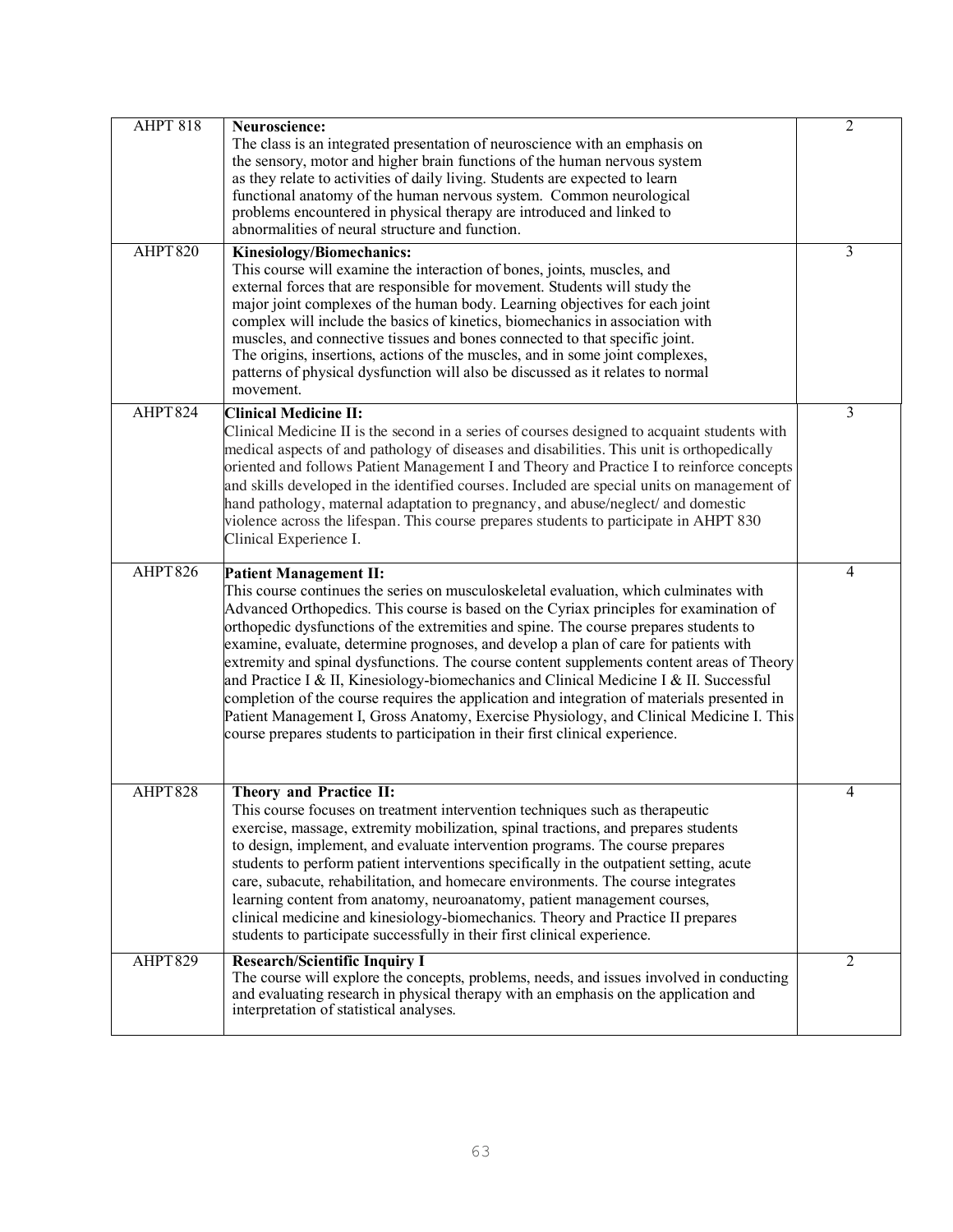| AHPT830 | <b>Clinical Experience I:</b>                                                                        | 9  |
|---------|------------------------------------------------------------------------------------------------------|----|
|         | Clinical Experience I is the first in a series of three courses designed to provide physical         |    |
|         | therapy students with an opportunity to apply the first year of didactic learning through real       |    |
|         | world experience. It requires full time ( $\sim$ typically 40) hours per week over the course of the |    |
|         | clinical experience. The learning outcomes of the clinical education process are based on            |    |
|         | the hierarchical pattern of coursework. This initial clinical experience emphasizes basic            |    |
|         | examination, evaluation, and treatment intervention skills practiced in nursing homes and            |    |
|         | outpatient rehabilitation clinical sites. Each student is assigned an on-site Licensed Physical      |    |
|         | Therapist referred to as a Clinical Instructor (CI). The CI provides supervision onsite              |    |
|         | during the clinical experience. As the student becomes more competent, the student will              |    |
|         | assess problems, practice evaluation skills, formulate patient goals and apply treatment             |    |
|         | techniques. The student is expected to demonstrate Beginner Level skills or higher in all 18         |    |
|         | criteria on the Clinical Performance Instrument (CPI) by the end of this clinical semester.          |    |
|         |                                                                                                      |    |
|         |                                                                                                      |    |
|         |                                                                                                      |    |
|         |                                                                                                      |    |
|         | <b>Year 1 Total</b>                                                                                  | 48 |
|         |                                                                                                      |    |

| Course#         | YEAR <sub>2</sub>                                                                                                                                                                                                                                                                                                                                                                                                                                                                                                                                                                                                                                                                                                                                                                     | <b>Credit</b> |
|-----------------|---------------------------------------------------------------------------------------------------------------------------------------------------------------------------------------------------------------------------------------------------------------------------------------------------------------------------------------------------------------------------------------------------------------------------------------------------------------------------------------------------------------------------------------------------------------------------------------------------------------------------------------------------------------------------------------------------------------------------------------------------------------------------------------|---------------|
|                 |                                                                                                                                                                                                                                                                                                                                                                                                                                                                                                                                                                                                                                                                                                                                                                                       | <b>Hours</b>  |
| AHPT840         | Management of Special Populations (Orthotics, Prosthetics, and Advanced Specialty<br>Topics):<br>This course introduces students to the management of special populations, with a major<br>emphasis on the physical therapy management of persons with prosthetic and orthotic needs,<br>and a minor emphasis on the management of pelvic health. Integral to the management of<br>patients with prostheses and/or orthoses is the reinforcement of concepts related to<br>kinesiology/biomechanics, normal gait, pathologic gait deviations, and integumentary<br>management. The course assists students with developing evaluation skills and plans of care<br>for these special populations. This course prepares students to participate in their second<br>clinical experience. | 3             |
| <b>AHPT 842</b> | <b>Professional Affairs</b><br>This course introduces students to elements of professional conduct, professional ethics, and<br>standards of practice. The course reviews and assesses the goals, priorities and mission of<br>the APTA. The course will introduce students to the medical system, the professional<br>environment of physical therapy and the patient/therapist relationship and its importance in<br>patient outcomes. The need for cultural sensitivity and strategies dealing with cultural<br>diversity in clinical practice will be introduced and applied to clinical case studies. The<br>course will review, discuss, and apply elements of negligence/malpractice and ethical<br>decision making in the provision of physical therapy.                      | 2             |
| AHPT844         | <b>Neuromuscular Development and Control I:</b><br>The course emphasizes the theoretical and clinical basis for the examination and treatment of<br>patients with neurological impairments. This course focuses on physical therapy<br>management of adult neurological disorders. Clinical implications and applications of<br>treatment approaches will be discussed based on current best practices utilizing the<br>International Classification of Functioning (ICF) model. The format for the course will be<br>lecture/lab style, including patient demonstrations, case studies, movement analysis,<br>standardized tests and outcome measures. This course prepares students to participate in their<br>second and third clinical experiences.                               | 4             |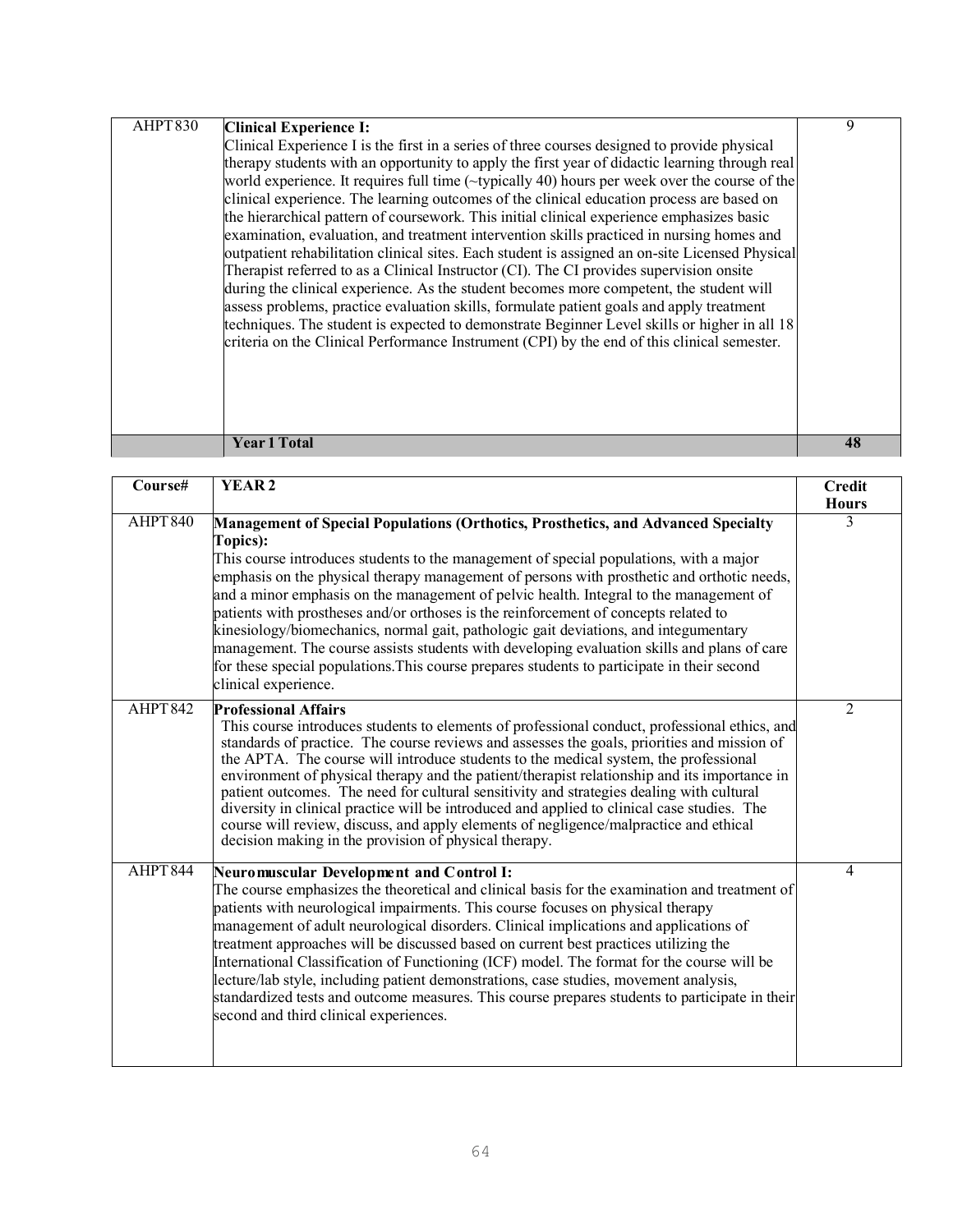| AHPT846 | <b>Differential Diagnosis/Imaging:</b><br>The client management of patient care will serve as the framework to present patient<br>examination methods that lead to diagnostic reasoning that physical therapists use in clinical<br>decision making. The course will rely on case study examples to be used in the process of<br>gathering relative clinical information to screen for pathology and physical impairments.<br>Students will master the knowledge required for diagnostic imaging principles and<br>techniques as they apply to physical therapy. Standard imaging procedures that will be<br>addressed in the course include radiography, fluoroscopy, arthrography, magnetic resonance<br>imaging, CT scans, and angiography, nuclear medicine and special procedures. | $\overline{\mathbf{3}}$ |
|---------|-----------------------------------------------------------------------------------------------------------------------------------------------------------------------------------------------------------------------------------------------------------------------------------------------------------------------------------------------------------------------------------------------------------------------------------------------------------------------------------------------------------------------------------------------------------------------------------------------------------------------------------------------------------------------------------------------------------------------------------------------------------------------------------------|-------------------------|
| AHPT848 | <b>Pharmacology:</b><br>The course is the study of drugs with an emphasis on how drugs affect physical therapy. The<br>course will cover pharmacotherapeutics about specific drugs that are used to prevent, treat, or<br>diagnose disease; pharmacokinetics to understand how the body handles a drug including<br>differences for different age groups and health circumstances; and pharmacodynamics for<br>what a drug does to the body including side effects. Pharmacology is fundamental for disease<br>management as well as appreciating medical health and wellness. This course prepares<br>students for their second and third clinical experiences.                                                                                                                        | 2                       |
| AHPT850 | Psychosocial Aspects of Disease and Disability:<br>Psychosocial Aspects of Disease and Disability introduces and examines the psychosocial<br>concepts and factors affecting the patient, family, and the patient/therapist relationship when<br>caring for individuals experiencing acute, chronic, and terminal illness. Students reflect on<br>their own biases and beliefs, as well as learn to incorporate caregiver and patient belief<br>systems in order to establish culturally conscious plans of care. Students develop appropriate<br>psychosocial interviews and practice interviewing others of similar and different cultural<br>backgrounds in order to demonstrate the ability to create comprehensive psychosocial patient<br>histories.                              | 2                       |
| AHPT860 | <b>Advanced Orthopedics:</b><br>This course focuses on hands-on methods and techniques related to therapeutic activities,<br>manual therapy, and patient handling techniques in neuromusculoskeletal cases of varying<br>complexity. Studnets will analyze patient case scenarios and develop appropriate<br>intervention plans. Students will participate in didactic and laboratory oral/participatory<br>demonstrations of patient care situations.                                                                                                                                                                                                                                                                                                                                  | 4                       |
| AHPT862 | <b>Clinical Medicine III:</b><br>Clinical Medicine III provides an overview of pathological conditions affecting the central<br>and peripheral neurological systems. Emphasis is placed on knowledge of pathology,<br>recognition of clinical signs and symptoms as well as disease/disability related to neuro-<br>dysfunction. Students will reflect on neurological diagnoses presented in class and work<br>through the five elements of the patient management cycle. This course prepares students for<br>their second and third clinical experiences.                                                                                                                                                                                                                            | 3                       |
| AHPT864 | <b>Health Policy and Administration:</b><br>This course reviews the development of the current healthcare system and examines<br>forces that impact healthcare delivery. An emphasis is placed on leadership and<br>management styles as related to the healthcare industry including communications, group<br>dynamics, program development, ethical and legal issues. Healthcare leadership and<br>management issues are explored at both the individual and population health settings.<br>Teaching methods used will include lecture, in-class discussions, student article analysis,<br>presentations, and individual assignments.                                                                                                                                                 | 3                       |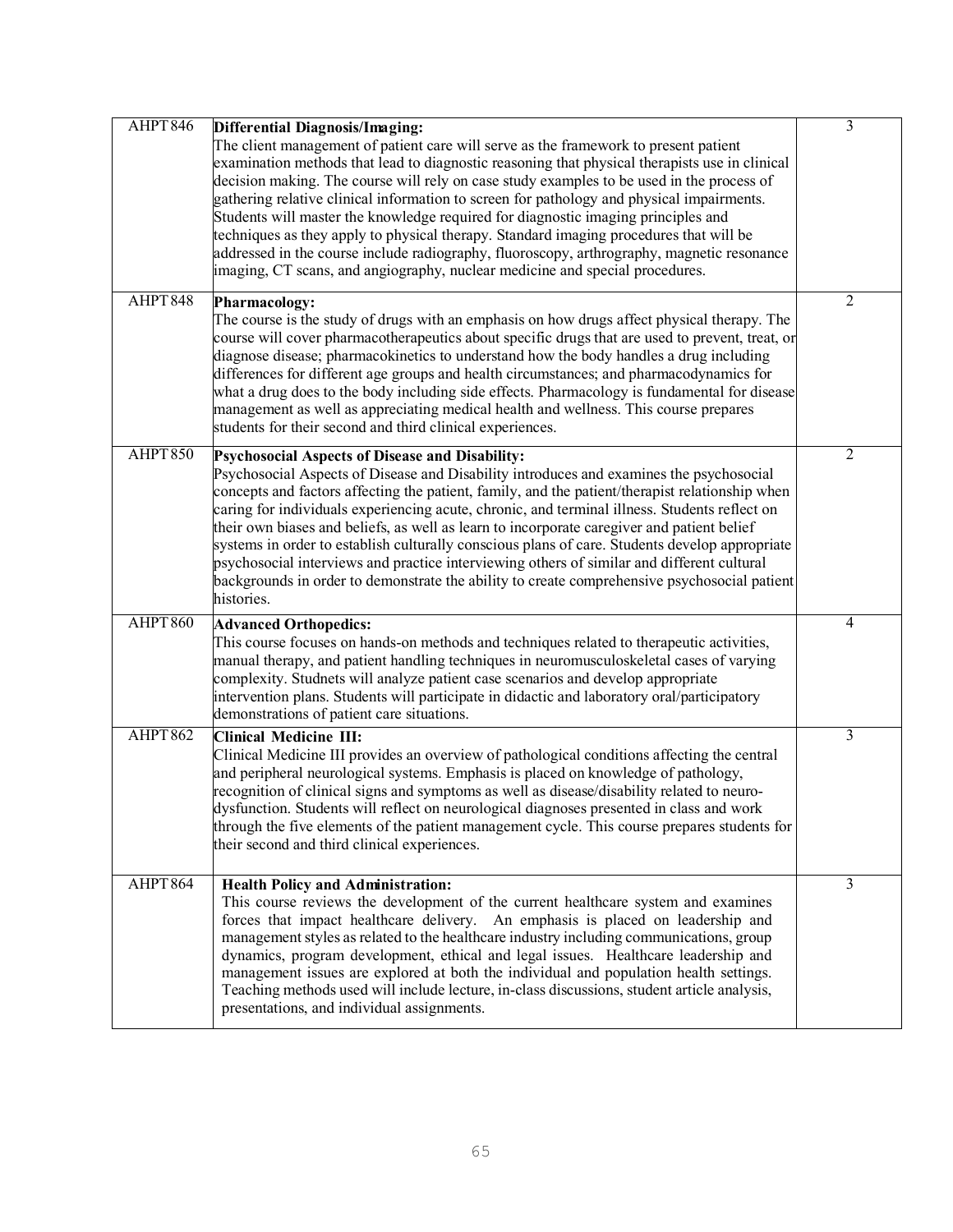| <b>AHPT 866</b> | NeuromuscularDevelopment and Control II:                                                                                                                                                      | 4  |
|-----------------|-----------------------------------------------------------------------------------------------------------------------------------------------------------------------------------------------|----|
|                 | The course is the second in a sequence of patient management of adult neurological<br>disorders. The course builds on previous course content from Neuromuscular Development                  |    |
|                 | and Control I, Patient Management I & II and the Clinical Medicine sequence, by including                                                                                                     |    |
|                 | additional neurological conditions. Clinical implications and applications of treatment                                                                                                       |    |
|                 | approaches will be discussed based on current best practices utilizing the International                                                                                                      |    |
|                 | Classification of Functioning (ICF) model. The format for this course will be lecture/lab                                                                                                     |    |
|                 | style, including patient demonstration and case studies. This course prepares students to                                                                                                     |    |
|                 | participate in their second and third clinical experiences.                                                                                                                                   |    |
|                 |                                                                                                                                                                                               |    |
|                 |                                                                                                                                                                                               |    |
| AHPT867         |                                                                                                                                                                                               | 2  |
|                 | Principles of Teaching & Learning:<br>The course examines the principles of learning across the lifespan. The integration and                                                                 |    |
|                 | application of teaching strategies and methods selected and developed for a specific audience                                                                                                 |    |
|                 | will be emphasized. This course explores issues regarding teaching peers, patients,                                                                                                           |    |
|                 | caregivers, families, and the community. The course may develop teaching skills appropriate                                                                                                   |    |
|                 | for different audiences across the lifespan and in different settings. Students may develop and                                                                                               |    |
|                 | integrate learning and instructional theories and methods with technological communication                                                                                                    |    |
|                 | media essential to educate individuals and groups.                                                                                                                                            |    |
| <b>AHPT868</b>  | Research/Scientific Inquiry II:                                                                                                                                                               | 2  |
|                 | The course addresses research designs and statistic analyses used in physical therapy and                                                                                                     |    |
|                 | rehabilitation research. Students will learn to conduct, interpret, and analyze descriptive and<br>inferential statistics, including group comparisons and regression, for ordinal data or in |    |
|                 | literature. Students will also be introduced to the importance of the use of evidence-based                                                                                                   |    |
|                 | practice in the practice of physical therapy.                                                                                                                                                 |    |
| AHPT870         | <b>Clinical Experience II:</b>                                                                                                                                                                | 10 |
|                 | This is the second in a series of three clinical experiences. It requires full time $(\sim$ typically 40)                                                                                     |    |
|                 | hours per week over the course of 12 weeks. The outcome of the clinical education process is                                                                                                  |    |
|                 | based on the hierarchical pattern. Each clinical experience builds from previous didactic                                                                                                     |    |
|                 | knowledge and clinical experience by providing opportunities to apply clinical knowledge                                                                                                      |    |
|                 | and critical thinking skills in practice. The focus of this experience includes complex patient                                                                                               |    |
|                 | examination, evidence-based care and treatment, use of critical thinking and clinical<br>reasoning, professional behaviors and adult learning, as well as decision-making for                 |    |
|                 | medically complex patients. Students practice in supervised clinical settings not previously                                                                                                  |    |
|                 | experienced including acute care, inpatient rehabilitation facilities, home health, nursing                                                                                                   |    |
|                 | homes, or outpatient rehabilitation. Each student is assigned an on-site licensed Physical                                                                                                    |    |
|                 | Therapist referred to as a Clinical Instructor (CI). The CI provides supervision onsite during                                                                                                |    |
|                 | the clinical experience. The student is expected to demonstrate Intermediate Level skills or                                                                                                  |    |
|                 | higher in all 18 criteria on the Clinical Performance Instrument (CPI) by the end of this<br>clinical semester.                                                                               |    |
|                 |                                                                                                                                                                                               |    |
|                 |                                                                                                                                                                                               |    |
|                 |                                                                                                                                                                                               |    |
|                 |                                                                                                                                                                                               |    |
|                 |                                                                                                                                                                                               |    |
|                 | <b>Year 2 Total</b>                                                                                                                                                                           | 44 |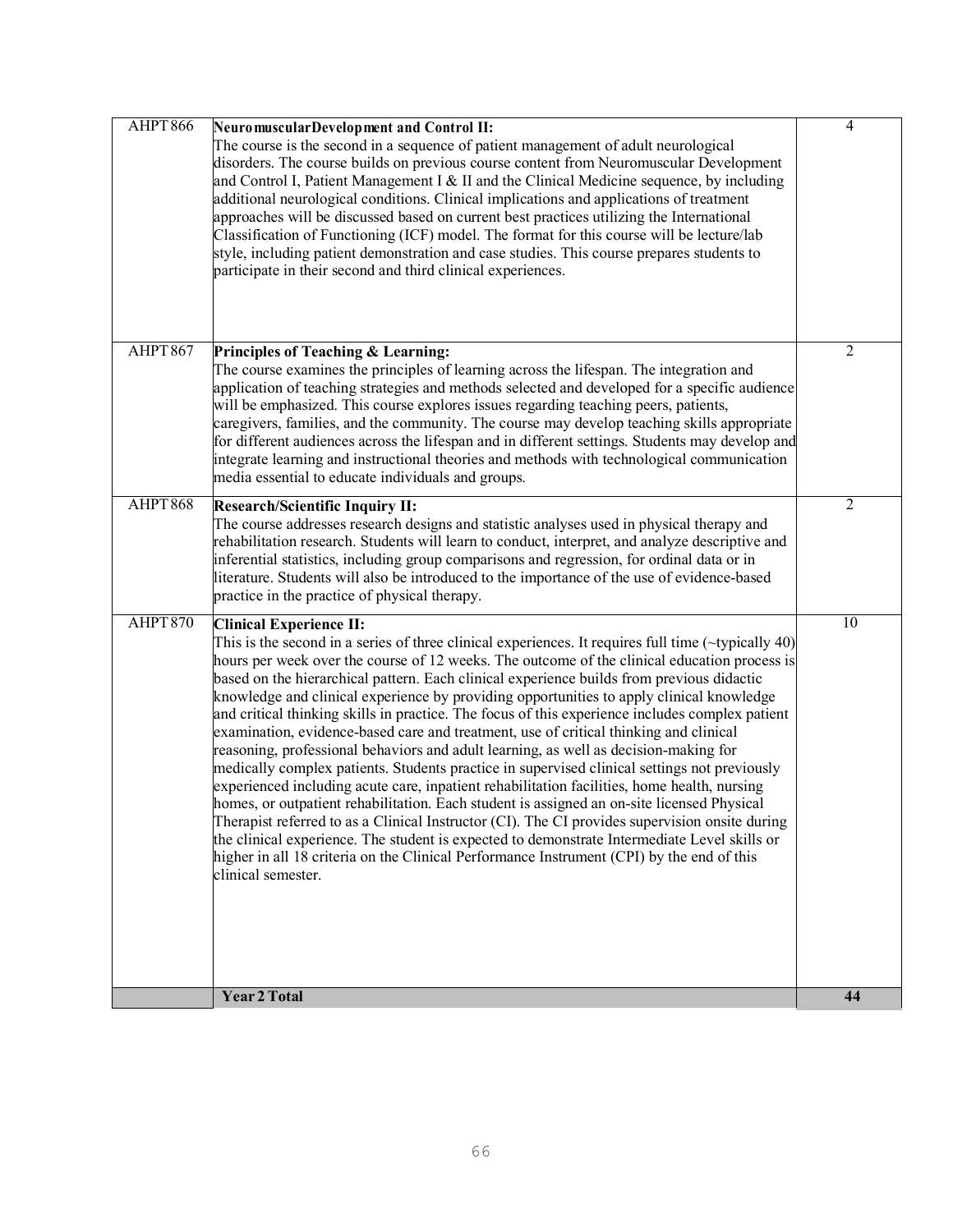| Course# | <b>YEAR 3</b>                                                                                                                                                                                                                                                                                                                                                                                                                                                                                                                                                                                                                                                                                                                                                                                                                                                                                                                                                                                                                                                                                                                                                                                                                                                    | <b>Credit</b><br><b>Hours</b> |
|---------|------------------------------------------------------------------------------------------------------------------------------------------------------------------------------------------------------------------------------------------------------------------------------------------------------------------------------------------------------------------------------------------------------------------------------------------------------------------------------------------------------------------------------------------------------------------------------------------------------------------------------------------------------------------------------------------------------------------------------------------------------------------------------------------------------------------------------------------------------------------------------------------------------------------------------------------------------------------------------------------------------------------------------------------------------------------------------------------------------------------------------------------------------------------------------------------------------------------------------------------------------------------|-------------------------------|
| AHPT880 | <b>Cardiopulmonary Patient Care Management: Prerequisite:</b><br>The course prepares students to provide comprehensive interventions to individuals suffering<br>from cardiopulmonary etiologies. The course provides students with non-invasive strategies<br>to maximize patient outcomes. Emphasis will be place on the primary and secondary<br>diagnoses of cardiopulmonary dysfunction, which limit an individual's optimal level of<br>functions. The course prepares students to participate in their third and final clinical<br>experience.                                                                                                                                                                                                                                                                                                                                                                                                                                                                                                                                                                                                                                                                                                            | $\overline{4}$                |
| AHPT882 | <b>Comprehensive Patient Care:</b><br>Comprehensive Patient Care integrates clinical and basic science knowledge with skills<br>acquired throughout the curriculum by evaluating patients with complex case presentations.<br>Students will develop clinical reasoning skills for the successful evaluation and management<br>of multiple systems within variable contexts to become culturally sensitive autonomous<br>physical therapy practitioners. This course will emphasize the development of clinical<br>expertise through reflective practice to integrate personal values with the best available<br>evidence, and the analysis of outcomes to plan for lifelong learning. The format of this<br>course uses a variety of learning experiences including lecture, problem based learning,<br>simulation, small and large group discussion. Comprehensive Patient Care prepares students<br>to participate in their third and final clinical experience.                                                                                                                                                                                                                                                                                               | 3                             |
| AHPT884 | <b>Pediatric Physical Therapy:</b><br>The Pediatric course is based on the Guidelines Resource for Pediatric Curriculum Content<br>in Professional Physical Therapist Education from the Pediatric Section of the American<br>Physical Therapy Association (2008). Upon completion of the course students will have the<br>specific body of knowledge needed for entry-level pediatric physical therapy practice.<br>Didactic content will include; child development, pediatric disorders and illness,<br>developmental testing, pediatric patient/family management, and service delivery issues in<br>all settings. Students will explore evidence-based medicine for further investigation of the<br>efficacy of physical therapy outcome measures in pediatrics. Major emphasis will be on the<br>development of critical thinking and the ability to integrate knowledge from previous core<br>curriculum content areas. The comprehensive group case study will provide students the<br>ability to explore team roles, research disorders and integrate treatment strategies. Students<br>will participate in examination, evaluation and intervention of a child with atypical<br>development to encourage critical thinking and problem solving skills. | 4                             |
| AHPT886 | <b>Preventative Health and Wellness:</b><br>This course is a combination of four independent but interrelated topics important to the<br>education of physical therapist: (1) Prevention, (2) Health Promotion, (3) Fitness, and (4)<br>Wellness. These topics contribute to the ultimate goal of optimum health for<br>individual/patients of all ages in the community. Components of health promotion and<br>wellness programs are presented with the emphasis on intervention, prevention, and<br>promotion of health, wellness, and fitness. The relationship among good behaviors, health<br>education, and health promotion will be explored.                                                                                                                                                                                                                                                                                                                                                                                                                                                                                                                                                                                                             | 3                             |
| AHPT888 | <b>Research/Scientific Inquiry III:</b><br>This course is a continuation of Research/Scientific Inquiry II. Student will perform data<br>collection and analysis in conducting and evaluating research in physical therapy. Data<br>collection and analysis will provide students the foundation research results to be used in the<br>completion of their Capstone research curriculum requirement necessary for graduation.<br>Students will work in small groups in cooperation with and under the supervision of a<br>research committee.                                                                                                                                                                                                                                                                                                                                                                                                                                                                                                                                                                                                                                                                                                                    | 2                             |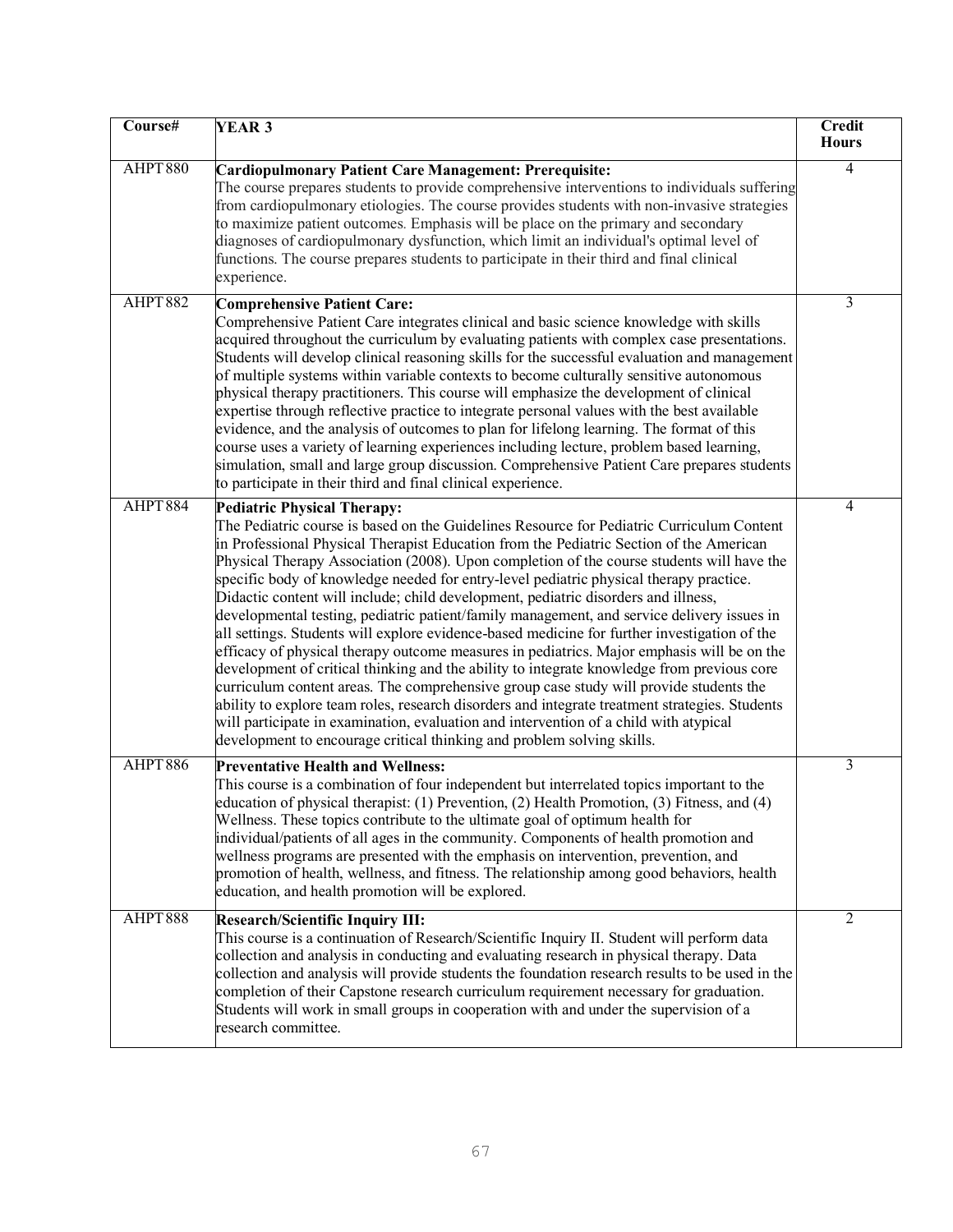| <b>AHPT890</b> | <b>Clinical Experience III:</b><br>Clinical Experience III is the finale of clinical education coursework. It requires full time<br>$(\sim$ typically 40) hours per week over the course of 12 weeks. The focus of this experience is                                                                                                                                                                                                                                                                                                                                                                                                                                                           | 10 |
|----------------|-------------------------------------------------------------------------------------------------------------------------------------------------------------------------------------------------------------------------------------------------------------------------------------------------------------------------------------------------------------------------------------------------------------------------------------------------------------------------------------------------------------------------------------------------------------------------------------------------------------------------------------------------------------------------------------------------|----|
|                | to assimilate didactic and clinical knowledge and for the student to demonstrate entry-level<br>professional behaviors and decision-making skills. Students practice in supervised clinical                                                                                                                                                                                                                                                                                                                                                                                                                                                                                                     |    |
|                | settings not previously experienced including acute care, inpatient rehabilitation facilities,<br>home health, nursing homes, or outpatient rehabilitation. Clinical settings may be in the<br>United States, international, or a combination of both. Each student is assigned an on-site                                                                                                                                                                                                                                                                                                                                                                                                      |    |
|                | licensed Physical Therapist referred to as a Clinical Instructor (CI). The CI provides<br>supervision onsite during the clinical experience. Students develop individual performance<br>development plans to hone their skills and abilities to meet final course expectations. The<br>student is expected to demonstrate Entry-Level skills or higher in all 18 criteria on the                                                                                                                                                                                                                                                                                                                |    |
|                | Clinical Performance Instrument (CPI) by the end of this clinical semester.                                                                                                                                                                                                                                                                                                                                                                                                                                                                                                                                                                                                                     |    |
| AHPT892        | <b>Research/Scientific Inquiry IV:</b><br>This is the final course in the Research Scientific Inquiry sequence. Students will complete<br>their Capstone research project through the data analysis, results and conclusion phases of<br>the project. Students will prepare a research product for presentation and publication. Each<br>student is responsible for the scholarship work and adhering to work product deadlines as<br>presented. It is expected that each research product presented will be suitable for publication.<br>To demonstrate broad familiarity and expertise with the field of physical therapy, students<br>are also required to pass a comprehensive examination. | 2  |
|                | <b>Year 3 Total</b>                                                                                                                                                                                                                                                                                                                                                                                                                                                                                                                                                                                                                                                                             | 28 |

**\*** Subject to change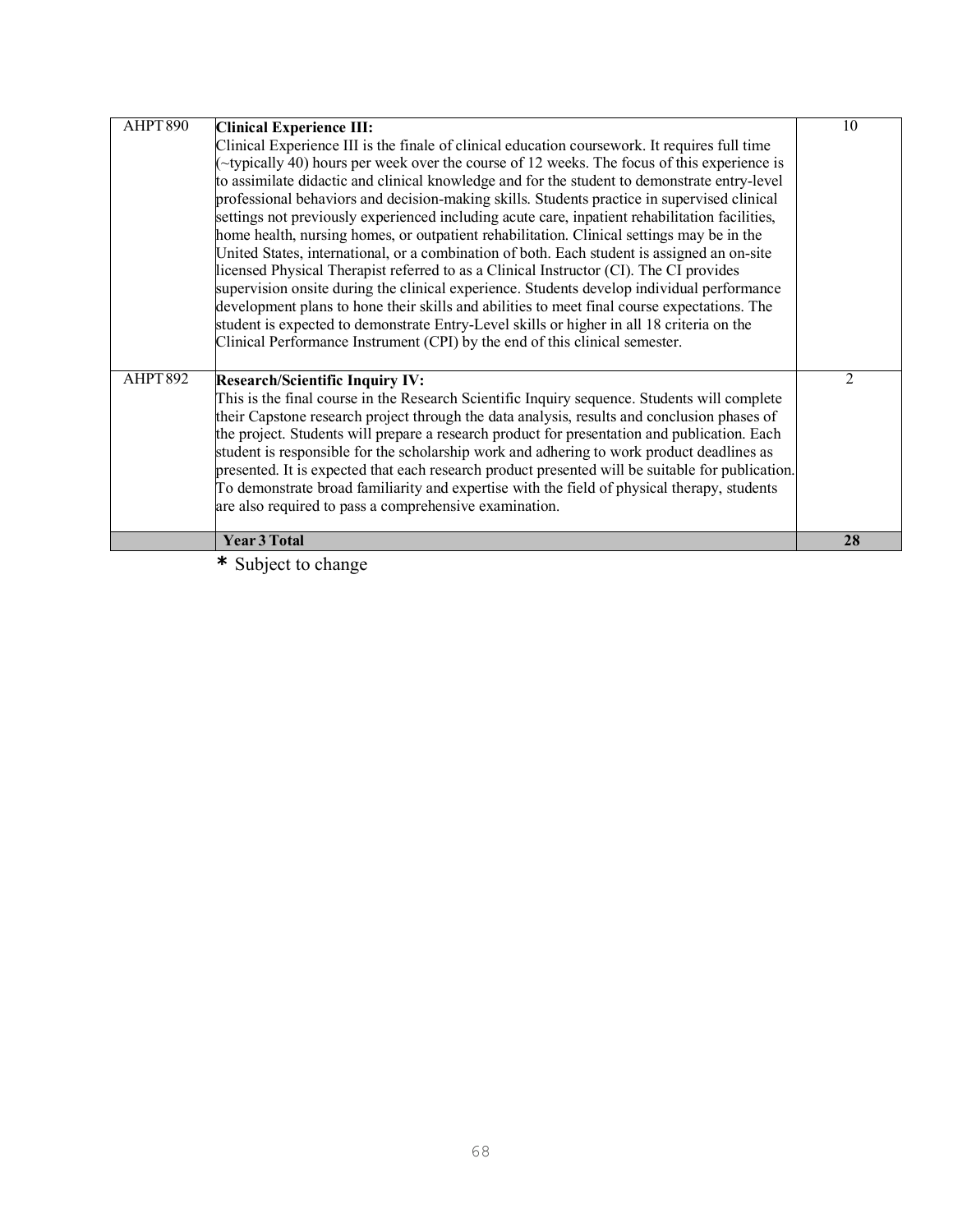#### **Radford University's Conduct Philosophy**

Radford University is a community of scholars and learners in which the ideals of freedom of inquiry, thought, expression and the individual are sustained. With these ideals comes the responsibility of every student to hold him/herself to the standards of the Radford University community set forth in its policies.

Inappropriate student behavior on campus and in the classroom hinders a student's ability to succeed in this academic setting. These behaviors not only effect the student's learning environment, but all others he or she is in contact. The Standards of Student Conduct which includes the Honor Pledge, Conduct Sanctions and Appeal Procedures are located at http:// www.radford.edu/~dosweb/standards091.

Students often experience stress during their academic careers. As faculty, staff, and fellow students, you may encounter a student in distress. You can play in role in identifying and referring students who are in distress.

Some signs of Students in Distress:

- References to suicide
- Isolation from friends and support system
- Changes in behavior
- Lack of energy
- Anxiety or nervous behaviors
- Unruly, abusive behaviors
- Disjointed thoughts, impaired speech
- Drug or alcohol abuse
- Threats to others
- Significant changes in weight and/or personal hygiene

Refer Students to Student Counseling Services

On-site to Student Affairs: fourth floor CRCH, or call (540) 985-8502

Radford University's Radford Campus: lower level Tyler Hall, (540) 831-5226 to schedule an appointment.

\*\* Emergency: call 911 or on-site 7-7991

Self-help: anonymous internet-based resource providing students with a non-threatening and supportive link to their college mental health center www.ulifeline.org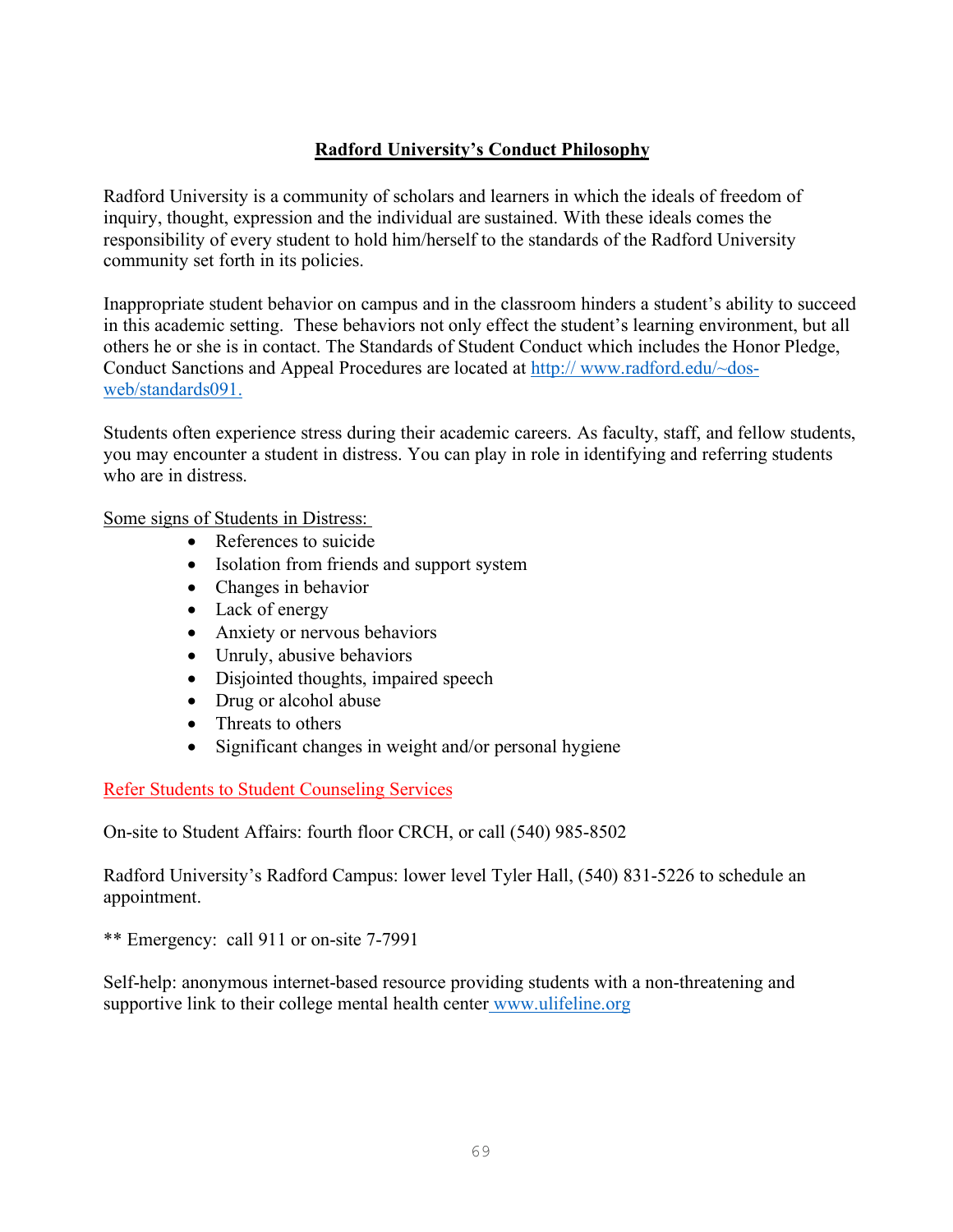# RADFORD UNIVERSITY

### **Department of Physical Therapy**

#### **Doctor of Physical Therapy Program**

#### **Student Informed Consent for Laboratory Participation Form**

#### *All course participants must read and sign before participating in laboratory.*

As a laboratory attendee, I represent and warrant that I am physically healthy and I have no medical conditions, including pregnancy, which would prevent my participation in the hands-on demonstrations and laboratory sessions.

By participating in the laboratory, I agree to assume full responsibility for any risks, injuries, damages, seen or unforeseen, whether caused by me or by any other person, which I may incur as a result of participation. I knowingly, voluntarily and expressly waive any claim, and indemnify and hold Radford University, the course instructors and any other attendees, harmless against any injuries or damages that I may sustain as a result of participation and/or use of any lab equipment or any attendee. I also understand laboratory content is not intended for use by participants outside of the regulatory scope of practice of their license(s).

*Please sign next to your name acknowledging that you have read the above participation waiver and release agreement and fully understand its contents and that you voluntarily agree to the terms and conditions stated above.*

| <b>Student Name (PRINT)</b> | <b>Student's Signature</b> | Date |
|-----------------------------|----------------------------|------|
| <b>Witness (PRINT)</b>      | <b>Witness's Signature</b> | Date |
|                             |                            |      |

**This page is to be returned to the Department Chairperson/Program Director.**